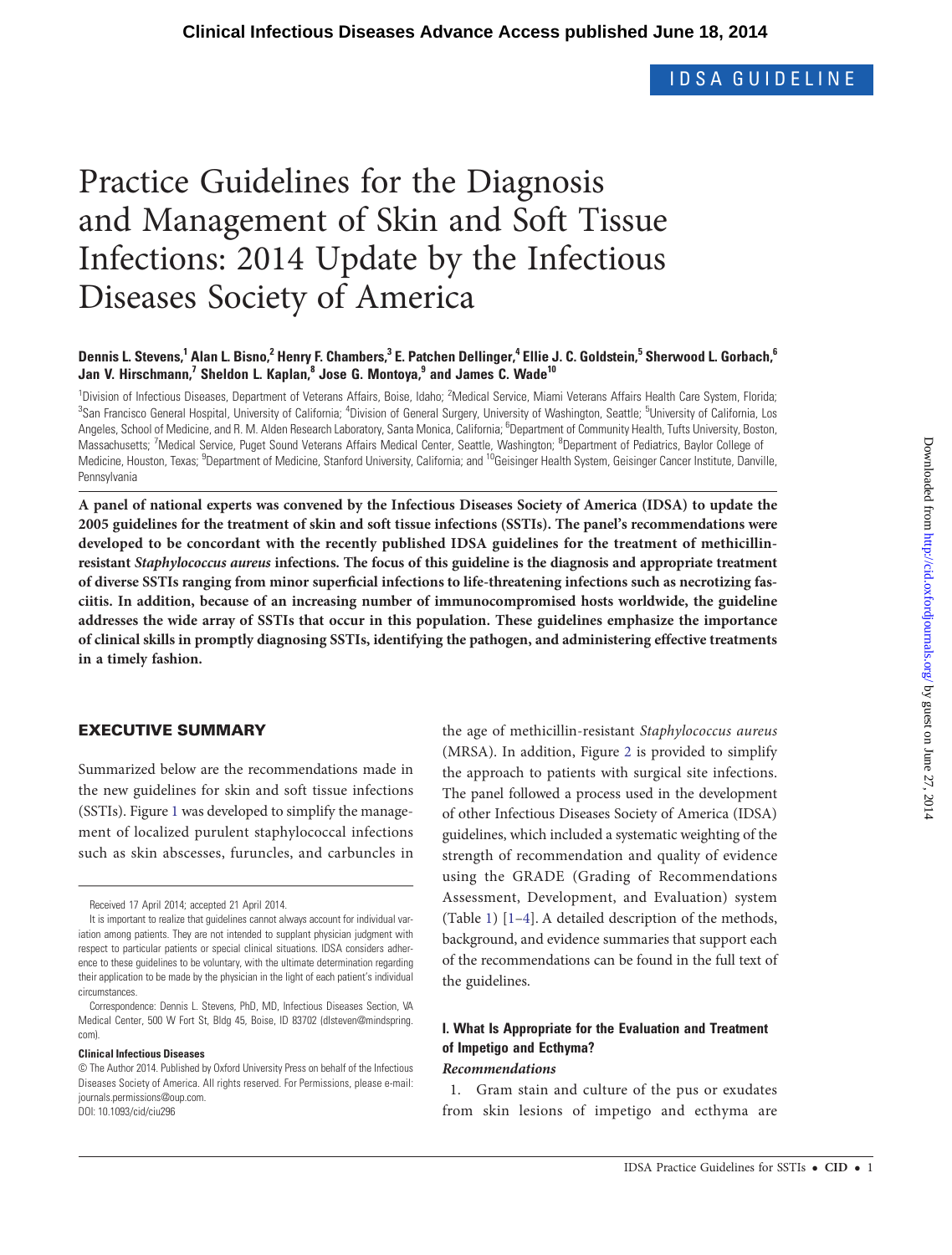<span id="page-1-0"></span>

Figure 1. Purulent skin and soft tissue infections (SSTIs). Mild infection: for purulent SSTI, incision and drainage is indicated. Moderate infection: patients with purulent infection with systemic signs of infection. Severe infection: patients who have failed incision and drainage plus oral antibiotics or those with systemic signs of infection such as temperature >38°C, tachycardia (heart rate >90 beats per minute), tachypnea (respiratory rate >24 breaths per minute) or abnormal white blood cell count (<12 000 or <400 cells/µL), or immunocompromised patients. Nonpurulent SSTIs. Mild infection: typical cellulitis/erysipelas with no focus of purulence. Moderate infection: typical cellulitis/erysipelas with systemic signs of infection. Severe infection: patients who have failed oral antibiotic treatment or those with systemic signs of infection (as defined above under purulent infection), or those who are immunocompromised, or those with clinical signs of deeper infection such as bullae, skin sloughing, hypotension, or evidence of organ dysfunction. Two newer agents, tedizolid and dalbavancin, are also effective agents in SSTIs, including those caused by methicillin-resistant Staphylococcus aureus, and may be approved for this indication by June 2014. Abbreviations: C & S, culture and sensitivity; I & D, incision and drainage; MRSA, methicillin-resistant Staphylococcus aureus; MSSA, methicillin-susceptible Staphylococcus aureus; Rx, treatment; TMP/SMX, trimethoprim-sulfamethoxazole.

recommended to help identify whether Staphylococcus aureus and/or a β-hemolytic Streptococcus is the cause (strong, moderate), but treatment without these studies is reasonable in typical cases (strong, moderate).

2. Bullous and nonbullous impetigo can be treated with oral or topical antimicrobials, but oral therapy is recommended for patients with numerous lesions or in outbreaks affecting several people to help decrease transmission of infection. Treatment for ecthyma should be an oral antimicrobial.

(a) Treatment of bullous and nonbullous impetigo should be with either mupirocin or retapamulin twice daily (bid) for 5 days (strong, high).

(b) Oral therapy for ecthyma or impetigo should be a 7-day regimen with an agent active against S. aureus unless cultures yield streptococci alone (when oral penicillin is the recommended agent) (strong, high). Because S. aureus isolates from impetigo and ecthyma are usually methicillin susceptible, dicloxacillin or cephalexin is recommended. When MRSA is suspected or confirmed, doxycycline, clindamycin, or sulfamethoxazole-trimethoprim (SMX-TMP) is recommended (strong, moderate).

(c) Systemic antimicrobials should be used for infections during outbreaks of poststreptococcal glomerulonephritis to help eliminate nephritogenic strains of S. pyogenes from the community (strong, moderate).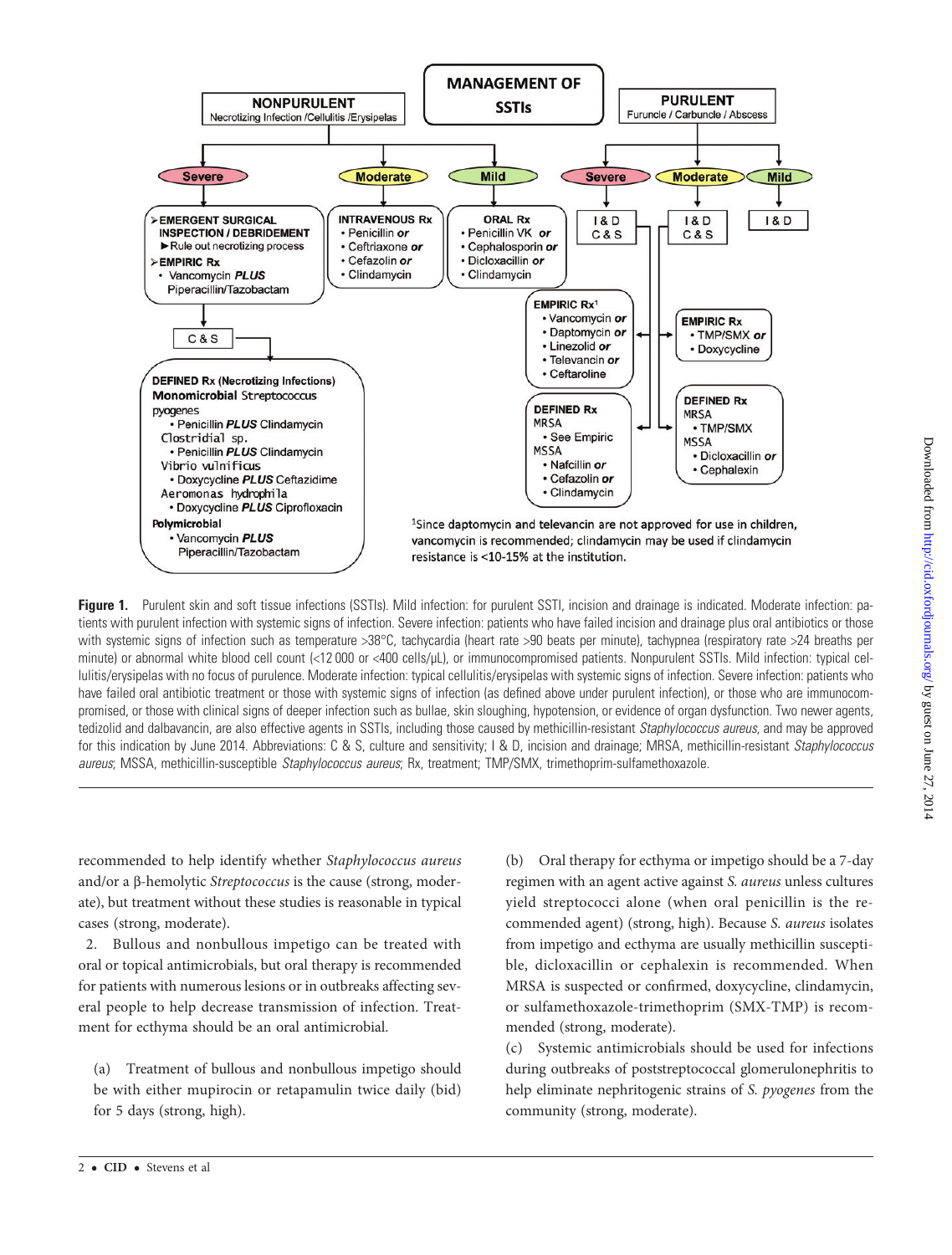# Wound Infection Algorithm

<span id="page-2-0"></span>

Figure 2. Algorithm for the management and treatment of surgical site infections (SSIs). \*For patients with type 1 (anaphylaxis or hives) allergy to β-lactam antibiotics. If Gram stain not available, open and debride if purulent drainage present. Where the rate of infection with methicillin-resistant Staphylococcus aureus infection is high, consider vancomycin, daptomycin, or linezolid, pending results of culture and susceptibility tests. Adapted and modified with permis-sion from Dellinger et al [\[96](#page-38-0)]. Abbreviations: GI, gastrointestinal; MRSA, methicillin-resistant Staphylococcus aureus; WBC, white blood cell count.

### II. What Is the Appropriate Evaluation and Treatment for Purulent SSTIs (Cutaneous Abscesses, Furuncles, Carbuncles, and Inflamed Epidermoid Cysts)?

#### Recommendations

3. Gram stain and culture of pus from carbuncles and abscesses are recommended, but treatment without these studies is reasonable in typical cases (strong, moderate).

4. Gram stain and culture of pus from inflamed epidermoid cysts are not recommended (strong, moderate).

5. Incision and drainage is the recommended treatment for inflamed epidermoid cysts, carbuncles, abscesses, and large furuncles, mild (Figure [1\)](#page-1-0) (strong, high).

6. The decision to administer antibiotics directed against S. aureus as an adjunct to incision and drainage should be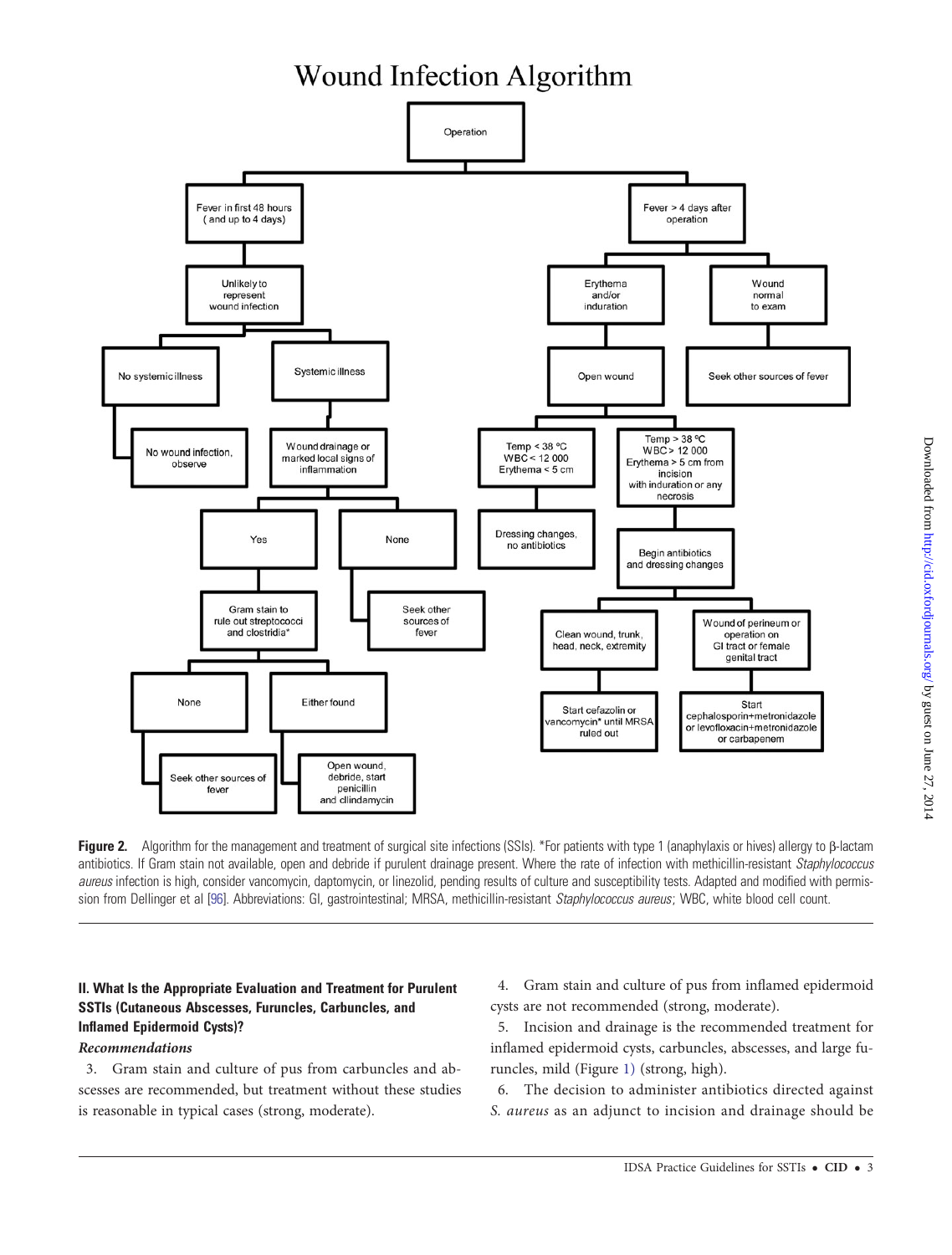| Strength of<br>Recommendation and<br>Quality of Evidence                        | Clarity of Balance Between<br>Desirable and Undesirable<br><b>Effects</b>                                                                                        | Methodological Quality of<br>Supporting Evidence (Examples)                                                                                                                                            | Implications                                                                                                                                                                                                                                           |
|---------------------------------------------------------------------------------|------------------------------------------------------------------------------------------------------------------------------------------------------------------|--------------------------------------------------------------------------------------------------------------------------------------------------------------------------------------------------------|--------------------------------------------------------------------------------------------------------------------------------------------------------------------------------------------------------------------------------------------------------|
| Strong recommendation,<br>high-quality evidence                                 | Desirable effects clearly<br>outweigh undesirable effects,<br>or vice versa                                                                                      | Consistent evidence from well-<br>performed RCTs or exceptionally<br>strong evidence from unbiased<br>observational studies                                                                            | Recommendation can apply to most<br>patients in most circumstances.<br>Further research is unlikely to<br>change our confidence in the<br>estimate of effect                                                                                           |
| Strong recommendation,<br>moderate quality<br>evidence                          | Desirable effects clearly<br>outweigh undesirable effects,<br>or vice versa                                                                                      | Evidence from RCTs with important<br>limitations (inconsistent results,<br>methodological flaws, indirect, or<br>imprecise) or exceptionally strong<br>evidence from unbiased<br>observational studies | Recommendation can apply to most<br>patients in most circumstances.<br>Further research (if performed) is<br>likely to have an important impact on<br>our confidence in the estimate of<br>effect and may change the estimate                          |
| Strong recommendation,<br>low-quality quality<br>evidence                       | Desirable effects clearly<br>outweigh undesirable effects,<br>or vice versa                                                                                      | Evidence for at least 1 critical<br>outcome from observational<br>studies, RCTs with serious flaws<br>or indirect evidence                                                                             | Recommendation may change when<br>higher-quality evidence becomes<br>available. Further research (if<br>performed) is likely to have an<br>important impact on our confidence<br>in the estimate of effect and is likely<br>to change the estimate     |
| Strong recommendation,<br>very low-quality evidence<br>(very rarely applicable) | Desirable effects clearly<br>outweigh undesirable effects,<br>or vice versa                                                                                      | Evidence for at least 1 critical<br>outcome from unsystematic<br>clinical observations or very<br>indirect evidence                                                                                    | Recommendation may change when<br>higher-quality evidence becomes<br>available; any estimate of effect for<br>at least 1 critical outcome is very<br>uncertain.                                                                                        |
| Weak recommendation,<br>high-quality evidence                                   | Desirable effects closely<br>balanced with undesirable<br>effects                                                                                                | Consistent evidence from well-<br>performed RCTs or exceptionally<br>strong evidence from unbiased<br>observational studies                                                                            | The best action may differ depending<br>on circumstances or patient's or<br>societal values. Further research is<br>unlikely to change our confidence in<br>the estimate of effect                                                                     |
| Weak recommendation,<br>moderate-quality<br>evidence                            | Desirable effects closely<br>balanced with undesirable<br>effects                                                                                                | Evidence from RCTs with important<br>limitations (inconsistent results,<br>methodological flaws, indirect, or<br>imprecise) or exceptionally strong<br>evidence from unbiased<br>observational studies | Alternative approaches likely to be<br>better for some patients under<br>some circumstances. Further<br>research (if performed) is likely to<br>have an important impact on our<br>confidence in the estimate of effect<br>and may change the estimate |
| Weak recommendation,<br>low-quality evidence                                    | Uncertainty in the estimates of<br>desirable effects, harms, and<br>burden; desirable effects,<br>harms, and burden may be<br>closely balanced                   | Evidence for at least 1 critical<br>outcome from observational<br>studies, from RCTs with serious<br>flaws or indirect evidence                                                                        | Other alternatives may be equally<br>reasonable. Further research is very<br>likely to have an important impact on<br>our confidence in the estimate of<br>effect and is likely to change the<br>estimate                                              |
| Weak recommendation,<br>very low-quality evidence                               | Major uncertainty in the<br>estimates of desirable effects,<br>harms, and burden; desirable<br>effects may or may not be<br>balanced with undesirable<br>effects | Evidence for at least 1 critical<br>outcome from unsystematic<br>clinical observations or very<br>indirect evidence                                                                                    | Other alternatives may be equally<br>reasonable. Any estimate of effect,<br>for at least 1 critical outcome, is very<br>uncertain                                                                                                                      |

#### <span id="page-3-0"></span>Table 1. Strength of Recommendations and Quality of the Evidence

Abbreviation: RCT, randomized controlled trial.

made based upon presence or absence of systemic inflammatory response syndrome (SIRS), such as temperature >38°C or <36°C, tachypnea >24 breaths per minute, tachycardia >90 beats per minute, or white blood cell count >12 000 or <400 cells/µL (moderate; Figure [1\)](#page-1-0) (strong, low). An antibiotic active against MRSA is recommended for patients with carbuncles or abscesses who have failed initial antibiotic treatment or have markedly impaired host defenses or in patients with SIRS and hypotension (severe; Figure [1](#page-1-0) and Table [2\)](#page-4-0) (strong, low).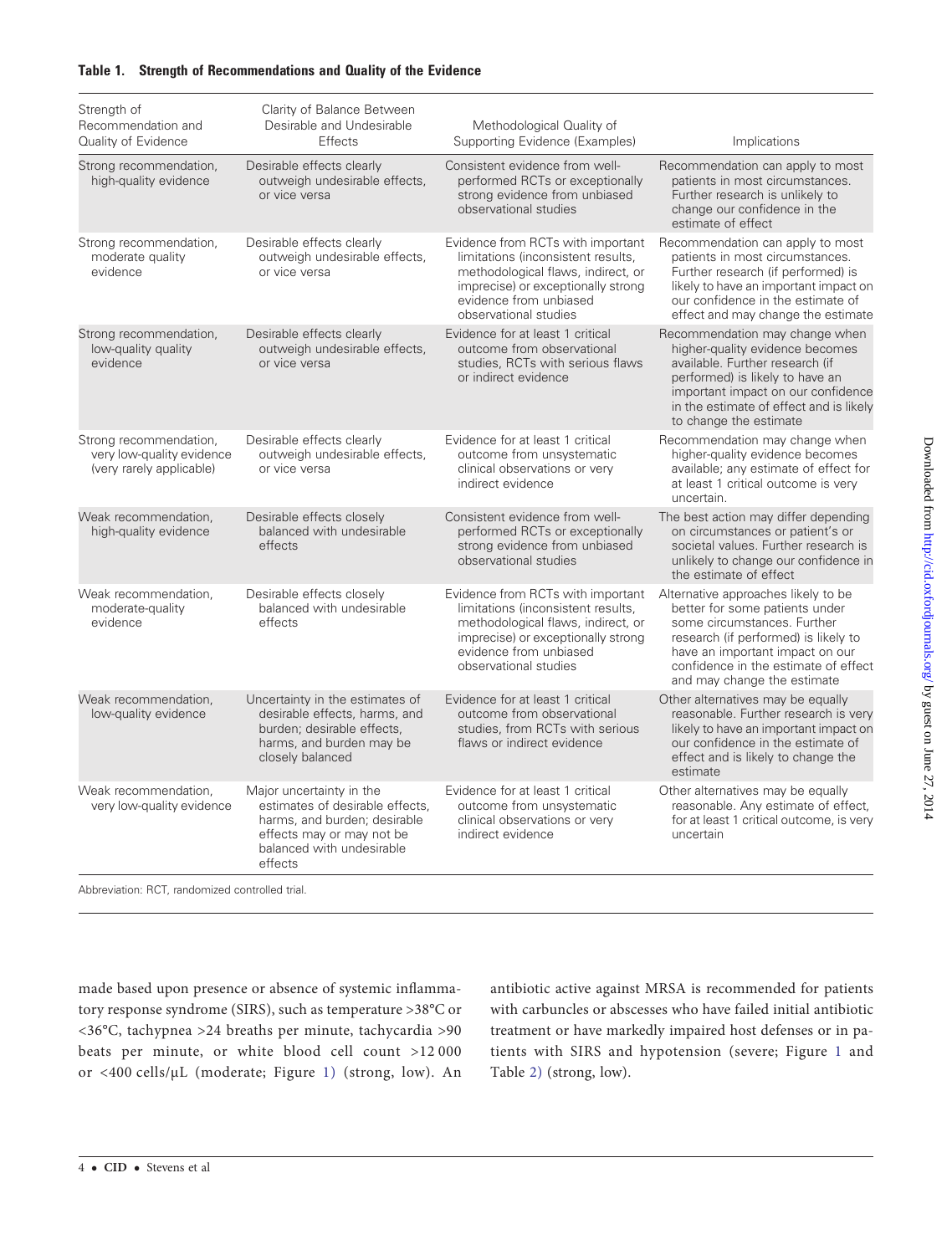| Disease Entity      | Antibiotic                        | Dosage, Adults                                 | Dosage, Children <sup>a</sup>                                                                           | Comment                                                                                                                                                                        |
|---------------------|-----------------------------------|------------------------------------------------|---------------------------------------------------------------------------------------------------------|--------------------------------------------------------------------------------------------------------------------------------------------------------------------------------|
| Impetigob           | Dicloxacillin                     | 250 mg qid po                                  | N/A                                                                                                     | N/A                                                                                                                                                                            |
| (Staphylococcus and | Cephalexin                        | 250 mg qid po                                  | 25-50 mg/kg/d in 3-4 divided doses po                                                                   | N/A                                                                                                                                                                            |
| Streptococcus)      | Erythromycin                      | $250 \text{ mg}$ gid po <sup>c</sup>           | 40 mg/kg/d in 3-4 divided doses po                                                                      | Some strains of Staphylococcus aureus and Streptococcus<br><i>pyogenes</i> may be resistant.                                                                                   |
|                     | Clindamycin                       | 300-400 mg qid po                              | 20 mg/kg/d in 3 divided doses po                                                                        | N/A                                                                                                                                                                            |
|                     | Amoxicillin-clavulanate           | 875/125 mg bid po                              | 25 mg/kg/d of the amoxicillin component<br>in 2 divided doses po                                        | N/A                                                                                                                                                                            |
|                     | Retapamulin ointment              | Apply to lesions bid                           | Apply to lesions bid                                                                                    | For patients with limited number of lesions                                                                                                                                    |
|                     | Mupirocin ointment                | Apply to lesions bid                           | Apply to lesions bid                                                                                    | For patients with limited number of lesions                                                                                                                                    |
| MSSA SSTI           | Nafcillin or oxacillin            | 1-2 g every 4 h IV                             | 100-150 mg/kg/d in 4 divided doses                                                                      | Parental drug of choice; inactive against MRSA                                                                                                                                 |
|                     | Cefazolin                         | 1 g every 8 h IV                               | 50 mg/kg/d in 3 divided doses                                                                           | For penicillin-allergic patients except those with immediate<br>hypersensitivity reactions. More convenient than nafcillin<br>with less bone marrow suppression                |
|                     | Clindamycin                       | 600 mg every 8 h IV<br>or<br>300-450 mg qid po | 25-40 mg/kg/d in 3 divided doses IV or<br>25-30 mg/kg/d in 3 divided doses po                           | Bacteriostatic; potential of cross-resistance and emergence<br>of resistance in erythromycin-resistant strains; inducible<br>resistance in MRSA                                |
|                     | Dicloxacillin                     | 500 mg gid po                                  | 25–50 mg/kg/d in 4 divided doses po                                                                     | Oral agent of choice for methicillin-susceptible strains in<br>adults. Not used much in pediatrics                                                                             |
|                     | Cephalexin                        | 500 mg gid po                                  | 25-50 mg/kg/d 4 divided doses po                                                                        | For penicillin-allergic patients except those with immediate<br>hypersensitivity reactions. The availability of a suspension<br>and requirement for less frequent dosing       |
|                     | Doxycycline,<br>minocycline       | 100 mg bid po                                  | Not recommended for age $<$ 8 y <sup>d</sup>                                                            | Bacteriostatic; limited recent clinical experience                                                                                                                             |
|                     | Trimethoprim-<br>sulfamethoxazole | $1-2$ double-<br>strength tablets<br>bid po    | 8–12 mg/kg (based on trimethoprim<br>component) in either 4 divided doses IV<br>or 2 divided doses po   | Bactericidal; efficacy poorly documented                                                                                                                                       |
| <b>MRSA SSTI</b>    | Vancomycin                        | 30 mg/kg/d in 2<br>divided doses IV            | 40 mg/kg/d in 4 divided doses IV                                                                        | For penicillin allergic patients; parenteral drug of choice for<br>treatment of infections caused by MRSA                                                                      |
|                     | Linezolid                         | 600 mg every 12 h<br>IV or 600 mg bid<br>po    | 10 mg/kg every 12 h IV or po for children<br>$<$ 12 $y$                                                 | Bacteriostatic; limited clinical experience; no cross-<br>resistance with other antibiotic classes; expensive                                                                  |
|                     | Clindamycin                       | 600 mg every 8 h IV<br>or 300-450 mg<br>gid po | 25-40 mg/kg/d in 3 divided doses IV or<br>30-40 mg/kg/d in 3 divided doses po                           | Bacteriostatic; potential of cross-resistance and emergence<br>of resistance in erythromycin-resistant strains; inducible<br>resistance in MRSA. Important option for children |
|                     | Daptomycin                        | 4 mg/kg every 24 h<br>IV                       | N/A                                                                                                     | Bactericidal; possible myopathy                                                                                                                                                |
|                     | Ceftaroline                       | 600 mg bid IV                                  | N/A                                                                                                     | <b>Bactericidal</b>                                                                                                                                                            |
|                     | Doxycycline,<br>minocycline       | 100 mg bid po                                  | Not recommended for age $<$ 8 y <sup>d</sup>                                                            | Bacteriostatic; limited recent clinical experience                                                                                                                             |
|                     | Trimethoprim-<br>sulfamethoxazole | $1-2$ double-<br>strength tablets<br>bid po    | 8-12 mg/kg/d (based on trimethoprim<br>component) in either 4 divided doses IV<br>or 2 divided doses po | Bactericidal; limited published efficacy data                                                                                                                                  |

### <span id="page-4-0"></span>Table 2. Antimicrobial Therapy for Staphylococcal and Streptococcal Skin and Soft Tissue Infections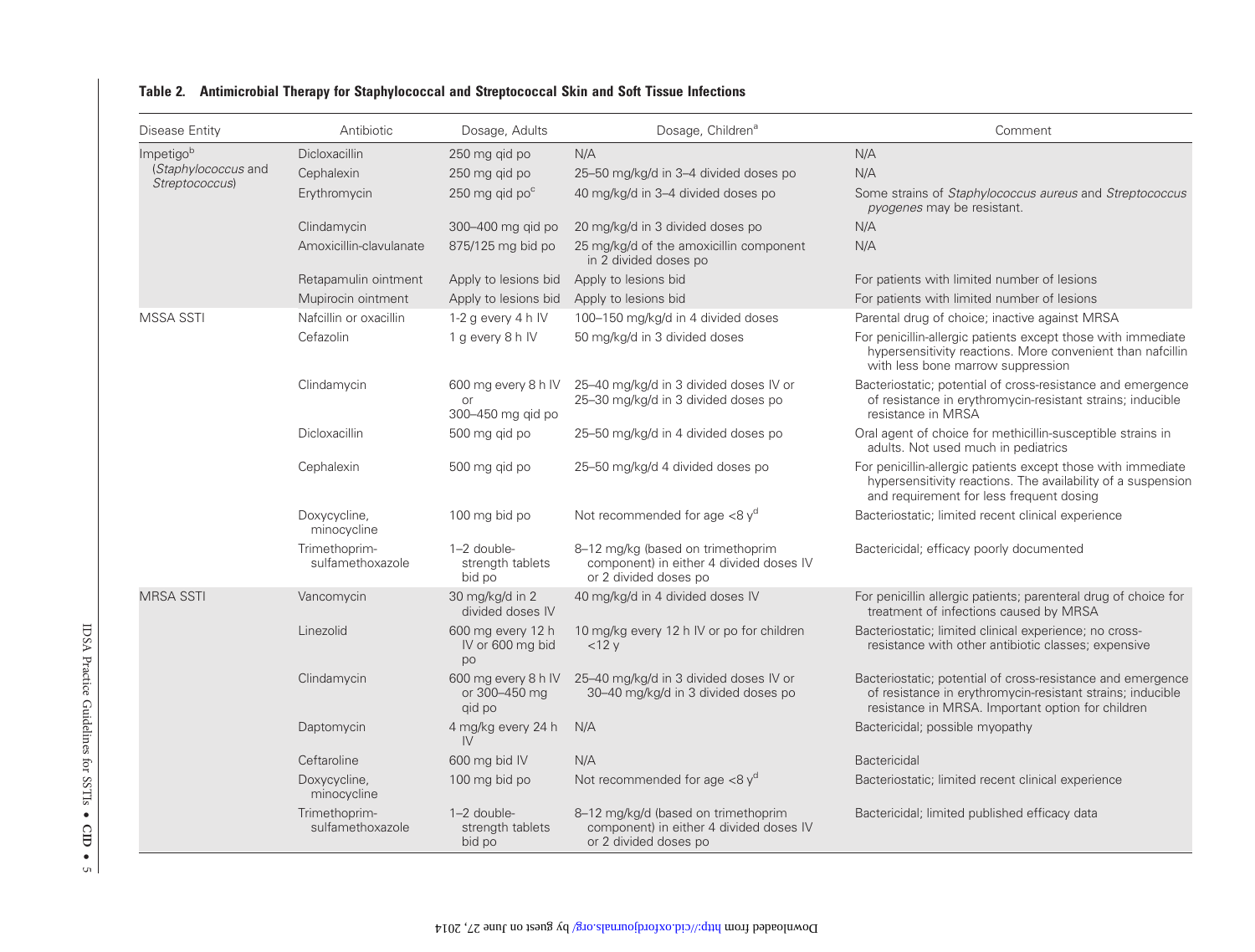| í |  |
|---|--|
|   |  |
|   |  |
|   |  |
|   |  |
|   |  |
|   |  |
|   |  |
|   |  |
| ٢ |  |
|   |  |
|   |  |
|   |  |
|   |  |
|   |  |
|   |  |
|   |  |
|   |  |

| isease Entity                    | Antibiotic                                                                                                                                                                                                                                 | Dosage, Adults                                                                                                                                           | Dosage, Children <sup>a</sup>                                                                                                       | Comment       |
|----------------------------------|--------------------------------------------------------------------------------------------------------------------------------------------------------------------------------------------------------------------------------------------|----------------------------------------------------------------------------------------------------------------------------------------------------------|-------------------------------------------------------------------------------------------------------------------------------------|---------------|
| Non-purulent SST<br>(cellulitis) | Adult dosage                                                                                                                                                                                                                               | Pediatric dosage                                                                                                                                         | antimicrobial agents for patients with severe<br>penicilin hypersensitivity                                                         | $\frac{1}{2}$ |
| Streptococcal skin<br>infections | Nafcillin 1-2 g every 4-<br>Cefazolin 1 g every 8 h<br>units every 4-6 h IV<br>Penicillin VK 250-500<br>Clindamycin 600-900<br>Penicillin 2-4 million<br>Cephalexin 500 mg<br>mg every 6 h po<br>mg every 8 h IV<br>every 6 h po<br>$6h$ N | 100 000 units/kg/<br>10-13 mg/kg dose<br>dose every 6 h<br>50 mg/kg/dose<br>every 8 h IV<br>33 mg/kg/dose<br>every 8 h IV<br>Penicillin 60-<br>every 6 h | resistance is <1% but may be increasing in<br>daptomycin, or telavancin. Clindamycin<br>Clindamycin, vancomycin, linezolid,<br>Asia | $\frac{1}{2}$ |

 Doses listed are not appropriate for neonates. Refer to the report by the Committee on Infectious Diseases, American Academy of Pediatrics [[246](#page-42-0)], for neonatal doses. Refer to the report by the Committee on Infectious Diseases, American Academy of Pediatrics [246], for neonatal doses Doses listed are not appropriate for neonates. and soft tissue infection; tid, 3 times daily. and soft tissue infection; tid, 3 times daily.

<sup>b</sup> Infection due to Staphylococcus and Streptococcus species. Duration of therapy is 7 days, depending on the clinical response. Infection due to Staphylococcus and Streptococcus species. Duration of therapy is 7 days, depending on the clinical response.

erythromycin ethylsuccinate is 400 mg 4 times/d po Adult dosage of erythromycin ethylsuccinate is 400 mg 4 times/d po. <sup>c</sup> Adult dosage of

<sup>d</sup> See [246] for alternatives in children. See [[246](#page-42-0)] for alternatives in children.

### III. What Is the Appropriate Treatment for Recurrent Skin Abscesses?

### Recommendations

7. A recurrent abscess at a site of previous infection should prompt a search for local causes such as a pilonidal cyst, hidradenitis suppurativa, or foreign material (strong, moderate).

8. Recurrent abscesses should be drained and cultured early in the course of infection (strong, moderate).

9. After obtaining cultures of recurrent abscess, treat with a 5- to 10-day course of an antibiotic active against the pathogen isolated (weak, low).

10. Consider a 5-day decolonization regimen twice daily of intranasal mupirocin, daily chlorhexidine washes, and daily decontamination of personal items such as towels, sheets, and clothes for recurrent S. aureus infection (weak, low).

11. Adult patients should be evaluated for neutrophil disorders if recurrent abscesses began in early childhood (strong, moderate).

### IV. What Is Appropriate for the Evaluation and Treatment of Erysipelas and Cellulitis?

### Recommendations

12. Cultures of blood or cutaneous aspirates, biopsies, or swabs are not routinely recommended (strong, moderate).

13. Cultures of blood are recommended (strong, moderate), and cultures and microscopic examination of cutaneous aspirates, biopsies, or swabs should be considered in patients with malignancy on chemotherapy, neutropenia, severe cell-mediated immunodeficiency, immersion injuries, and animal bites (weak, moderate).

14. Typical cases of cellulitis without systemic signs of infection should receive an antimicrobial agent that is active against streptococci (mild; Figure [1\)](#page-1-0) (strong, moderate). For cellulitis with systemic signs of infection (moderate nonpurulent; Figure [1\)](#page-1-0), systemic antibiotics are indicated. Many clinicians could include coverage against methicillin-susceptible S. aureus (MSSA) (weak, low). For patients whose cellulitis is associated with penetrating trauma, evidence of MRSA infection elsewhere, nasal colonization with MRSA, injection drug use, or SIRS (severe nonpurulent; Figure [1\)](#page-1-0), vancomycin or another antimicrobial effective against both MRSA and streptococci is recommended (strong, moderate). In severely compromised patients as defined in question 13 (severe nonpurulent; Figure [1](#page-1-0)), broad-spectrum antimicrobial coverage may be considered (weak, moderate). Vancomycin plus either piperacillintazobactam or imipenem/meropenem is recommended as a reasonable empiric regimen for severe infections (strong, moderate).

15. The recommended duration of antimicrobial therapy is 5 days, but treatment should be extended if the infection has not improved within this time period (strong, high).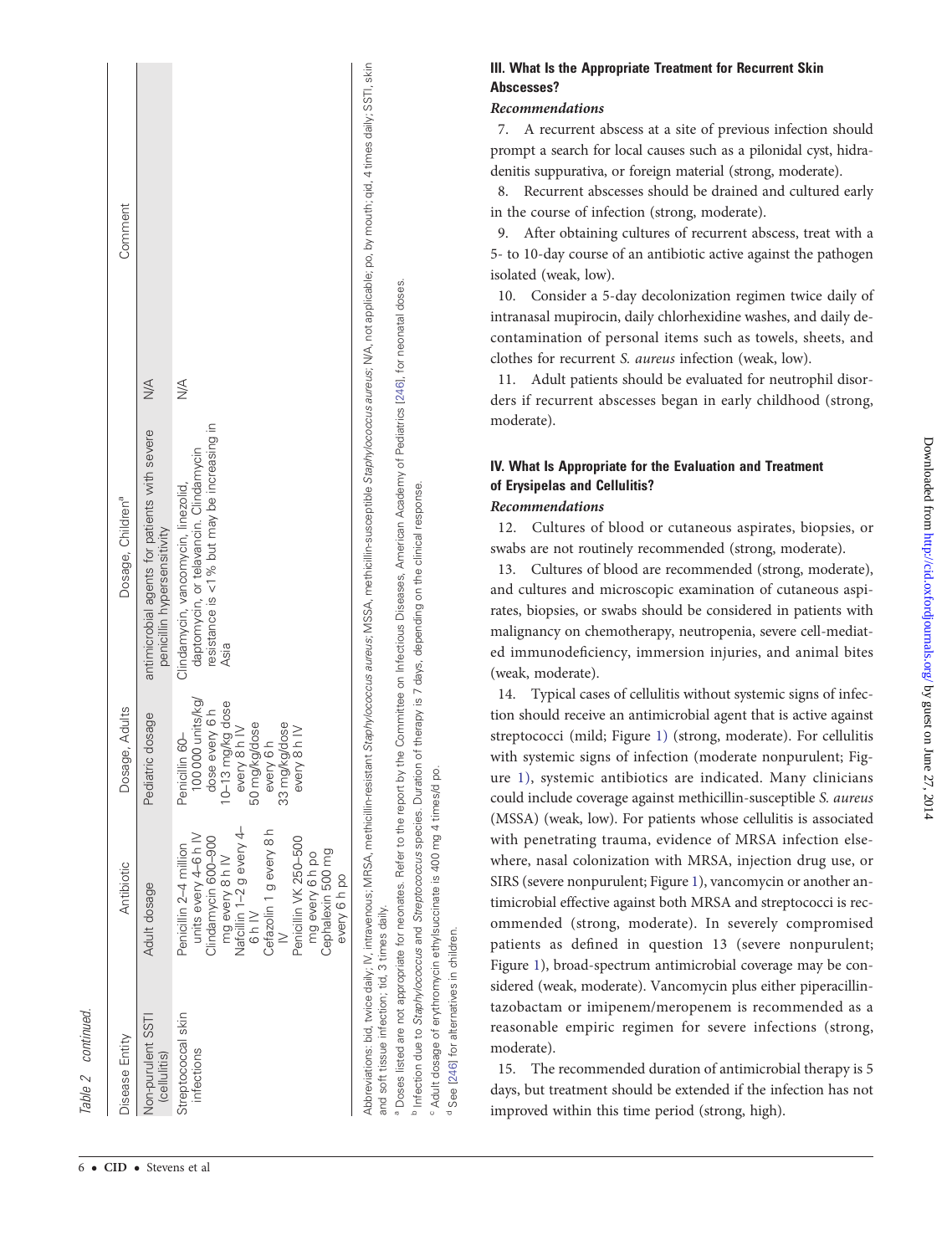16. Elevation of the affected area and treatment of predisposing factors, such as edema or underlying cutaneous disorders, are recommended (strong, moderate).

17. In lower-extremity cellulitis, clinicians should carefully examine the interdigital toe spaces because treating fissuring, scaling, or maceration may eradicate colonization with pathogens and reduce the incidence of recurrent infection (strong, moderate).

18. Outpatient therapy is recommended for patients who do not have SIRS, altered mental status, or hemodynamic instability (mild nonpurulent; Figure [1\)](#page-1-0) (strong, moderate). Hospitalization is recommended if there is concern for a deeper or necrotizing infection, for patients with poor adherence to therapy, for infection in a severely immunocompromised patient, or if outpatient treatment is failing (moderate or severe nonpurulent; Figure [1\)](#page-1-0) (strong, moderate).

#### V. Should Anti-inflammatory Agents Be Used to Complement Antibiotic Treatment of Cellulitis?

#### Recommendation

19. Systemic corticosteroids (eg, prednisone 40 mg daily for 7 days) could be considered in nondiabetic adult patients with cellulitis (weak, moderate).

#### VI. What Is the Preferred Evaluation and Management of Patients With Recurrent Cellulitis?

#### Recommendations

20. Identify and treat predisposing conditions such as edema, obesity, eczema, venous insufficiency, and toe web abnormalities (strong, moderate). These practices should be performed as part of routine patient care and certainly during the acute stage of cellulitis (strong, moderate).

21. Administration of prophylactic antibiotics, such as oral penicillin or erythromycin bid for 4–52 weeks, or intramuscular benzathine penicillin every 2–4 weeks, should be considered in patients who have 3–4 episodes of cellulitis per year despite attempts to treat or control predisposing factors (weak, moderate). This program should be continued so long as the predisposing factors persist (strong, moderate).

#### VII. What Is the Preferred Management of Surgical Site Infections?

#### Recommendations

22. Suture removal plus incision and drainage should be performed for surgical site infections (strong, low).

23. Adjunctive systemic antimicrobial therapy is not routinely indicated, but in conjunction with incision and drainage may be beneficial for surgical site infections associated with a significant systemic response (Figure [2\)](#page-2-0), such as erythema and induration extending >5 cm from the wound edge, temperature >38.5°C, heart rate >110 beats/minute, or white blood cell (WBC) count  $>12000/\mu$ L (weak, low).

24. A brief course of systemic antimicrobial therapy is indicated in patients with surgical site infections following clean operations on the trunk, head and neck, or extremities that also have systemic signs of infection (strong, low).

25. A first-generation cephalosporin or an antistaphylococcal penicillin for MSSA, or vancomycin, linezolid, daptomycin, telavancin, or ceftaroline where risk factors for MRSA are high (nasal colonization, prior MRSA infection, recent hospitalization, recent antibiotics), is recommended (strong, low). See also Tables [2](#page-4-0) and [3.](#page-18-0)

26. Agents active against gram-negative bacteria and anaerobes, such as a cephalosporin or fluoroquinolone in combination with metronidazole, are recommended for infections following operations on the axilla, gastrointestinal tract, perineum, or female genital tract (strong, low). See also Table [3.](#page-18-0)

### VIII. What Is the Preferred Evaluation and Treatment of Necrotizing Fasciitis, Including Fournier Gangrene? Recommendations

27. Prompt surgical consultation is recommended for patients with aggressive infections associated with signs of systemic toxicity or suspicion of necrotizing fasciitis or gas gangrene (severe nonpurulent; Figure [1\)](#page-1-0) (strong, low).

28. Empiric antibiotic treatment should be broad (eg, vancomycin or linezolid plus piperacillin-tazobactam or a carbapenem; or plus ceftriaxone and metronidazole), as the etiology can be polymicrobial (mixed aerobic–anaerobic microbes) or monomicrobial (group A streptococci, community-acquired MRSA) (strong, low). See also Table [4.](#page-19-0)

29. Penicillin plus clindamycin is recommended for treatment of documented group A streptococcal necrotizing fasciitis (strong, low). See Figures [1](#page-1-0), [2](#page-2-0), and Table [4](#page-19-0).

#### IX. What Is the Appropriate Approach to the Management of Pyomyositis?

#### Recommendations

30. Magnetic resonance imaging (MRI) is the recommended imaging modality for establishing the diagnosis of pyomyositis. Computed tomography (CT) scan and ultrasound studies are also useful (strong, moderate).

31. Cultures of blood and abscess material should be obtained (strong, moderate).

32. Vancomycin is recommended for initial empirical therapy. An agent active against enteric gram-negative bacilli should be added for infection in immunocompromised patients or following open trauma to the muscles (strong, moderate).

33. Cefazolin or antistaphylococcal penicillin (eg, nafcillin or oxacillin) is recommended for treatment of pyomyositis caused by MSSA (strong, moderate). See Table [2.](#page-4-0)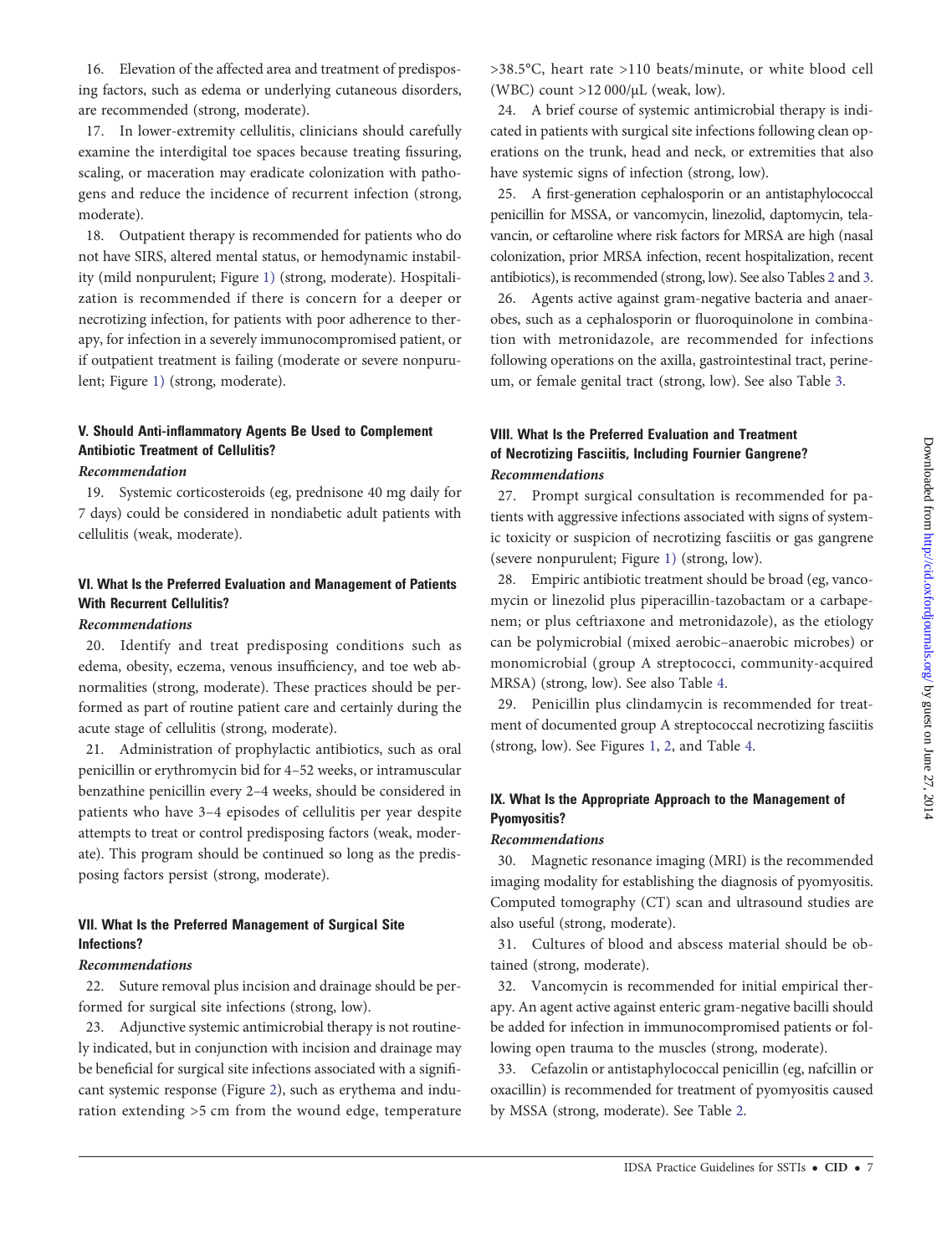34. Early drainage of purulent material should be performed (strong, high).

35. Repeat imaging studies should be performed in the patient with persistent bacteremia to identify undrained foci of infection (strong, low).

36. Antibiotics should be administered intravenously initially, but once the patient is clinically improved, oral antibiotics are appropriate for patients in whom bacteremia cleared promptly and there is no evidence of endocarditis or metastatic abscess. Two to 3 weeks of therapy is recommended (strong, low).

#### X. What Is the Appropriate Approach to the Evaluation and Treatment of Clostridial Gas Gangrene or Myonecrosis? Recommendations

37. Urgent surgical exploration of the suspected gas gangrene site and surgical debridement of involved tissue should be performed (severe nonpurulent; Figure [1\)](#page-1-0) (strong, moderate).

38. In the absence of a definitive etiologic diagnosis, broadspectrum treatment with vancomycin plus either piperacillin/ tazobactam, ampicillin/sulbactam, or a carbapenem antimicrobial is recommended (strong, low). Definitive antimicrobial therapy with penicillin and clindamycin (Figure [1\)](#page-1-0) is recommended for treatment of clostridial myonecrosis (strong, low).

39. Hyperbaric oxygen (HBO) therapy is not recommended because it has not been proven as a benefit to the patient and may delay resuscitation and surgical debridement (strong, low).

#### XI. What Is the Role of Preemptive Antimicrobial Therapy to Prevent Infection for Dog or Cat Bites? Recommendations

40. Preemptive early antimicrobial therapy for 3–5 days is recommended for patients who (a) are immunocompromised; (b) are asplenic; (c) have advanced liver disease; (d) have preexisting or resultant edema of the affected area; (e) have moderate to severe injuries, especially to the hand or face; or (f) have injuries that may have penetrated the periosteum or joint capsule (strong, low).

41. Postexposure prophylaxis for rabies may be indicated; consultation with local health officials is recommended to determine if vaccination should be initiated (strong, low).

### XII. What Is the Treatment for Infected Animal Bite–Related Wounds?

#### Recommendation

42. An antimicrobial agent or agents active against both aerobic and anaerobic bacteria such as amoxicillin-clavulanate (Table [5\)](#page-24-0) should be used (strong, moderate).

### XIII. Should Tetanus Toxoid Be Administered for Animal Bite Wounds?

### Recommendation

43. Tetanus toxoid should be administered to patients without toxoid vaccination within 10 years. Tetanus, diptheria, and tetanus (Tdap) is preferred over Tetanus and diptheria (Td) if the former has not been previously given (strong, low).

### XIV. In Which Patients Is Primary Wound Closure Appropriate for Animal Bite Wounds?

### Recommendation

44. Primary wound closure is not recommended for wounds, with the exception of those to the face, which should be managed with copious irrigation, cautious debridement, and preemptive antibiotics (strong, low). Other wounds may be approximated (weak, low).

### XV. What Is the Appropriate Treatment of Cutaneous Anthrax? Recommendations

45. Oral penicillin V 500 mg 4 times daily (qid) for 7–10 days is the recommended treatment for naturally acquired cutaneous anthrax (strong, high).

46. Ciprofloxacin 500 mg by mouth ( po) bid or levofloxacin 500 mg intravenously (IV)/po every 24 hours  $\times$  60 days is recommended for bioterrorism cases because of presumed aerosol exposure (strong, low).

### XVI. What Is the Appropriate Approach for the Evaluation and Treatment of Bacillary Angiomatosis and Cat Scratch Disease? Recommendations

47. Azithromycin is recommended for cat scratch disease (strong, moderate) according to the following dosing protocol:

- (a) Patients >45 kg: 500 mg on day 1 followed by 250 mg for 4 additional days (strong, moderate).
- (b) Patients <45 kg: 10 mg/kg on day 1 and 5 mg/kg for 4 more days (strong, moderate).

48. Erythromycin 500 mg qid or doxycycline 100 mg bid for 2 weeks to 2 months is recommended for treatment of bacillary angiomatosis (strong, moderate).

### XVII. What Is the Preferred Treatment for Erysipeloid? Recommendation

49. Penicillin (500 mg qid) or amoxicillin (500 mg 3 times daily [tid]) for 7–10 days is recommended for treatment of erysipeloid (strong, high).

### XVIII. What Is the Appropriate Treatment of Glanders? Recommendation

50. Ceftazidime, gentamicin, imipenem, doxycycline, or ciprofloxacin is recommended based on in vitro susceptibility (strong, low).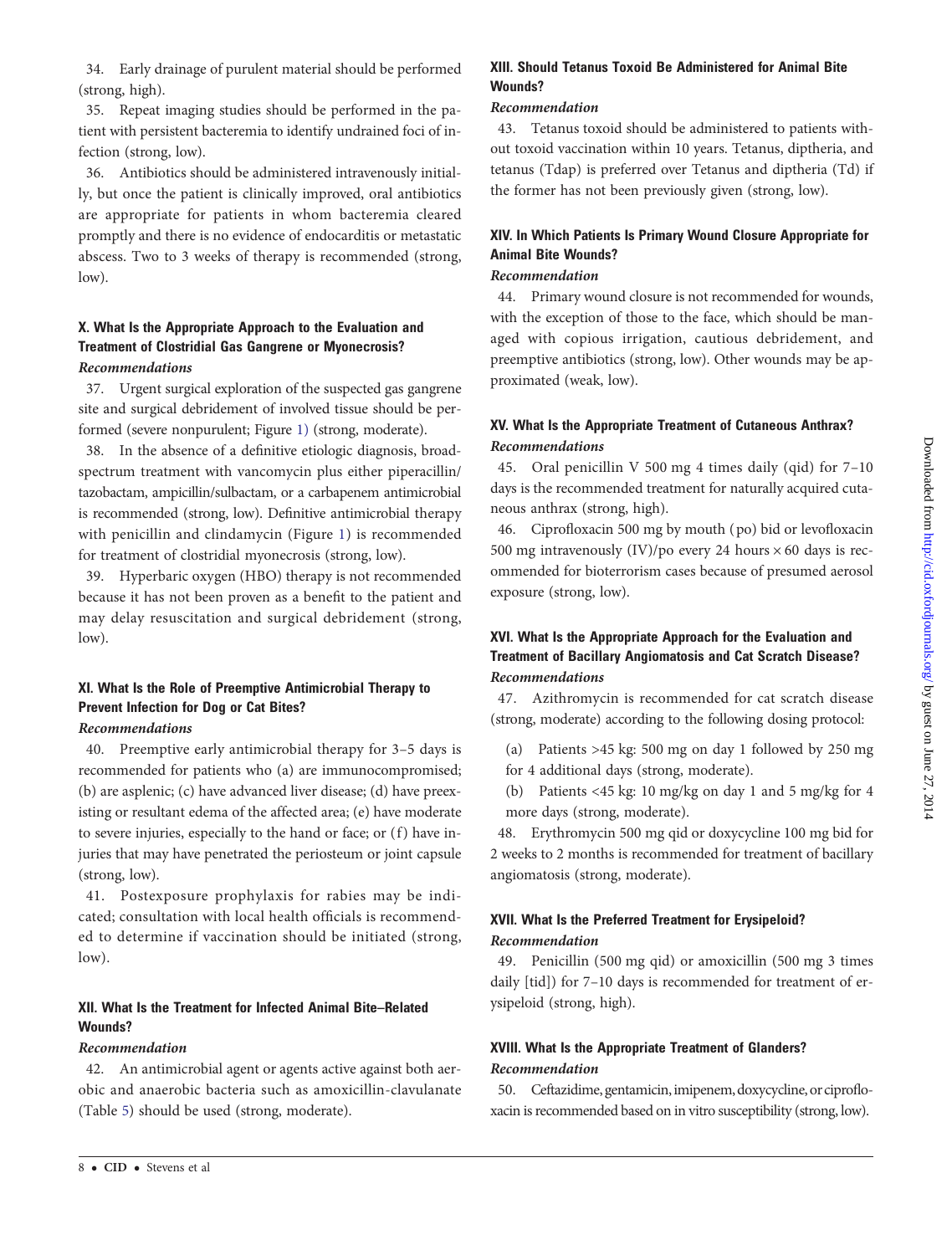### XIX. What Is the Appropriate Diagnosis and Treatment of Bubonic Plague?

#### Recommendation

51. Bubonic plague should be diagnosed by Gram stain and culture of aspirated material from a suppurative lymph node (strong, moderate). Streptomycin (15 mg/kg intramuscularly [IM] every 12 hours) or doxycycline (100 mg bid po) is recommended for treatment of bubonic plague (strong, low). Gentamicin could be substituted for streptomycin (weak, low).

### XX. What Is Appropriate for Diagnosis and Treatment for Tularemia?

#### Recommendations

52. Serologic tests are the preferred method of diagnosing tularemia (weak, low).

53. Streptomycin (15 mg/kg every 12 hours IM) or gentamicin (1.5 mg/kg every 8 hours IV) is recommended for treatment of severe cases of tularemia (strong, low).

54. Tetracycline (500 mg qid) or doxycycline (100 mg bid po) is recommended for treatment of mild cases of tularemia (strong, low). 55. Notify the microbiology laboratory if tularemia is suspected (strong, high).

### XXI. What Is the Appropriate Approach to Assess SSTIs in Immunocompromised Patients?

#### Recommendations

56. In addition to infection, differential diagnosis of skin lesions should include drug eruption, cutaneous infiltration with the underlying malignancy, chemotherapy- or radiation-induced reactions, Sweet syndrome, erythema multiforme, leukocytoclastic vasculitis, and graft-vs-host disease among allogeneic transplant recipients (strong, high).

57. Differential diagnosis for infection of skin lesions should include bacterial, fungal, viral, and parasitic agents (strong, high).

58. Biopsy or aspiration of the lesion to obtain material for histological and microbiological evaluation should always be implemented as an early diagnostic step (strong, high).

### XXII. What Is the Appropriate Approach to Assess SSTIs in Patients With Fever and Neutropenia?

#### Recommendations

59. Determine whether the current presentation of fever and neutropenia is the patient's initial episode of fever and neutropenia, or persistent unexplained fever of their initial episode (after 4–7 days) or a subsequent episode of fever and neutropenia (recurrent) (strong, low).

60. Aggressively determine the etiology of the SSTI by aspiration and/or biopsy of skin and soft tissue lesions and submit these for thorough cytological/histological assessments, microbial staining, and cultures (strong, low).

61. Risk-stratify patients with fever and neutropenia according to susceptibility to infection: high-risk patients are those with anticipated prolonged (>7 days) and profound neutropenia (absolute neutrophil count  $\langle 100 \text{ cells/}\mu L \rangle$  or with a Multinational Association for Supportive Care (MASCC) score of <21; low-risk patients are those with anticipated brief (<7 days) periods of neutropenia and few comorbidities (strong, low) or with a MASCC score of ≥21 (strong, moderate).

62. Determine the extent of infection through a thorough physical examination, blood cultures, chest radiograph, and additional imaging (including chest CT) as indicated by clinical signs and symptoms (strong, low).

### XXIII. What Is the Appropriate Antibiotic Therapy for Patients With SSTIs During the Initial Episode of Fever and Neutropenia? Recommendations

63. Hospitalization and empiric antibacterial therapy with vancomycin plus antipseudomonal antibiotics such as cefepime, a carbapenem (imipenem-cilastatin or meropenem or doripenem) or piperacillin-tazobactam is recommended (strong, high).

64. Documented clinical and microbiologic SSTIs should be treated based on antimicrobial susceptibilities of isolated organisms (strong, high).

65. It is recommended that the treatment duration for most bacterial SSTIs should be 7–14 days (strong, moderate).

66. Surgical intervention is recommended for drainage of soft tissue abscess after marrow recovery or for a progressive polymicrobial necrotizing fasciitis or myonecrosis (strong, low).

67. Adjunct colony-stimulating factor therapy (granulocyte colony-stimulating factor [G-CSF], granulocyte macrophage colony-stimulating factor [GM-CSF]) or granulocyte transfusions are not routinely recommended (weak, moderate).

68. Acyclovir should be administered to patients suspected or confirmed to have cutaneous or disseminated varicella zoster virus (herpes simplex virus [HSV] or varicella zoster virus [VZV]) infection (strong, moderate).

#### XXIV. What Is the Appropriate Antimicrobial Therapy for Patients With SSTIs During Persistent or Recurrent Episodes of Fever and Neutropenia?

#### Recommendations

69. Yeasts and molds remain the primary cause of infectionassociated with persistent and recurrent fever and neutropenia; therefore, empiric antifungal therapy (Table [6\)](#page-31-0) should be added to the antibacterial regimen (strong, high).

(a) Empiric administration of vancomycin or other agents with gram-positive activity (linezolid, daptomycin, or ceftaroline, Table [7](#page-32-0)) should be added if not already being administered (strong, high).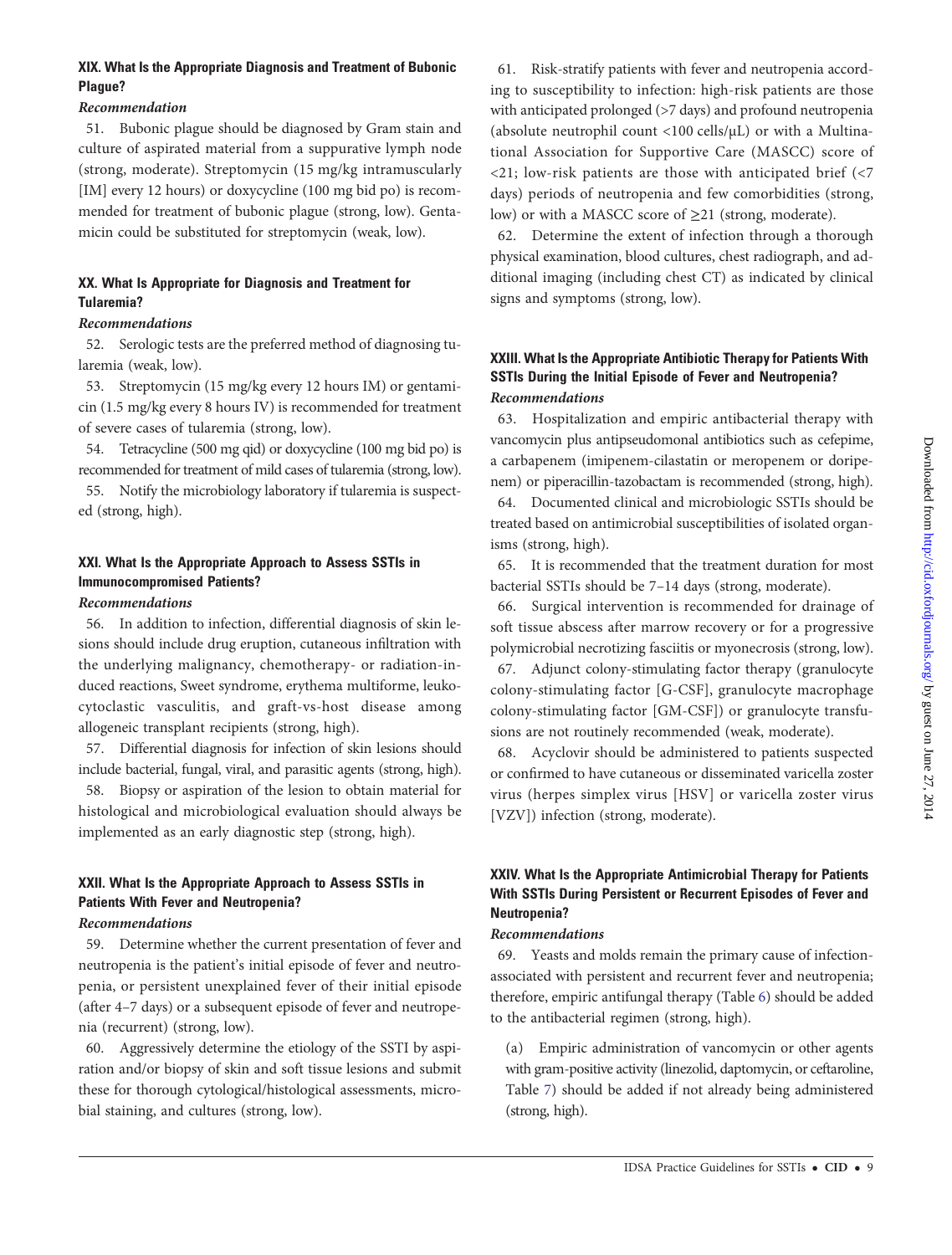(b) Candida species SSTIs should be treated with an echinocandin or, if Candida parapsilosis has been isolated, lipid formulation amphotericin B (strong, high) with fluconazole as an acceptable alternative (strong, moderate). Treatment should be administered for 2 weeks after clearance of bloodstream infection or resolution of skin lesions (strong, moderate). (c) Aspergillus SSTIs should be treated with voriconazole (strong, high), or alternatively, lipid formulations of amphotericin B, posaconazole, or echinocandin for 6–12 weeks (strong, low). Mucor/Rhizopus infections should be treated with lipid formulation amphotericin B (strong, moderate) or posaconazole (strong, low) (Table [6](#page-31-0)). The addition of an echinocandin could be considered based on synergy in murine models of mucormycosis, and observational clinical data (weak, low).

(d) Fusarium species infections should be treated with high-dose IV voriconazole or posaconazole (strong, low).

(e) Begin treatment for antibiotic-resistant bacterial organisms (Table [7](#page-32-0)), in patients currently on antibiotics (strong, moderate).

(f) Intravenous acyclovir should be added to the patient's antimicrobial regimen for suspected or confirmed cutaneous or disseminated HSV or VZV infections (strong, moderate).

70. Blood cultures should be obtained and skin lesions in this population of patients should be aggressively evaluated by culture aspiration, biopsy, or surgical excision, as they may be caused by resistant microbes, yeast, or molds (strong, moderate).

71. The sensitivity of a single-serum fungal antigen test (1,3-β-D-glucan or galactomannan tests) is low particularly in patients receiving antifungal agents, and benefits from laboratory tests for fungal antigen or DNA detection remain inconsistent (strong, moderate).

72. Polymerase chain reaction (PCR) in peripheral blood for HSV and VZV might be helpful in establishing a diagnosis of disseminated infection in patients with unexplained skin lesions (weak, moderate).

#### XXV. What Is the Appropriate Approach to Assess SSTIs in Patients With Cellular Immunodeficiency? Recommendations

73. Consider immediate consultation with a dermatologist familiar with cutaneous manifestations of infection in patients with cellular immune defects (eg, those with lymphoma, lymphocytic leukemia, recipients of organ transplants, or those receiving immunosuppressive drugs such as anti–tumor necrosis factors or certain monoclonal antibodies) (weak, low).

74. Consider biopsy and surgical debridement early in the management of these patients (weak, low).

75. Empiric antibiotics, antifungals, and/or antivirals should be considered in life-threatening situations (weak, moderate). The use of specific agents should be decided with the input of

the primary team, dermatology, infectious disease, and other consulting teams (strong, moderate).

#### INTRODUCTION

This practice guideline provides recommendations for the diagnosis and management of skin and soft tissue infections (SSTIs) in otherwise healthy hosts and compromised hosts of all age groups. These recommendations take on new importance because of a dramatic increase in the frequency and severity of infections and the emergence of resistance to many of the antimicrobial agents commonly used to treat SSTIs in the past. For example, there was a 29% increase in the total hospital admissions for these infections between 2000 and 2004 [[5](#page-36-0)]. In addition, 6.3 million physician's office visits per year are attributable to SSTIs [[6](#page-36-0)]. Similarly, between 1993 and 2005, annual emergency department visits for SSTIs increased from 1.2 million to 3.4 million patients [[7\]](#page-36-0). Some of this increased frequency is related to the emergence of community-associated methicillinresistant Staphylococcus aureus (MRSA) [\[5](#page-36-0)].

These infections have diverse etiologies that depend, in part, on different epidemiological settings. As a result, obtaining a careful history that includes information about the patient's immune status, geographic locale, travel history, recent trauma or surgery, previous antimicrobial therapy, lifestyle, hobbies, and animal exposure or bites is essential when developing an adequate differential diagnosis and an appropriate index of suspicion for specific etiological agents. Recognition of the physical examination findings and understanding the anatomical relationships of skin and soft tissue are crucial for establishing the correct diagnosis. In some cases, this information is insufficient and biopsy or aspiration of tissue may be necessary. In addition, radiographic procedures may be critical in a small subset of patients to determine the level of infection and the presence of gas, abscess, or a necrotizing process. Last, surgical exploration or debridement is an important diagnostic, as well as therapeutic, procedure in patients with necrotizing infections or myonecrosis and may be important for selected immunocompromised hosts.

Clinical evaluation of patients with SSTI aims to establish the cause and severity of infection and must take into account pathogen-specific and local antibiotic resistance patterns. Many different microbes can cause soft tissue infections, and although specific bacteria may cause a particular type of infection, considerable overlaps in clinical presentation occur. Clues to the diagnosis and algorithmic approaches to diagnosis are covered in detail in the text to follow. Specific recommendations for therapy are given, each with a rating that indicates the strength of and evidence for recommendations according to the Infectious Diseases Society of America (IDSA)/US Public Health Service grading system for rating recommendations in clinical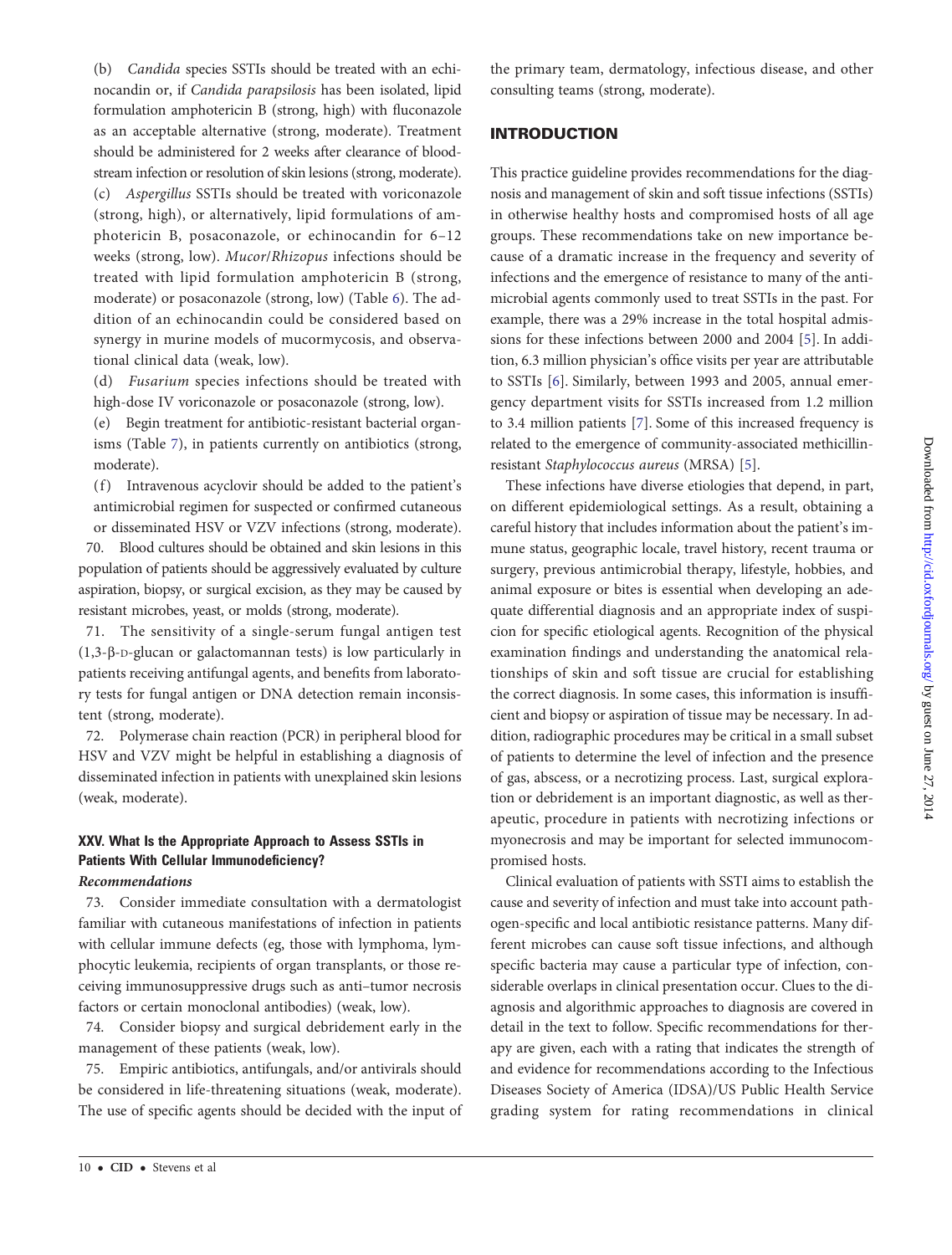guidelines (Table [1\)](#page-3-0) [[2](#page-36-0)]. The following 24 clinical questions are answered:

(I) What is appropriate for the evaluation and treatment of impetigo and ecthyma?

(II) What is the appropriate evaluation and treatment for cutaneous abscesses, furuncles, carbuncles, and inflamed epidermoid cysts?

(III) What is the appropriate treatment for recurrent skin abscesses?

(IV) What is appropriate for the evaluation and treatment of erysipelas and cellulitis?

(V) Should corticosteroids be used to complement antibiotic treatment of cellulitis?

(VI) What is the preferred evaluation and management of patients with recurrent cellulitis?

(VII) What is the preferred management of surgical site infections?

(VIII) What is the preferred evaluation and treatment of necrotizing fasciitis, including Fournier gangrene?

(IX) What is the appropriate approach to the management of pyomyositis?

(X) What is the appropriate approach to the evaluation and treatment of clostridial gas gangrene or myonecrosis?

(XI) What is the role of preemptive antimicrobial therapy to prevent infection for dog or cat bites?

(XII) What is the treatment for infected animal bite–related wounds?

(XIII) Should tetanus toxoid be administered for animal bite wounds?

(XIV) In which patients is primary wound closure appropriate for animal bite wounds?

(XV) What is the appropriate treatment of cutaneous anthrax?

(XVI) What is the appropriate approach for the evaluation and treatment of bacillary angiomatosis and cat scratch disease?

(XVII) What is the preferred treatment for erysipeloid?

(XVIII) What is appropriate treatment of glanders?

(XIX) What is the appropriate diagnosis and treatment of bubonic plague?

(XX) What is appropriate for diagnosis and treatment for tularemia?

(XXI) What is the appropriate approach to assess SSTIs in immunocompromised patients?

(XXII) What is the appropriate approach to assess SSTIs in patients with fever and neutropenia?

(XXIII) What is the appropriate antibiotic therapy for patients with SSTIs during the initial episode of fever and neutropenia?

(XXIV) What is the appropriate antimicrobial therapy for patients with SSTIs during persistent or recurrent episodes of fever and neutropenia?

(XXV) What is the appropriate approach to assess SSTIs in patients with cellular immunodeficiency?

### PRACTICE GUIDELINES

"Practice guidelines are systematically developed statements to assist practitioners and patients in making decisions about appropriate health care for specific clinical circumstances" [[8\]](#page-36-0). Attributes of high-quality guidelines include validity, reliability, reproducibility, clinical applicability, clinical flexibility, clarity, multidisciplinary process, review of evidence, and documentation [\[8\]](#page-36-0).

#### **METHODOLOGY**

#### Panel Composition

A panel of 10 multidisciplinary experts in the management of SSTIs in children and adults was convened in 2009. Efforts were made to include representatives from diverse geographic areas, pediatric and adult practitioners, and a wide breadth of specialties. The panel consisted of 10 members of IDSA. Representation included 8 adult infectious disease physicians, 1 pediatric infectious disease physician, and 1 general surgeon. Panel members were selected based on their clinical and research expertise on diverse SSTIs including infections in compromised hosts, necrotizing fasciitis, gas gangrene, cellulitis, and cutaneous abscesses and infections following surgery and animal and human bites. Finally, some members were selected on the basis of their expertise for specific microbes such as staphylococci, streptococci, Clostridium species, and anaerobes. Two members were selected to provide congruency with the IDSA/MRSA Guidelines Panel.

#### Literature Review and Analysis

The recommendations in this guideline have been developed following a review of studies published in English, although foreign-language articles were included in some of the Cochrane reviews summarized in this guideline. Studies were identified through Library of Congress, LISTA (EBSCO), and PubMed searches with no date restrictions using subject headings. Examples of keywords used to conduct literature searches were as follows: skin abscess (recurrent and relapsing), dog bites, skin and soft tissue infections, cellulitis, erysipelas, surgical site infections, wounds, staphylococcus, streptococcus, cat bites, tetanus, bite wounds (care and closure), irrigation, amoxicillin, amoxicillin clavulanate, cefuroxime, levofloxacin, moxifloxacin, sulfamethoxazole-trimethoprim, erythromycin, azithromycin.

#### Process Overview

To evaluate evidence, the panel followed a process consistent with other IDSA guidelines. The process for evaluating the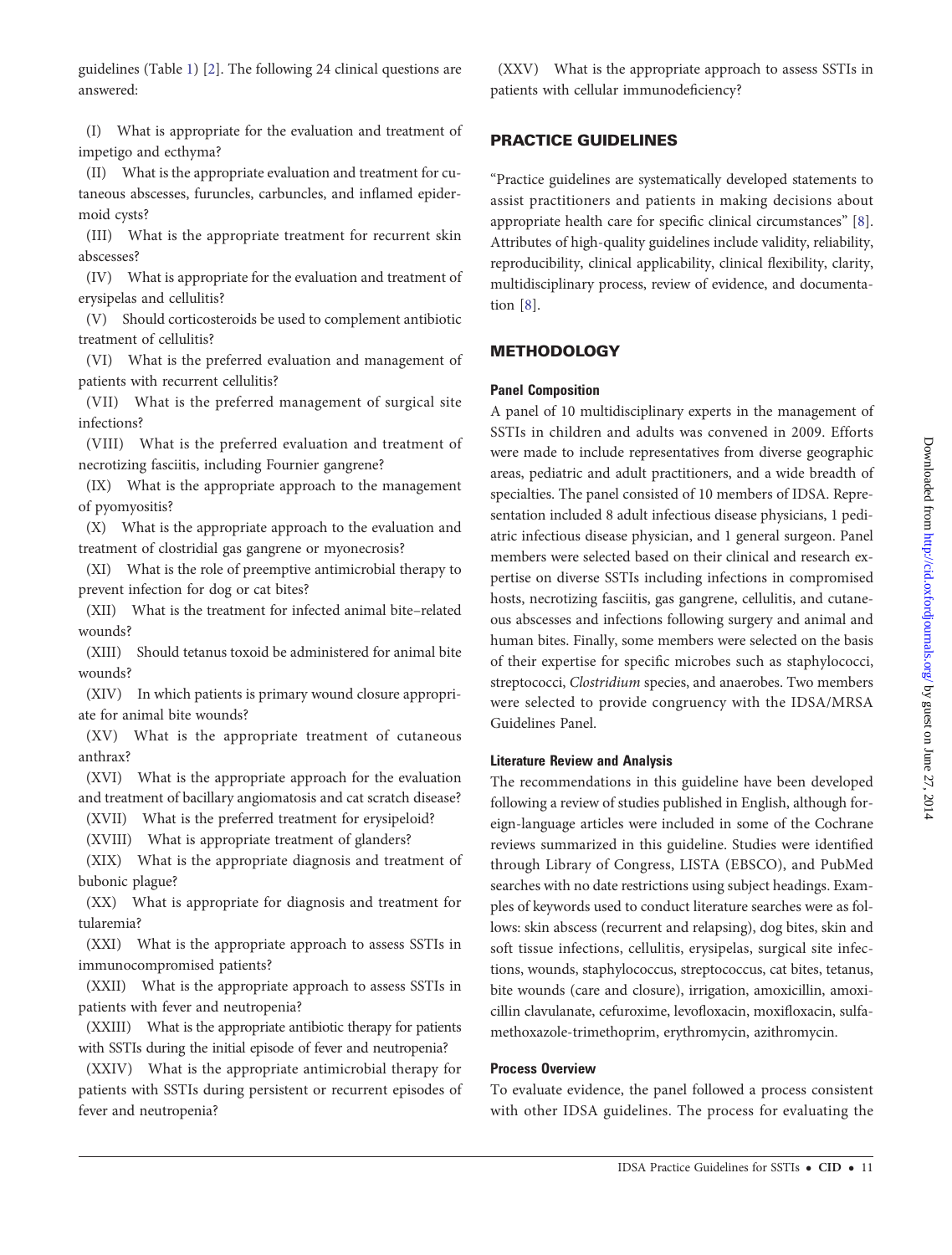evidence was based on the IDSA Handbook on Clinical Practice Guideline Development and involved a systematic weighting of the quality of the evidence and the grade of recommendation using the Grading of Recommendations Assessment, Development, and Evaluation (GRADE) system (Table [1](#page-3-0)) [[1](#page-36-0)–[4,](#page-36-0) [9](#page-36-0), [10\]](#page-36-0). GRADE is a newly created system for grading the quality of evidence and strength of recommendations for healthcare [\[2,](#page-36-0) [11\]](#page-36-0).

Panel members were divided into pairs, consisting of primary and secondary authors. Each author was asked to review the literature, evaluate the evidence, and determine the strength of the recommendations along with an evidence summary supporting each recommendation. The panel reviewed all recommendations, their strength, and quality of evidence. Discrepancies were discussed and resolved, and all panel members are in agreement with the final recommendations.

#### Consensus Development Based on Evidence

The panel met twice for face-to-face meetings and conducted teleconferences on 6 occasions to complete the work of the guideline. The purpose of the teleconferences was to discuss the clinical questions to be addressed, assign topics for review and writing of the initial draft, and discuss recommendations. The panel as a whole reviewed all individual sections. The guideline was reviewed and approved by the IDSA Standards and Practice Guidelines Committee (SPGC) and Board of Directors and endorsed by the Pediatric Infectious Diseases Society (PIDS).

#### Guidelines and Conflicts of Interest

The expert panel complied with the IDSA policy on conflicts of interest, which requires disclosure of any financial or other interest that might be construed as constituting an actual, potential, or apparent conflict. Panel members were provided IDSA's conflicts of interest disclosure statement and were asked to identify ties to companies developing products that might be affected by promulgation of the guideline. Information was requested regarding employment, consultancies, stock ownership, honoraria, research funding, expert testimony, and membership on company advisory committees. Decisions were made on a case-by-case basis as to whether an individual's role should be limited as a result of a conflict. Potential conflicts of interests are listed in the Acknowledgments section.

#### Revision Dates

At annual intervals, the panel chair, the SPGC liaison advisor, and the chair of the SPGC will determine the need for revisions to the guideline based on an examination of current literature. If necessary, the entire panel will reconvene to discuss potential changes. When appropriate, the panel will recommend revision of the guideline to the SPGC and IDSA board and other collaborating organizations for review and approval.

### RECOMMENDATIONS FOR IMPETIGO AND ECTHYMA

#### I. What Is Appropriate for the Evaluation and Treatment of Impetigo and Ecthyma? Recommendations

1. Gram stain and culture of the pus or exudates from skin lesions of impetigo and ecthyma are recommended to help identify whether Staphylococcus aureus and/or a β-hemolytic Streptococcus is the cause (strong, moderate), but treatment without these studies is reasonable in typical cases (strong, moderate).

2. Bullous and nonbullous impetigo can be treated with oral or topical antimicrobials, but oral therapy is recommended for patients with numerous lesions or in outbreaks affecting several people to help decrease transmission of infection. Treatment for ecthyma should be an oral antimicrobial.

(a) Treatment of bullous and nonbullous impetigo should be with either topical mupirocin or retapamulin twice daily (bid) for 5 days (strong, high).

(b) Oral therapy for ecthyma or impetigo should be a 7-day regimen with an agent active against S. aureus unless cultures yield streptococci alone (when oral penicillin is the recommended agent) (strong, high). Because S. aureus isolates from impetigo and ecthyma are usually methicillin susceptible, dicloxacillin or cephalexin is recommended. When MRSA is suspected or confirmed, doxycycline, clindamycin, or sulfamethoxazole-trimethoprim (SMX-TMP) is recommended (strong, moderate).

(c) Systemic antimicrobials should be used for infections during outbreaks of poststreptococcal glomerulonephritis to help eliminate nephritogenic strains of Streptococcus pyogenes from the community (strong, moderate).

#### Evidence Summary

Impetigo can be either bullous or nonbullous [\[12](#page-36-0)]. Bullous impetigo is caused by strains of S. aureus that produce a toxin that cleaves the dermal-epidermal junction to form fragile, thinroofed vesicopustules. These lesions may rupture, creating crusted, erythematous erosions, often surrounded by a collar of the roof's remnants. Nonbullous impetigo can occur from infections with β-hemolytic streptococci or S. aureus, or both in combination [\[12\]](#page-36-0). Impetigo begins as erythematous papules that rapidly evolve into vesicles and pustules that rupture, with the dried discharge forming honey-colored crusts on an erythematous base.

Ecthyma is a deeper infection than impetigo, and S. aureus and/or streptococci may be the cause. Lesions begin as vesicles that rupture, resulting in circular, erythematous ulcers with adherent crusts, often with surrounding erythematous edema. Unlike impetigo, ecthyma heals with scarring [[12\]](#page-36-0).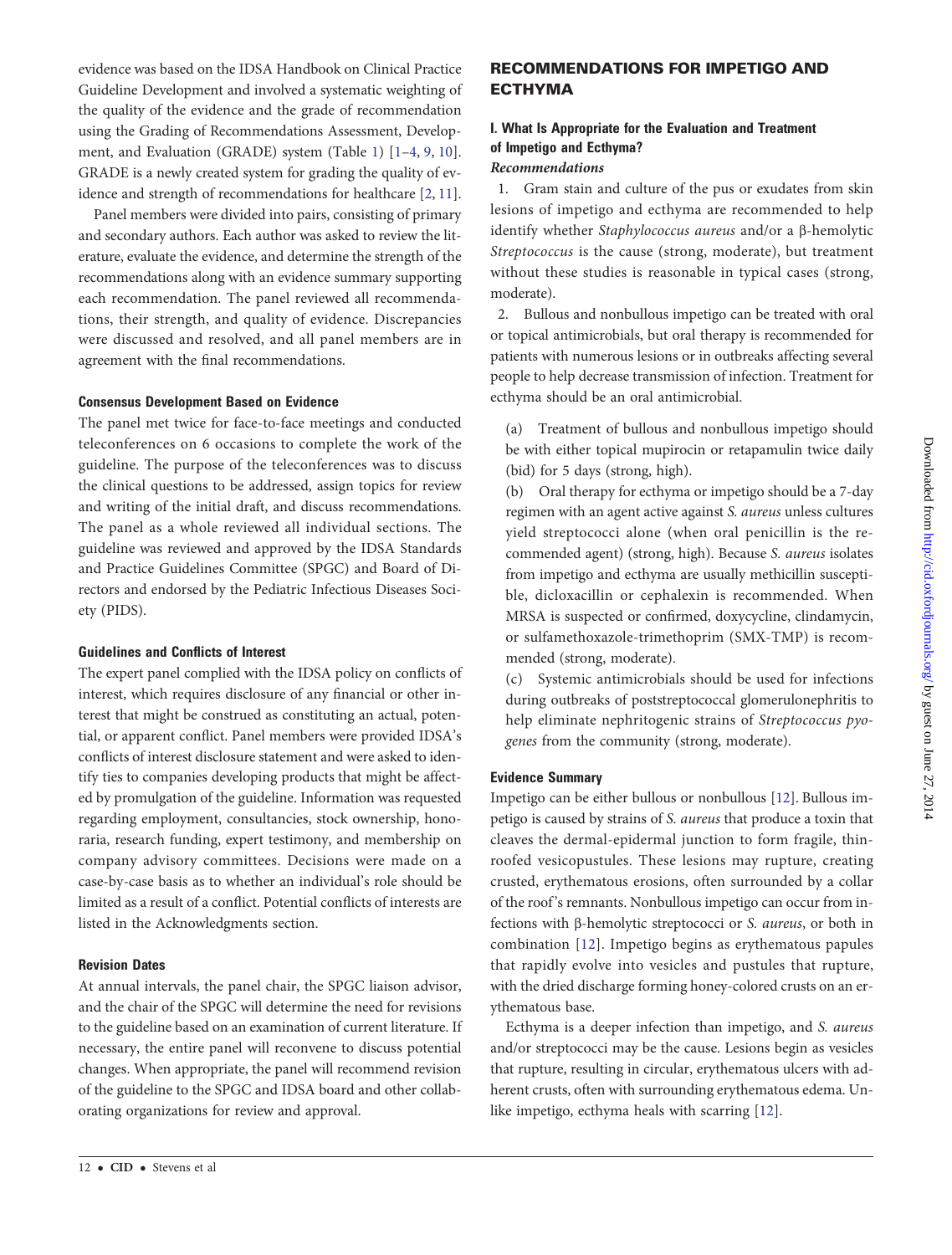Cultures of the vesicle fluid, pus, erosions, or ulcers establish the cause. Unless cultures yield streptococci alone, antimicrobial therapy should be active against both S. aureus and streptococci [\[12\]](#page-36-0). Oral penicillinase–resistant penicillin or first-generation cephalosporins are usually effective as most staphylococcal isolates from impetigo and ecthyma are methicillin susceptible [\[13\]](#page-36-0). Alternatives for penicillin-allergic patients or infections with MRSA include doxycycline, clindamycin, or SMX-TMP. When streptococci alone are the cause, penicillin is the drug of choice, with a macrolide or clindamycin as an alternative for penicillin-allergic patients. Topical treatment with mupirocin [\[12](#page-36-0)] or retapamulin [[14](#page-37-0)] is as effective as oral antimicrobials for impetigo. Clinical experience suggests that systemic therapy is preferred for patients with numerous lesions or in outbreaks affecting several people, to help decrease transmission of infection [\[15](#page-37-0)] (Table [2](#page-4-0)).

### RECOMMENDATIONS FOR PURULENT SKIN AND SOFT TISSUE INFECTIONS

### II. What Is the Appropriate Evaluation and Treatment for Purulent SSTIs (Cutaneous Abscesses, Furuncles, Carbuncles, and Inflamed Epidermoid Cysts)? (Figure [1](#page-1-0))

#### Recommendations

3. Gram stain and culture of pus from carbuncles and abscesses are recommended, but treatment without these studies is reasonable in typical cases (strong, moderate).

4. Gram stain and culture of pus from inflamed epidermoid cysts are not recommended (strong, moderate).

5. Incision and drainage is the recommended treatment for inflamed epidermoid cysts, carbuncles, abscesses, and large furuncles (strong, high).

6. The decision to administer antibiotics directed against S. aureus as an adjunct to incision and drainage should be made based on the presence or absence of systemic inflammatory response syndrome (SIRS) such as temperature >38°C or <36°C, tachypnea >24 breaths per minute, tachycardia >90 beats per minute, or white blood cell count >12 000 or <400  $cells/µL$  (moderate; Figure [1\)](#page-1-0) (strong, low). An antibiotic active against MRSA is recommended for patients with carbuncles or abscesses who have markedly impaired host defenses and in patients with SIRS (Figure [1](#page-1-0), Table [2\)](#page-4-0) (strong, low).

#### Evidence Summary

Cutaneous Abscesses. Cutaneous abscesses are collections of pus within the dermis and deeper skin tissues. They are usually painful, tender, and fluctuant red nodules, often surmounted by a pustule and encircled by a rim of erythematous swelling. Cutaneous abscesses can be polymicrobial, containing regional skin flora or organisms from the adjacent mucous membranes, but S. aureus alone causes a large percentage of skin abscesses, with a substantial number due to MRSA strains [\[16](#page-37-0)–[18](#page-37-0)].

Epidermoid (or epidermal inclusion) cysts, often erroneously labeled sebaceous cysts, ordinarily contain skin flora in a cheesy keratinous material. When inflammation and purulence occur, they are a reaction to rupture of the cyst wall and extrusion of its contents into the dermis, rather than an actual infectious process [[19](#page-37-0)].

Incision, evacuation of pus and debris, and probing of the cavity to break up loculations provides effective treatment of cutaneous abscesses and inflamed epidermoid cysts. A randomized trial comparing incision and drainage of cutaneous abscesses to ultrasonographically guided needle aspiration of the abscesses showed that aspiration was successful in only 25% of cases overall and <10% with MRSA infections [[20\]](#page-37-0). Accordingly, this form of treatment is not recommended. Simply covering the surgical site with a dry dressing is usually the easiest and most effective treatment of the wound [\[21,](#page-37-0) [22](#page-37-0)]. Some clinicians close the wound with sutures or pack it with gauze or other absorbent material. One small study, however, found that packing caused more pain and did not improve healing when compared to just covering the incision site with sterile gauze [\[23\]](#page-37-0).

The addition of systemic antibiotics to incision and drainage of cutaneous abscesses does not improve cure rates [\[17](#page-37-0), [21,](#page-37-0) [22,](#page-37-0) [24](#page-37-0), [25\]](#page-37-0), even in those due to MRSA, but did have a modest effect on the time to recurrence of other abscesses [[17,](#page-37-0) [25\]](#page-37-0). However, systemic antibiotics should be given to patients with severely impaired host defenses or signs or symptoms of systemic infection (Figure [1](#page-1-0), Table [2](#page-4-0)). In addition, multiple abscesses, extremes of age, and lack of response to incision and drainage alone are additional settings in which systemic antimicrobial therapy should be considered.

Furuncles and Carbuncles. Furuncles (or "boils") are infections of the hair follicle, usually caused by S. aureus, in which suppuration extends through the dermis into the subcutaneous tissue, where a small abscess forms. They differ from folliculitis, in which the inflammation is more superficial and pus is limited to the epidermis. Clinically, furuncles are inflammatory nodules with overlying pustules through which hair emerges. Infection involving several adjacent follicles produces a carbuncle, a coalescent inflammatory mass with pus draining from multiple follicular orifices. Carbuncles develop most commonly on the back of the neck, especially in individuals with diabetes. These are typically larger and deeper than furuncles.

Furuncles often rupture and drain spontaneously or following treatment with moist heat. Most large furuncles and all carbuncles should be treated with incision and drainage. Systemic antimicrobials are usually unnecessary, unless fever or other evidence of systemic infection is present (Figure [1](#page-1-0)).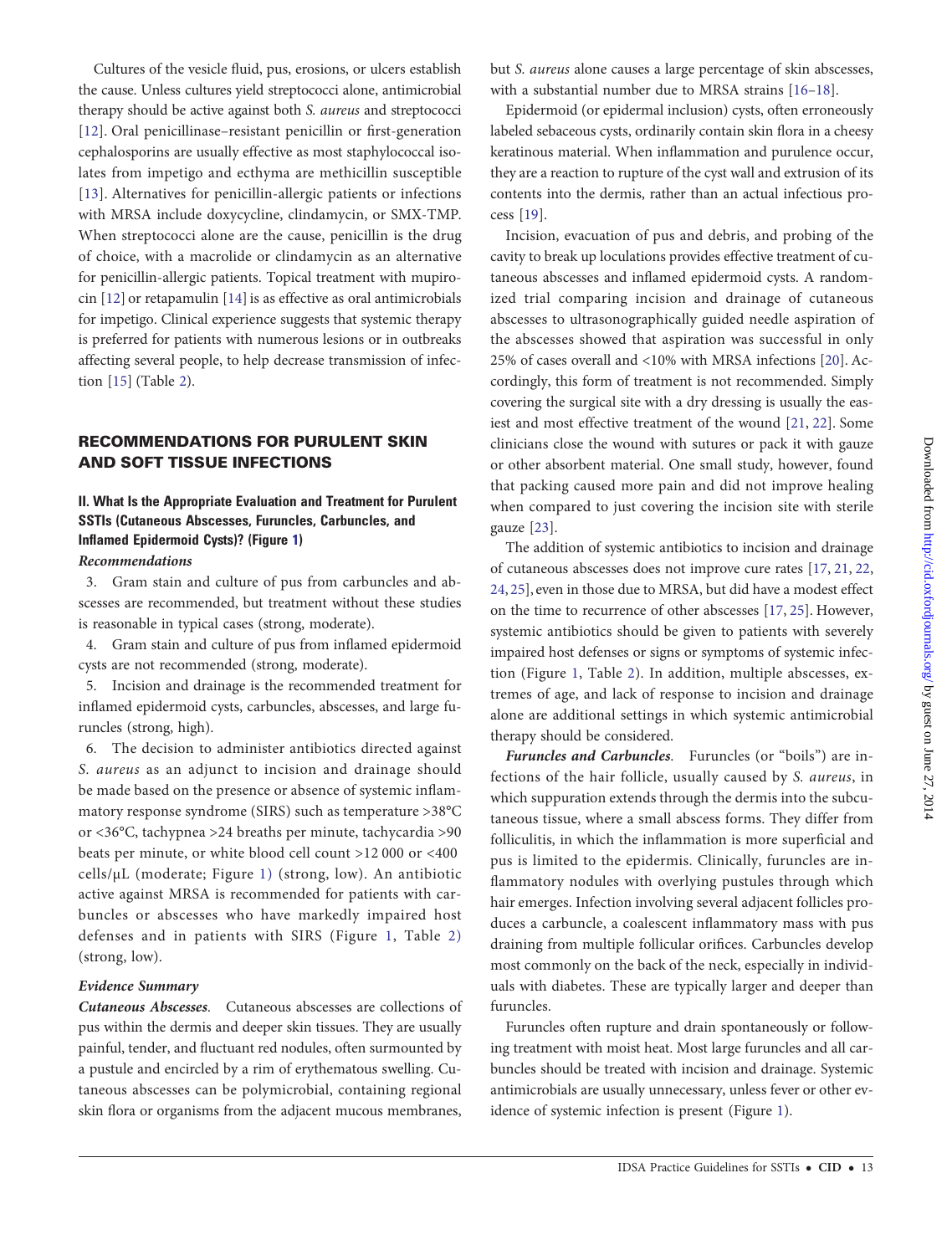### RECOMMENDATIONS FOR RECURRENT SKIN ABSCESSES

#### III. What Is the Appropriate Treatment for Recurrent Skin Abscesses?

#### Recommendations

7. A recurrent abscess at a site of previous infection should prompt a search for local causes such as a pilonidal cyst, hidradenitis suppurativa, or foreign material (strong, moderate).

8. Recurrent abscesses should be drained and cultured early in the course of infection (strong, moderate).

9. Culture recurrent abscess and treat with a 5- to 10-day course of an antibiotic active against the pathogen isolated (weak, low).

10. Consider a 5-day decolonization regimen twice daily of intranasal mupirocin, daily chlorhexidine washes, and daily decontamination of personal items such as towels, sheets, and clothes for recurrent S. aureus infection (weak, low).

11. Adult patients should be evaluated for neutrophil disorders if recurrent abscesses began in early childhood (strong, moderate).

#### Evidence Summary

A recurrent abscess at a previous site of infection may be caused by local factors such as foreign material, hidradenitis suppurativa, or pilonidal cyst [[26,](#page-37-0) [27\]](#page-37-0), eradication of which can be curative. Incision and drainage should be performed for recurrent abscesses. The benefits of adjunctive antimicrobial therapy in preventing recurrences are unknown. Older randomized trials showed that twice-daily intranasal mupirocin for 5 days each month [[28](#page-37-0)] or a 3-month program of oral clindamycin 150 mg daily [\[29\]](#page-37-0) reduced the rate of further infections. Whether such regimens are effective in the current era of communityacquired MRSA is unclear [[30\]](#page-37-0). In one randomized trial, twicedaily application of nasal mupirocin for 5 days among military personnel who carried MRSA in the nose did not reduce the frequency of subsequent skin infections [[30](#page-37-0), [31](#page-37-0)]. Scrubbing the body thrice weekly with chlorhexidine-impregnated cloths after showering was also deemed ineffective [[32\]](#page-37-0). A 5-day decolonization with twice-daily intranasal mupirocin and daily bathing with chlorhexidine [[32\]](#page-37-0) or dilute bleach (1/4–1/2 cup of bleach per full bath) for prevention of recurrences may be considered, but data about efficacy are sparse. One uncontrolled study reported termination of an epidemic of furunculosis in a village by use of mupirocin, antibacterial hand cleanser, and daily washing of towels, sheets, combs, and razors [\[33](#page-37-0)]. A recent study in children found employing preventive measures for the patient and the household contacts resulted in significantly fewer recurrences in the patient than employing the measures in the patient only [\[34](#page-37-0)]. Because patients with neutrophil dysfunction develop recurrent abscesses in early childhood,

patients who develop abscesses during adulthood do not need evaluation of neutrophil function.

### RECOMMENDATIONS FOR ERYSIPELAS AND **CELLULITIS**

#### IV. What Is Appropriate for the Evaluation and Treatment of Erysipelas and Cellulitis? Recommendations

12. Cultures of blood or cutaneous aspirates, biopsies, or swabs are not routinely recommended (strong, moderate).

13. Cultures of blood are recommended (strong, moderate), and cutaneous and microscopic examination of cutaneous aspirates, biopsies, or swabs should be considered in patients with malignancy on chemotherapy, neutropenia, severe cell-mediated immunodeficiency, immersion injuries, and animal bites (weak, moderate).

14. Typical cases of cellulitis without systemic signs of infection should receive an antimicrobial agent that is active against streptococci (mild; Figure [1\)](#page-1-0) (strong, moderate). For cellulitis with systemic signs of infection (moderate nonpurulent SSTI; Figure [1\)](#page-1-0) systemic antibiotics are indicated. Many clinicians could include coverage against MSSA (weak, low). For patients whose cellulitis is associated with penetrating trauma, evidence of MRSA infection elsewhere, nasal colonization with MRSA, injection drug use, purulent drainage, or SIRS (severe nonpurulent), vancomycin or another antimicrobial effective against both MRSA and streptococci is recommended (strong, moderate). In severely compromised patients (as defined in question 13), broad-spectrum antimicrobial coverage may be considered (weak, moderate). Vancomycin plus either piperacillin-tazobactam or imipenem-meropenem is recommended as a reasonable empiric regimen for severe infection (strong, moderate).

15. The recommended duration of antimicrobial therapy is 5 days, but treatment should be extended if the infection has not improved within this time period (strong, high).

16. Elevation of the affected area and treatment of predisposing factors, such as edema or underlying cutaneous disorders, are recommended (strong, moderate).

17. In lower extremity cellulitis, clinicians should carefully examine the interdigital toe spaces because treating fissuring, scaling, or maceration may eradicate colonization with pathogens and reduce the incidence of recurrent infection (strong, moderate).

18. Outpatient therapy is recommended for patients who do not have SIRS, altered mental status, or hemodynamic instability (mild nonpurulent; Figure [1\)](#page-1-0) (strong, moderate). Hospitalization is recommended if there is concern for a deeper or necrotizing infection, for patients with poor adherence to therapy, for infection in a severely immunocompromised patient, or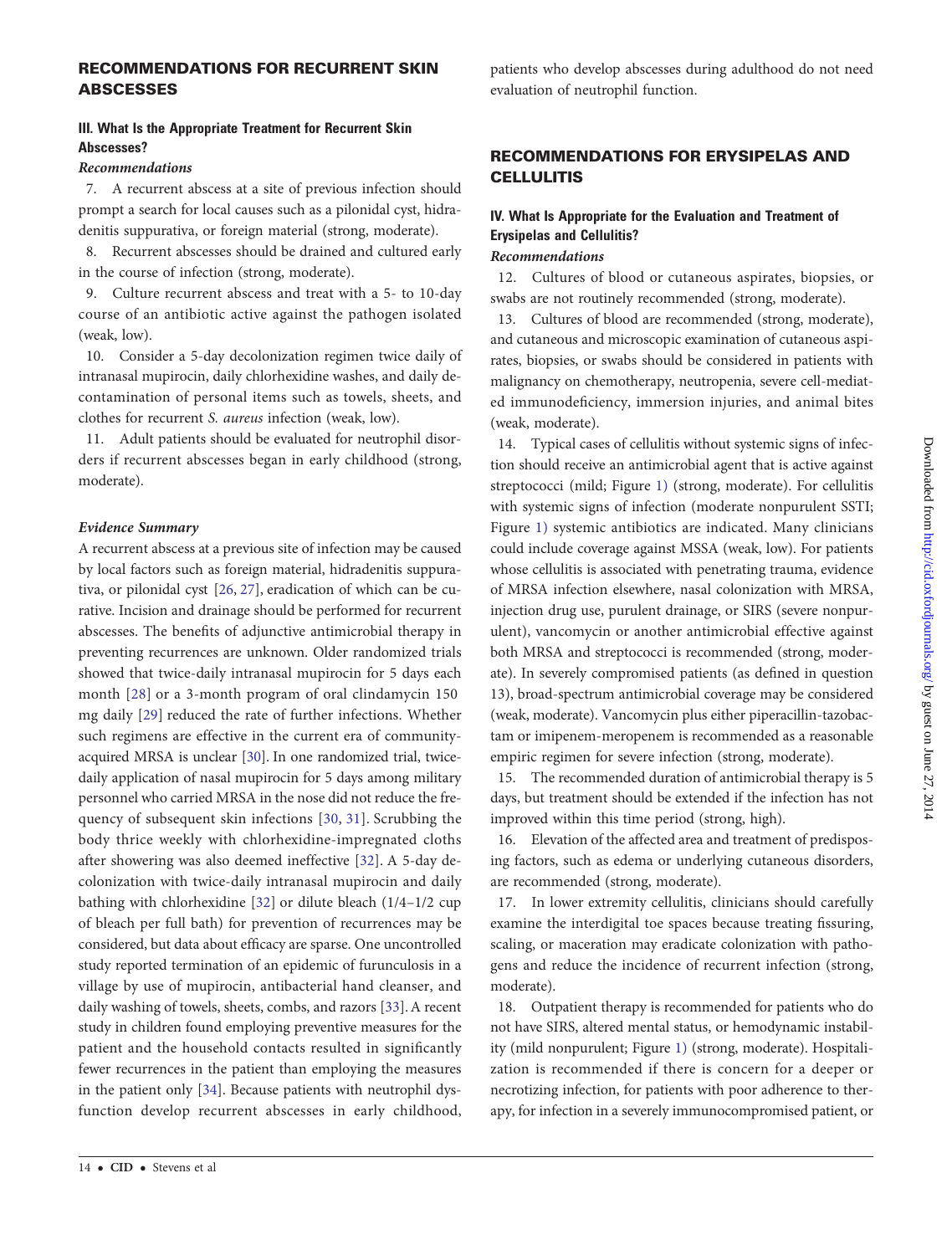if outpatient treatment is failing (moderate or severe nonpurulent; Figure [1\)](#page-1-0) (strong, moderate).

#### Evidence Summary

"Cellulitis" and "erysipelas" refer to diffuse, superficial, spreading skin infections. The term "cellulitis" is not appropriate for cutaneous inflammation associated with collections of pus, such as in septic bursitis, furuncles, or skin abscesses. For example, when cutaneous redness, warmth, tenderness, and edema encircle a suppurative focus such as an infected bursa, the appropriate terminology is "septic bursitis with surrounding inflammation," rather than "septic bursitis with surrounding cellulitis." This distinction is clinically crucial, for the primary treatment of cellulitis is antimicrobial therapy, whereas for purulent collections the major component of management is drainage of the pus, with antimicrobial therapy either being unnecessary or having a subsidiary role (Figure [1](#page-1-0) and Table [2](#page-4-0)).

The term "erysipelas" has 3 different meanings: (1) for some, erysipelas is an infection limited to the upper dermis, including the superficial lymphatics, whereas cellulitis involves the deeper dermis and subcutaneous fat, and on examination erysipelas putatively has more clearly delineated borders of inflammation than cellulitis; (2) for many, erysipelas has been used to refer to cellulitis involving the face only; and (3) for others, especially in European countries, cellulitis and erysipelas are synonyms [\[35\]](#page-37-0).

These infections cause rapidly spreading areas of erythema, swelling, tenderness, and warmth, sometimes accompanied by lymphangitis and inflammation of the regional lymph nodes. The skin surface may resemble an orange peel (peau d'orange) due to superficial cutaneous edema surrounding hair follicles and causing skin dimpling because the follicles remain tethered to the underlying dermis. Vesicles, bullae, and cutaneous hemorrhage in the form of petechiae or ecchymoses may develop. Systemic manifestations are usually mild, but fever, tachycardia, confusion, hypotension, and leukocytosis are sometimes present and may occur hours before the skin abnormalities appear.

These infections arise when microbes breach the cutaneous surface, especially in patients with fragile skin or diminished local host defenses from such conditions as obesity, previous cutaneous trauma (including surgery), prior episodes of cellulitis, and edema from venous insufficiency or lymphedema [\[36](#page-37-0), [37\]](#page-37-0). The origin of the disrupted skin surface may be obvious, such as trauma, ulceration, and preexisting cutaneous inflammation, but often the breaks in the skin are small and clinically unapparent. These infections are most common on the lower legs. Blood cultures are generally positive in ≤5% of cases [[38\]](#page-37-0). The yield of cultures of needle aspirations of the inflamed skin ranges from  $\leq 5\%$  to approximately 40% [\[39](#page-37-0)–[46\]](#page-37-0). The differences in diagnostic sensitivity and specificity are due to the variety of patient populations studied, the definitions of cellulitis, the inclusion or exclusion of cases with associated abscesses, and the determination of whether isolates are pathogens or contaminants.

Cultures of punch biopsy specimens yield an organism in 20%–30% of cases [\[39,](#page-37-0) [47](#page-37-0)], but the concentration of bacteria in the tissues is usually quite low [[47](#page-37-0)]. Combined data from specimen cultures, serologic studies [[41,](#page-37-0) [48](#page-37-0)–[51\]](#page-37-0), and other methods (eg, immunohistochemical staining to detect antigens in skin biopsies [\[51,](#page-37-0) [52](#page-37-0)]), suggests that the vast majority of these infections arise from streptococci, often group A, but also from other groups, such as B, C, F, or G. The source of these pathogens is frequently unclear, but in many cases of leg cellulitis, the responsible streptococci reside in macerated, scaly, or fissured interdigital toe spaces [\[53,](#page-37-0) [54\]](#page-37-0). This observation underscores the importance of detecting and treating tinea pedis, erythrasma, and other causes of toe web abnormalities. Occasionally, the reservoir of streptococci is the anal canal [[55\]](#page-37-0) or the vagina, especially for group B streptococcal cellulitis in patients with previous gynecologic cancer treated with surgery and radiation therapy. Staphylococcus aureus less frequently causes cellulitis, but cases due to this organism are typically associated with an open wound or previous penetrating trauma, including sites of illicit drug injection. Several other organisms can cause cellulitis, but usually only in special circumstances, such as animal bites, freshwater or saltwater immersion injuries, neutropenia, or severe cell-mediated immunodeficiency.

Cultures of blood, tissue aspirates, or skin biopsies are unnecessary for typical cases of cellulitis. Blood cultures should be obtained and cultures of skin biopsy or aspirate considered for patients with malignancy, severe systemic features (such as high fever and hypotension), and unusual predisposing factors, such as immersion injury, animal bites, neutropenia, and severe cell-mediated immunodeficiency [[42\]](#page-37-0).

Therapy for typical cases of cellulitis should include an antibiotic active against streptococci (Table [2](#page-4-0)). A large percentage of patients can receive oral medications from the start for typical cellulitis [[56\]](#page-38-0), and suitable antibiotics for most patients include penicillin, amoxicillin, amoxicillin-clavulanate, dicloxacillin, cephalexin, or clindamycin. In cases of uncomplicated cellulitis, a 5-day course of antimicrobial therapy is as effective as a 10-day course, if clinical improvement has occurred by 5 days [\[57\]](#page-38-0). In a retrospective study of cellulitis and abscesses requiring hospitalization, the average duration of treatment was 2 weeks and only about one-third of patients received specific treatment for grampositive pathogens [\[58](#page-38-0)]. Two-thirds received very-broad-spectrum treatment, and the failure rate of 12% was not different regardless of spectrum of treatment. In some patients, cutaneous inflammation and systemic features worsen after initiating therapy, probably because sudden destruction of the pathogens releases potent enzymes that increase local inflammation.

MRSA is an unusual cause of typical cellulitis. A prospective study of patients with cellulitis in a medical center with a high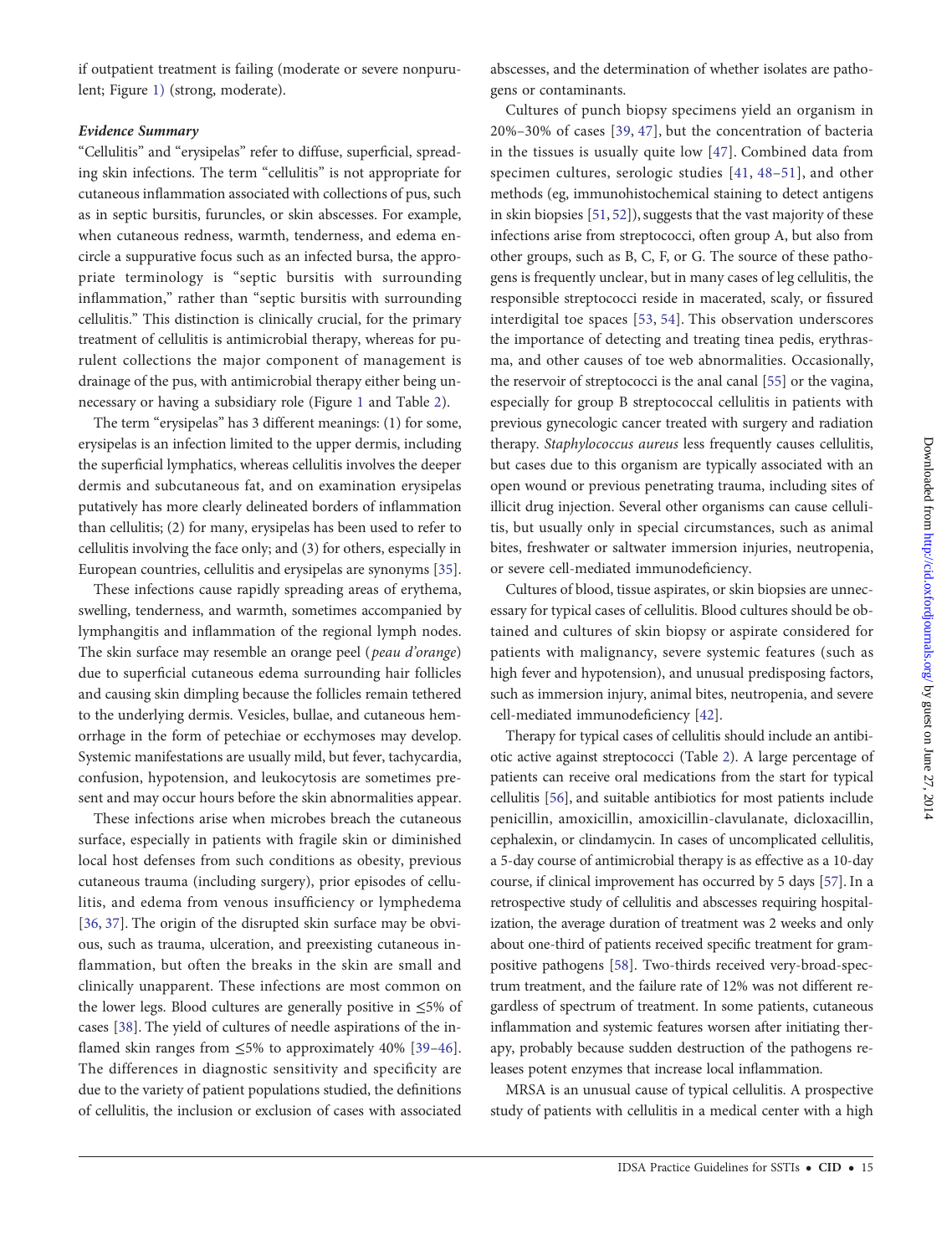incidence of other MRSA-related SSTIs demonstrated that treatment with β-lactams, such as cefazolin or oxacillin, was successful in 96% of patients, suggesting that cellulitis due to MRSA is uncommon and treatment for that organism is usually unnecessary [\[50](#page-37-0)]. However, coverage for MRSA may be prudent in cellulitis associated with penetrating trauma, especially from illicit drug use, purulent drainage, or with concurrent evidence of MRSA infection elsewhere. Options for treatment of MRSA in those circumstances (Table [2](#page-4-0)) include intravenous drugs (vancomycin, daptomycin, linezolid, or telavancin) or oral therapy with doxycycline, clindamycin, or SMX-TMP. If coverage for both streptococci and MRSA is desired for oral therapy, options include clindamycin alone or the combination of either SMX-TMP or doxycycline with a β-lactam (eg, penicillin, cephalexin, or amoxicillin). The activity of doxycycline and SMX-TMP against β-hemolytic streptococci is not known, and in the absence of abscess, ulcer, or purulent drainage, β-lactam monotherapy is recommended. This is further substantiated by a recent double-blind study showing that a combination of SMX-TMP plus cephalexin was no more efficacious than cephalexin alone in pure cellulitis [[59\]](#page-38-0). Elevation of the affected area hastens improvement by promoting gravity drainage of edema and inflammatory substances. Patients should also receive therapy for any predisposing conditions, such as tinea pedis, trauma, or venous eczema ("stasis dermatitis").

#### V. Should Anti-inflammatory Agents Be Used to Complement Antibiotic Treatment of Cellulitis? Recommendation

19. Systemic corticosteroids (eg, prednisone 40 mg daily for 7 days) could be considered in nondiabetic adult patients with cellulitis (weak, moderate).

#### Evidence Summary

Treating the inflammation in these infections by combining antimicrobial therapy with either a nonsteroidal anti-inflammatory agent (ibuprofen 400 mg 4 times daily [qid] for 5 days) or systemic corticosteroids significantly hastens clinical improvement compared with antimicrobial therapy alone [\[60](#page-38-0), [61](#page-38-0)]. A randomized, double-blind, placebo-controlled trial involving 108 adult nondiabetic patients, demonstrated that an 8-day course of oral corticosteroids in combination with antimicrobial therapy led to a significantly more rapid clinical resolution of cellulitis (primarily of the legs) than antimicrobial therapy alone [[61](#page-38-0), [62](#page-38-0)]. Long-term follow-up of these patients showed no difference in relapse or recurrence [[61,](#page-38-0) [62](#page-38-0)]. The benefits of systemic corticosteroids in this situation are consistent with their efficacy and safety as adjunctive treatment in other infections [[63\]](#page-38-0). The clinician must ensure that a deeper infection such as necrotizing fasciitis is not present.

Most patients can receive treatment without hospitalization [\[63](#page-38-0), [64\]](#page-38-0). Hospitalization is indicated for suspicion of necrotizing infection or for patients with severe systemic features, such as fever, delirium, or hypotension. Other indications include poor response to outpatient therapy, severe immunocompromise, and problems with a patient's adherence to treatment.

### RECOMMENDATIONS FOR PATIENTS WITH RECURRENT CELLULITIS

### VI. What Is the Preferred Evaluation and Management of Patients with Recurrent Cellulitis?

#### Recommendations

20. Identify and treat predisposing conditions such as edema, obesity, eczema, venous insufficiency, and toe web abnormalities (strong, moderate). These practices should be performed as part of routine patient care and certainly during the acute stage of cellulitis (strong, moderate).

21. Administration of prophylactic antibiotics, such as oral penicillin or erythromycin bid for 4–52 weeks, or intramuscular benzathine penicillin every 2–4 weeks, should be considered in patients who have 3–4 episodes of cellulitis per year despite attempts to treat or control predisposing factors (weak, moderate). This program should be continued so long as the predisposing factors persist (strong, moderate).

#### Evidence Summary

Patients with a previous attack of cellulitis, especially involving the legs, have annual recurrences rates of about 8%–20% [[65](#page-38-0)– [67](#page-38-0)]. The infection usually occurs in the same area as the previous episode. Edema, especially lymphedema and other local risk factors such as venous insufficiency, prior trauma (including surgery) to the area, and tinea pedis or other toe web abnormalities [\[65](#page-38-0)–[71](#page-38-0)], increase the frequency of recurrences. Other predisposing conditions include obesity, tobacco use, a history of cancer, and homelessness [\[66](#page-38-0), [67,](#page-38-0) [71\]](#page-38-0). Addressing these factors might decrease the frequency of recurrences, but evidence for any such a benefit is sparse. For patients with recurrences despite such efforts, antimicrobial prophylaxis may reduce the frequency of future episodes. Two randomized trials using twice-daily oral penicillin or erythromycin demonstrated a substantial reduction in recurrences among the antibiotic recipients compared to controls [\[72](#page-38-0), [73\]](#page-38-0).An observational trial of monthly intramuscular injections of 1.2 million units of benzathine penicillin found that this regimen was beneficial only in the subgroup of patients who had no identifiable predisposing factors for recurrence [[74\]](#page-38-0). In a study of patients with recurrent cellulitis involving arm lymphedema caused by breast cancer treatment, 2.4 million units of biweekly intramuscular benzathine penicillin seemed to reduce the frequency of episodes, but there was no control group [[75\]](#page-38-0). The duration of therapy is indefinite, and infections may recur once prophylaxis is discontinued. For example, a recent double-blind comparative trial demonstrated that phenoxymethyl-penicillin given as 250 mg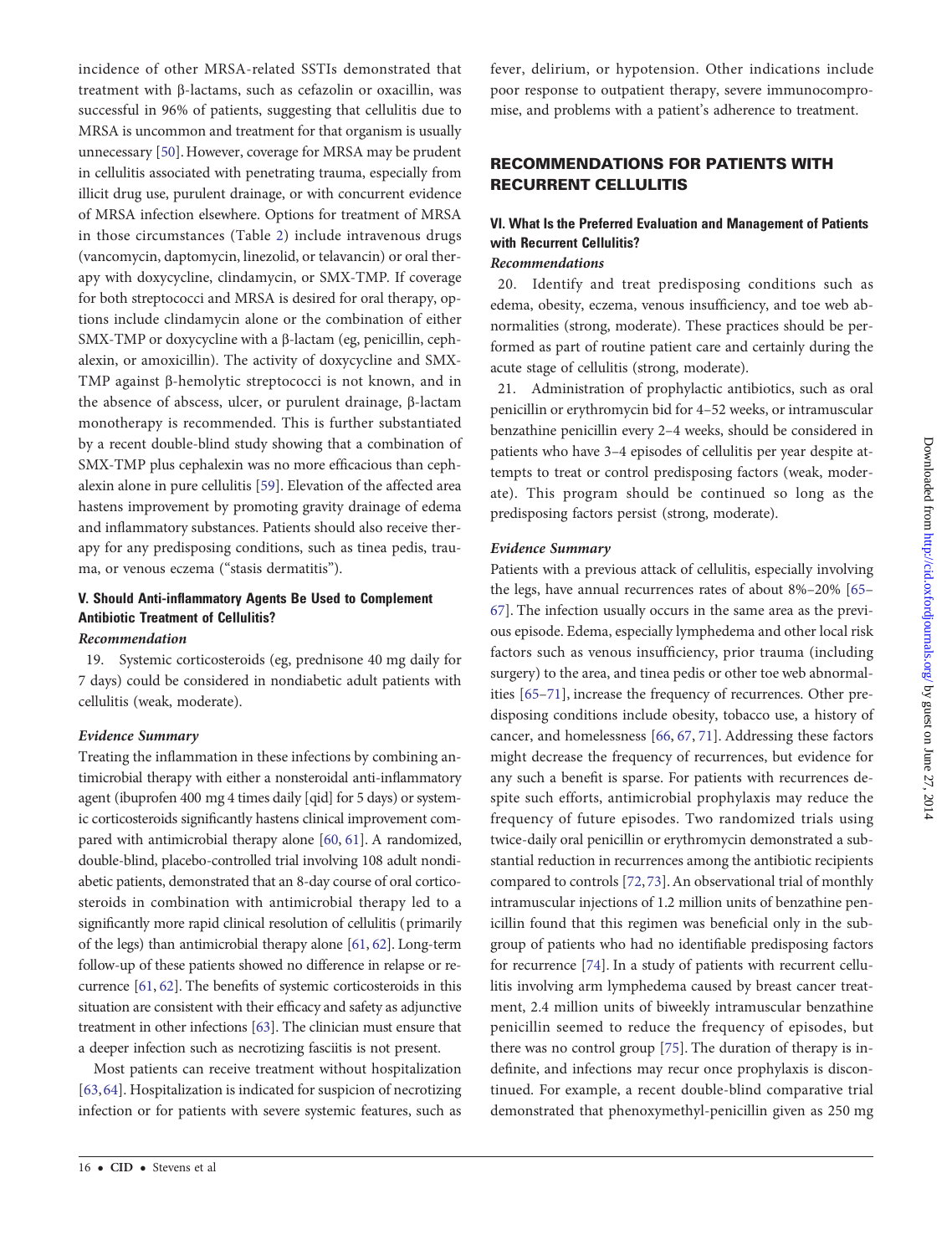twice daily for 12 months increased the time to recurrence to 626 days compared with 532 days in the control group and decreased the frequency of recurrence from 37% to 22% [[76\]](#page-38-0).

### RECOMMENDATIONS FOR SURGICAL SITE INFECTIONS

#### VII. What Is the Preferred Management of Surgical Site Infections?

#### Recommendations

22. Suture removal plus incision and drainage should be performed for surgical site infections (strong, low).

23. Adjunctive systemic antimicrobial therapy is not routinely indicated, but in conjunction with incision and drainage may be beneficial for surgical site infections associated with a significant systemic response (Figure [2](#page-2-0)) such as erythema and induration extending >5 cm from the wound edge, temperature >38.5° C, heart rate >110 beats/minute, or white blood cell (WBC) count  $>12000/\mu L$  (weak, low).

24. A brief course of systemic antimicrobial therapy is indicated in patients with surgical site infections following clean operations on the trunk, head and neck, or extremities that also have systemic signs of infection (strong, low).

25. A first-generation cephalosporin or an antistaphylococcal penicillin for methicillin-susceptible Staphylococcus aureus (MSSA) or vancomycin, linezolid, daptomycin, telavancin, or ceftaroline where risk factors for MRSA are high (nasal colonization, prior MRSA infection, recent hospitalization, recent antibiotics) is recommended (strong, low).

26. Agents active against gram-negative bacteria and anaerobes, such as a cephalosporin or fluoroquinolone in combination with metronidazole are recommended for infections following operations on the axilla, gastrointestinal (GI) tract, perineum, or female genital tract (Table [2\)](#page-4-0) (strong, low).

#### Evidence Summary

Wound infections, or surgical site infections (SSIs) are the most common adverse event affecting hospitalized surgical patients [\[77](#page-38-0)]. Data from the National Nosocomial Infection Surveillance System (NNIS) show an average incidence of SSI of 2.6%, accounting for 38% of nosocomial infections in surgical patients [\[78](#page-38-0)]. The frequency of SSI is clearly related to the category of operation, with clean and low-risk operations (by NNIS classification) having the lowest incidence, and contaminated and high-risk operations having higher infection rates [\[79](#page-38-0)]. Unfortunately, there are no studies that have objectively compared treatments for SSI.

SSIs are divided into the categories of superficial incisional SSI, deep incisional SSI, and organ/space SSI [[78\]](#page-38-0). Superficial incisional SSIs involve only the subcutaneous space, between the skin and underlying muscular fascia, occur within 30 days

of the surgery, and are documented with at least 1 of the following: (1) purulent incisional drainage, (2) positive culture of aseptically obtained fluid or tissue from the superficial wound, (3) local signs and symptoms of pain or tenderness, swelling, and erythema after the incision is opened by the surgeon (unless culture negative), or (4) diagnosis of SSI by the attending surgeon or physician based on their experience and expert opinion. A deep incisional infection involves the deeper soft tissue (eg, fascia and muscle), and occurs within 30 days of the operation or within 1 year if a prosthesis was inserted and has the same findings as described for a superficial incisional SSI. An organ/space SSI has the same time constraints and evidence for infection as a deep incisional SSI, and it may involve any part of the anatomy (organs or spaces) other than the original surgical incision [[78](#page-38-0)]. Examples would include postoperative peritonitis, empyema, or joint space infection. Any deep SSI that does not resolve in the expected manner following treatment should be investigated as a possible superficial manifestation of a deeper organ/space infection. Diagnosis and treatment of organ space infections in the abdomen are discussed in other guidelines. Tedizolid and dalbavancin are also effective treatments of SSTI including those caused by MRSA and may be approved by the US Food and Drug Administration (FDA) in June 2014.

Local signs of pain, swelling, erythema, and purulent drainage provide the most reliable information in diagnosing an SSI. In morbidly obese patients or in those with deep, multilayer wounds such as after thoracotomy, external signs of SSI may be delayed. While many patients with a SSI will develop fever, it usually does not occur immediately postoperatively, and in fact, most postoperative fevers are not associated with an SSI [\[80](#page-38-0)]. Flat, erythematous skin changes can occur around or near a surgical incision during the first week without swelling or wound drainage. Most resolve without any treatment. The cause is unknown but may relate to tape sensitivity or other local tissue insult not involving bacteria. Numerous experimental studies and clinical trials demonstrate that antibiotics begun immediately postoperatively or continued for long periods after the procedure do not prevent or cure this inflammation or infection [[81](#page-38-0)–[88](#page-38-0)]. Therefore, the suspicion of possible SSI does not justify use of antibiotics without a definitive diagnosis and the institution of other therapeutic measures such as opening the wound (Figure [2](#page-2-0)).

SSIs rarely occur during the first 48 hours after surgery, and fever during that period usually arises from noninfectious or unknown causes. SSIs that do occur in this time frame are almost always due to S. pyogenes or Clostridium species. After 48 hours, SSI is a more common source of fever, and careful inspection of the wound is indicated; by 4 days after surgery, a fever is equally likely to be caused by an SSI or by another infection or other unknown sources [[80\]](#page-38-0). Later infections are less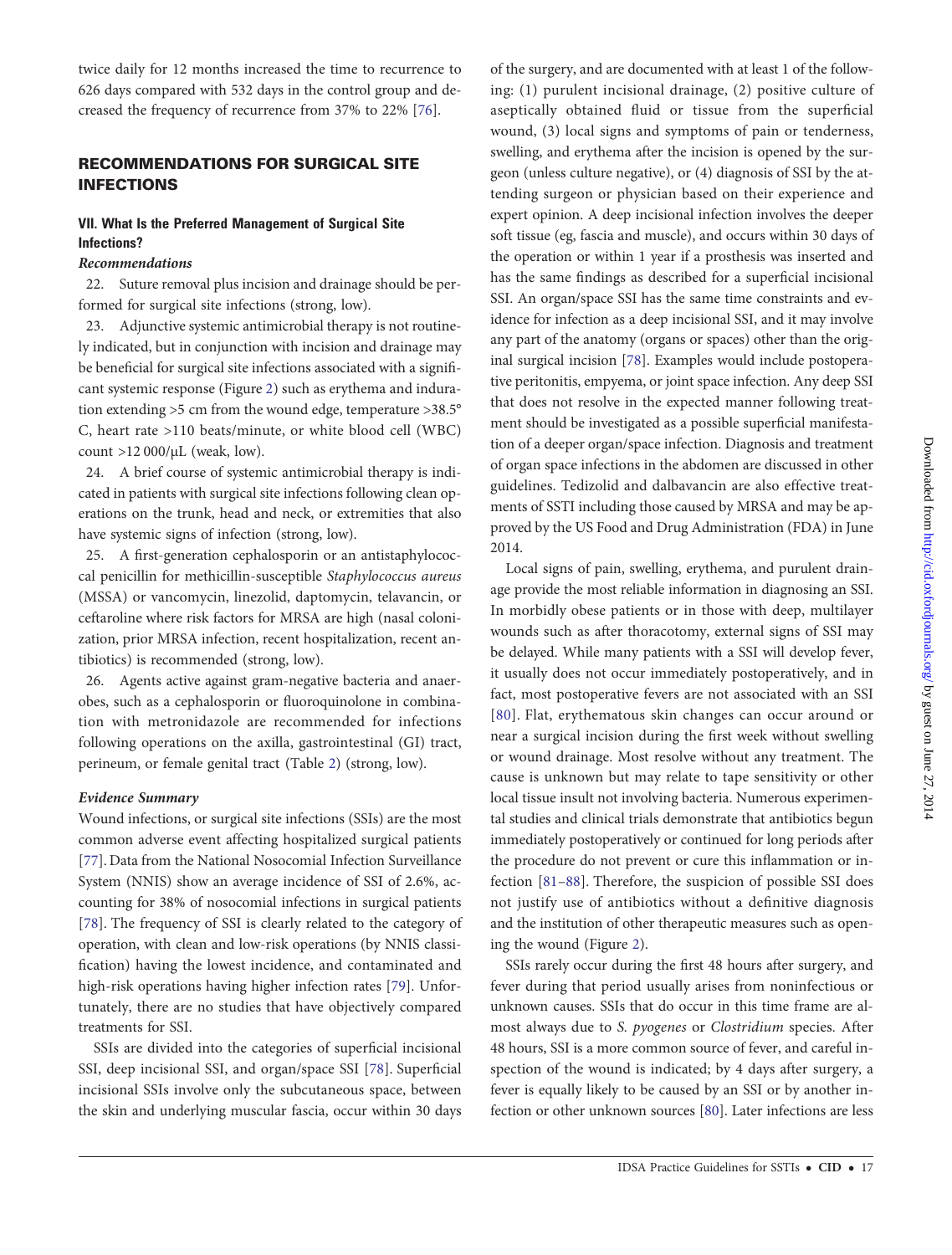likely, but surveillance standards mandate 30 days of follow-up for operations without placement of prosthetic material and for 1 year for operations where a prosthesis was inserted.

Accordingly, fever or systemic signs during the first several postoperative days should be followed by direct examination of the wound to rule out signs suggestive of streptococcal or clostridial infection (see section on necrotizing soft tissue infections and clostridial myonecrosis), but should not otherwise cause further manipulation of the wound. Patients with an early infection due to streptococci or clostridia have wound drainage with the responsible organisms present on Gram stain (Figure [2\)](#page-2-0). White blood cells may not be evident in the drainage in most clostridial and some early streptococcal infections. Another rare cause of early fever and systemic signs following operation is staphylococcal wound toxic shock syndrome [\[89,](#page-38-0) [90](#page-38-0)]. In these cases the wound is often deceptively benign in appearance. Erythroderma occurs early and desquamation occurs late. Fever, hypotension, abnormal hepatic and renal blood studies, and diarrhea are early findings. Appropriate treatment is to open the incision, perform culture, and begin antistaphylococcal treatment.

The most important therapy for an SSI is to open the incision, evacuate the infected material, and continue dressing changes until the wound heals by secondary intention. Most textbooks of surgery, infectious diseases, or even surgical infectious diseases extensively discuss the epidemiology, prevention, and surveillance of SSIs, but not their treatment [\[91](#page-38-0)–[97\]](#page-38-0). Two contain simple, unreferenced, recommendations to open an infected wound without using antibiotics [\[96](#page-38-0), [98\]](#page-38-0). Thus, if there is <5 cm of erythema and induration, and if the patient has minimal systemic signs of infection (temperature <38.5°C, WBC count <12 000 cells/µL, and pulse <100 beats/minute), antibiotics are unnecessary [\[99\]](#page-38-0). Studies of subcutaneous abscesses found little or no benefit for antibiotics when combined with drainage [\[18,](#page-37-0) [21,](#page-37-0) [100](#page-38-0), [101](#page-39-0)]. The single published trial of antibiotic administration for SSI specifically found no clinical benefit [\[99](#page-38-0)]. Incision and drainage of superficial abscesses rarely causes bacteremia [[102](#page-39-0)], and thus prophylactic antibiotics are not recommended.

Patients with temperature >38.5°C or heart rate >110 beats/ minute or erythema extending beyond the wound margins for >5 cm may require a short course (eg, 24–48 hours) of antibiotics, as well as opening of the suture line (Figure [2](#page-2-0)). The antibiotic choice is usually empiric but can be supported by Gram stain, culture of the wound contents (Table [2\)](#page-4-0), and the site of surgery. For example, an SSI following an operation on the intestinal tract or female genitalia has a high probability of a mixed gram-positive and gram-negative flora with both facultative and anaerobic organisms. Antibiotics considered suitable for treatment of intra-abdominal infection are appropriate. If the operation was a clean procedure that did not enter the intestinal or genital tracts, S. aureus and streptococcal species are the most common organisms. If the institution in which the operation was performed has a significant proportion of infections with MRSA or the patient has had prior MRSA infection, nasal colonization or was previously on antibiotics, the initial antibiotic should include vancomycin, linezolid, daptomycin, telavancin, or ceftaroline for MRSA coverage as well as one of the following for gram-negative and anaerobic coverage: (1) piperacillin-tazobactam, (2) a carbapenem, or (3) ceftriaxone and metronidazole (Table [3\)](#page-18-0).

Infections following surgical operations on the axilla also have a significant recovery of gram-negative organisms, and those in the perineum have a higher incidence of gram-negative organisms and anaerobes [\[100](#page-38-0), [103](#page-39-0), [104\]](#page-39-0); antibiotic selections should provide coverage for these organisms (Table [3](#page-18-0)). Figure [2](#page-2-0) presents a schematic algorithm to approach patients with suspected SSIs and includes specific antibiotic recommendations [\[105\]](#page-39-0). Infections developing after surgical procedures involving nonsterile areas such as colonic, vaginal, biliary, or respiratory mucosa may be caused by a combination of aerobic and anaerobic bacteria [[18,](#page-37-0) [87,](#page-38-0) [88,](#page-38-0) [101](#page-39-0)]. These infections can rapidly progress and involve deeper structures than just the skin, such as fascia, fat, or muscle [\(Tables 3](#page-18-0) and [4](#page-19-0)).

### RECOMMENDATIONS FOR EVALUATION AND TREATMENT OF NECROTIZING FASCIITIS

### VIII. What Is the Preferred Evaluation and Treatment of Necrotizing Fasciitis, Including Fournier Gangrene? Recommendations

27. Prompt surgical consultation is recommended for patients with aggressive infections associated with signs of systemic toxicity or suspicion of necrotizing fasciitis or gas gangrene (severe nonpurulent; Figure [1\)](#page-1-0) (strong, low).

28. Empiric antibiotic treatment should be broad (eg, vancomycin or linezolid plus piperacillin-tazobactam or plus a carbapenem, or plus ceftriaxone and metronidazole), as the etiology can be polymicrobial (mixed aerobic-anaerobic microbes) or monomicrobial (group A Streptococcus, community-acquired MRSA) (strong, low).

29. Penicillin plus clindamycin is recommended for treatment of documented group A streptococcal necrotizing fasciitis (strong, low).

#### Evidence Summary

Necrotizing SSTIs differ from the milder, superficial infections by clinical presentation, coexisting systemic manifestations, and treatment strategies (Table [4](#page-19-0)). These deep infections involve the fascial and/or muscle compartments and are potentially devastating due to major tissue destruction and death. They usually develop from an initial break in the skin related to trauma or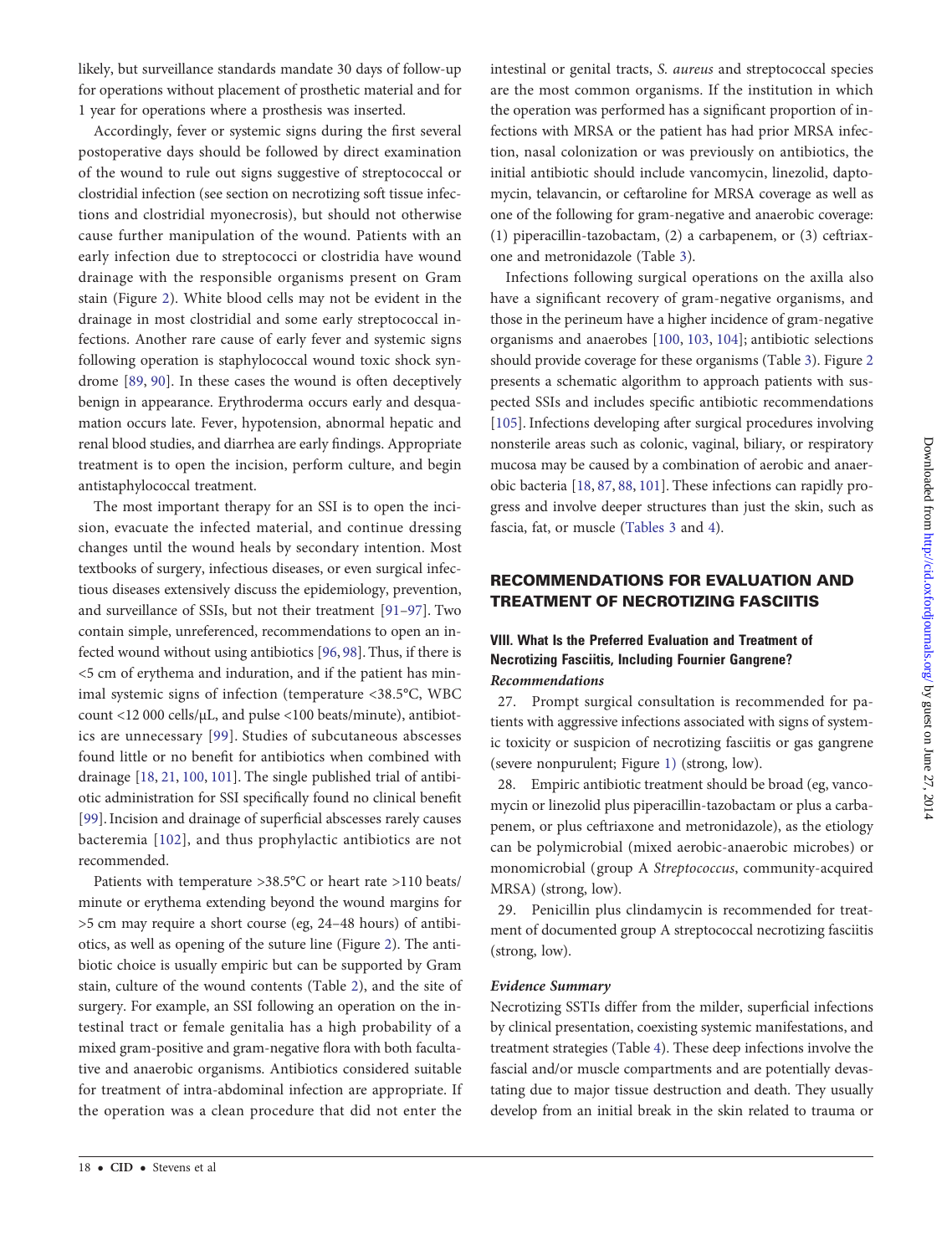#### <span id="page-18-0"></span>Table 3. Antibiotics for Treatment of Incisional Surgical Site Infections

| Surgery of Intestinal or Genitourinary Tract                                                      |
|---------------------------------------------------------------------------------------------------|
| Single-drug regimens                                                                              |
| Ticarcillin-clavulanate 3.1 g every 6 h IV                                                        |
| Piperacillin-tazobactam 3.375 g every 6 h or 4.5 g every 8 h IV                                   |
| Imipenem-cilastatin 500 mg every 6 h IV                                                           |
| Meropenem 1 g every 8 h IV                                                                        |
| Ertapenem 1 g every 24 h IV                                                                       |
| Combination regimens                                                                              |
| Ceftriaxone 1 g every 24 h + metronidazole 500 mg every 8 h IV                                    |
| Ciprofloxacin 400 mg IV every 12 h or 750 mg po every<br>12 h + metronidazole 500 mg every 8 h IV |
| Levofloxacin 750 mg IV every 24 h + metronidazole 500 mg every<br>8h IV                           |
| Ampicillin-sulbactam 3 g every 6 h + gentamicin or tobramycin<br>5 mg/kg every 24 h IV            |
| Surgery of trunk or extremity away from axilla or perineum                                        |
| Oxacillin or nafcillin 2 g every 6 h IV                                                           |
| Cefazolin 0.5-1 g every 8 h IV                                                                    |
| Cephalexin 500 mg every 6 h po                                                                    |
| SMX-TMP 160-800 mg po every 6 h                                                                   |
| Vancomycin 15 mg/kg every 12 h IV                                                                 |
| Surgery of axilla or perineum <sup>a</sup>                                                        |
| Metronidazole 500 mg every 8 h IV                                                                 |
| plus                                                                                              |
| Ciprofloxacin 400 mg IV every 12 h or 750 mg po every 12 h IV po                                  |
| Levofloxacin 750 mg every 24 h IV po                                                              |
| Ceftriaxone 1 g every 24 h                                                                        |
| Abbreviations: IV, intravenous; po, by mouth; SMX-TMP, sulfamethoxazole-                          |

trimethoprim.

<sup>a</sup> May also need to cover for methicillin-resistant Staphylococcus aureus with vancomycin 15 mg/kg every 12 h.

surgery. They can be monomicrobial, usually from streptococci or less commonly community-acquired MRSA, Aeromonas hydrophila, or Vibrio vulnificus, or polymicrobial, involving a mixed aerobe–anaerobe bacterial flora. Although many specific variations of necrotizing soft tissue infections have been described based on etiology, microbiology, and specific anatomic location of the infection, the initial approach to diagnosis, antimicrobial treatment, and surgical intervention is similar for all forms and is more important than determining the specific variant. Early in the course, distinguishing between a cellulitis that should respond to antimicrobial treatment alone and a necrotizing infection that requires operative intervention is critical but may be difficult.

#### Necrotizing Fasciitis

Necrotizing fasciitis is an aggressive subcutaneous infection that tracks along the superficial fascia, which comprises all the tissue between the skin and underlying muscles [[106](#page-39-0), [107](#page-39-0)]. The term "fasciitis" sometimes leads to the mistaken impression that the muscular fascia or aponeurosis is involved, but in fact it is the superficial fascia that is most commonly involved.

### Clinical Features

Extension from a skin lesion is seen in most cases. The initial lesion can be trivial, such as a minor abrasion, insect bite, injection site (as in drug addicts), or boil, and a small minority of patients have no visible skin lesion. The initial presentation is that of cellulitis, which can advance rapidly or slowly. As it progresses, there is systemic toxicity, often including high temperatures, disorientation, and lethargy. Examination of the local site typically reveals cutaneous inflammation, edema, and discoloration or gangrene and anesthesia. A distinguishing clinical feature is the wooden-hard induration of the subcutaneous tissues. In cellulitis, the subcutaneous tissues are palpable and yielding; in fasciitis the underlying tissues are firm, and the fascial planes and muscle groups cannot be discerned by palpation. A broad erythematous tract is sometimes evident along the route of the infection, as it advances proximally in an extremity. If there is an open wound, probing the edges with a blunt instrument permits ready dissection of the superficial fascial planes well beyond the wound margins.

#### Bacteriology

In the monomicrobial form, the usual pathogens are S.  $pvo$ genes, S. aureus, V. vulnificus, A. hydrophila, and anaerobic streptococci (Peptostreptococcus). Infection with staphylococci and hemolytic streptococci can occur simultaneously. Most infections are community acquired and present in the limbs, with approximately two-thirds in the lower extremities. There is often a predisposing condition, such as diabetes, arteriosclerotic vascular disease, venous insufficiency with edema, venous stasis or vascular insufficiency, ulcer, or injection drug use. Cases of necrotizing fasciitis that arise after varicella or trivial injuries, such as minor scratches or insect bites, are usually due to S. pyogenes or, far less commonly, community-acquired MRSA [\[108\]](#page-39-0). The mortality in patients with group A streptococcal necrotizing fasciitis, hypotension, and organ failure is high, ranging from 30% to 70% [\[109,](#page-39-0) [110\]](#page-39-0). Nearly 50% of patients with necrotizing fasciitis caused by S. pyogenes have no portal of entry but develop deep infection at the exact site of nonpenetrating trauma such as a bruise or muscle strain. Some cases are associated with child delivery and involve the uterus or episiotomy site. Severe pain may be the initial clinical symptom with little cutaneous evidence due to the deep infection.

Polymicrobial infection is most commonly associated with 4 clinical settings: (1) perianal abscesses, penetrating abdominal trauma, or surgical procedures involving the bowel; (2) decubitus ulcers; (3) injection sites in illicit drug users; and (4) spread from a genital site such as Bartholin abscess, episiotomy wound, or a minor vulvovaginal infection. In the polymicrobial form,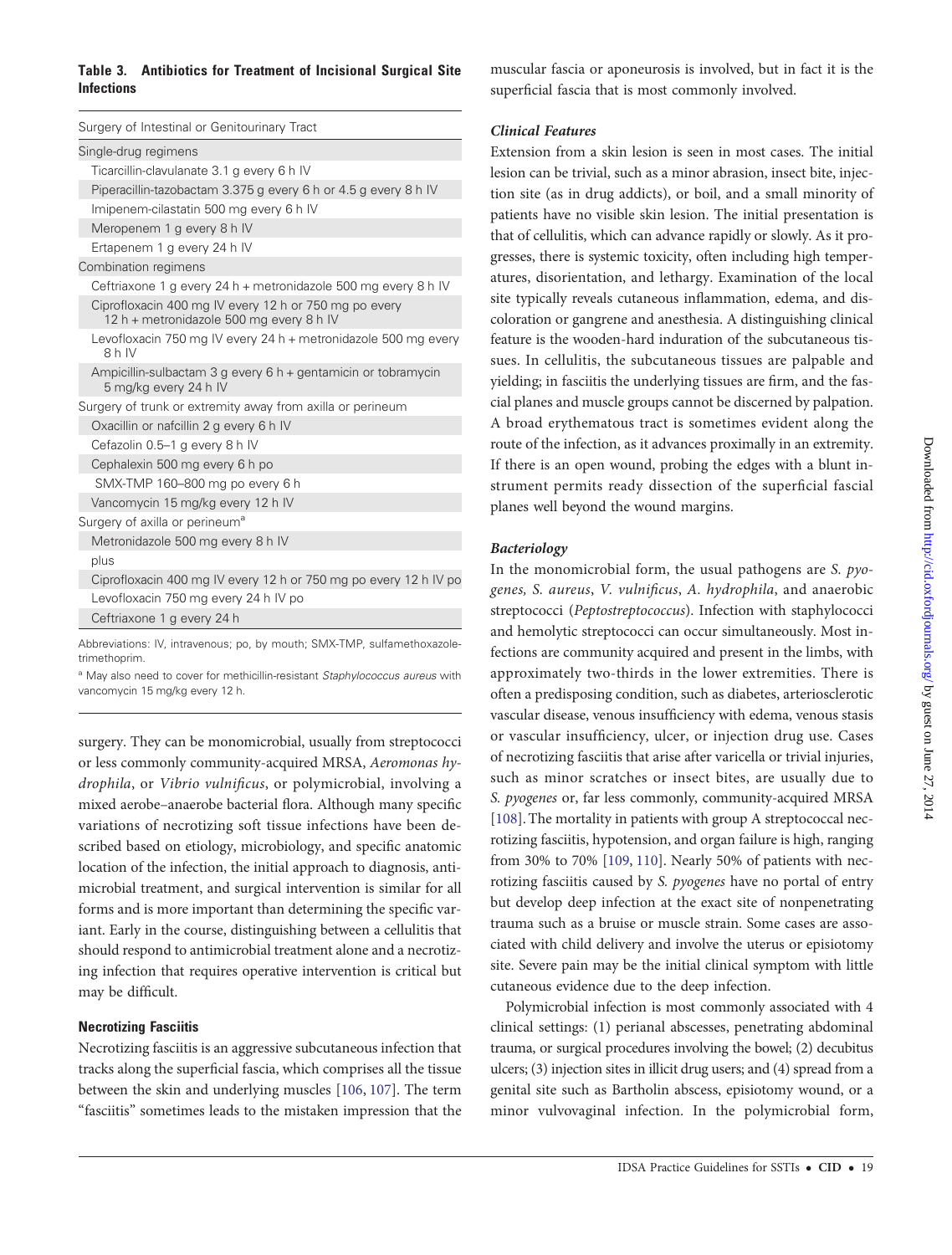### <span id="page-19-0"></span>Table 4. Treatment of Necrotizing Infections of the Skin, Fascia, and Muscle

| Type of Infection       | First-line Antimicrobial<br>Agent                                | <b>Adult Dosage</b>                                                          | Pediatric Dosage Beyond the Neonatal Period                                                     | Antimicrobial Agent for Patients With Severe Penicillin<br>Hypersensitivity                                                                            |
|-------------------------|------------------------------------------------------------------|------------------------------------------------------------------------------|-------------------------------------------------------------------------------------------------|--------------------------------------------------------------------------------------------------------------------------------------------------------|
| Mixed infections        | Piperacillin-tazobactam<br>plus<br>vancomycin                    | 3.37 g every 6-8 h IV<br>30 mg/kg/d in 2<br>divided doses                    | 60–75 mg/kg/dose of the piperacillin<br>component every 6 h IV<br>10-13 mg/kg/dose every 8 h IV | Clindamycin or metronidazole <sup>a</sup> with an aminoglycoside or<br>fluoroquinolone                                                                 |
|                         | Imipenem-cilastatin                                              | 1 g every 6-8 h IV                                                           | N/A                                                                                             | N/A                                                                                                                                                    |
|                         | Meropenem                                                        | 1 g every 8 h IV                                                             | 20 mg/kg/dose every 8 h IV                                                                      |                                                                                                                                                        |
|                         | Ertapenem                                                        | 1 g daily IV                                                                 | 15 mg/kg/dose every 12 h IV for children<br>3 mo-12 y                                           |                                                                                                                                                        |
|                         | Cefotaxime<br>plus<br>metronidazole<br>or<br>clindamycin         | 2 g every 6 h IV<br>500 mg every 6 h IV<br>600-900 mg every<br>8hIV          | 50 mg/kg/dose every 6 h IV<br>7.5 mg/kg/dose every 6 h IV<br>10-13 mg/kg/dose every 8 h IV      | N/A                                                                                                                                                    |
| Streptococcus           | Penicillin<br>plus<br>clindamycin                                | 2-4 million units<br>every 4-6 h IV<br>(adult)<br>600-900 mg every<br>8hIV   | 60 000-100 000 units/kg/dose every 6 h IV<br>10-13 mg/kg/dose every 8 h IV                      | Vancomycin, linezolid, quinupristin/dalfopristin, daptomycin                                                                                           |
| Staphylococcus          | Nafcillin                                                        | 1-2 g every $4 h IV$                                                         | 50 mg/kg/dose every 6 h IV                                                                      | Vancomycin, linezolid, quinupristin/dalfopristin, daptomycin                                                                                           |
| aureus                  | Oxacillin                                                        | 1-2 g every 4 h IV                                                           | 50 mg/kg/dose every 6 h IV                                                                      |                                                                                                                                                        |
|                         | Cefazolin                                                        | 1 g every 8 h IV                                                             | 33 mg/kg/dose every 8 h IV                                                                      |                                                                                                                                                        |
|                         | Vancomycin (for<br>resistant strains)                            | 30 mg/kg/d in 2<br>divided doses IV                                          | 15 mg/kg/dose every 6 h IV                                                                      |                                                                                                                                                        |
|                         | Clindamycin                                                      | 600-900 mg every<br>8hIV                                                     | 10-13 mg/kg/dose every 8 h IV                                                                   | Bacteriostatic; potential cross-resistance and emergence of resistance<br>in erythromycin-resistant strains; inducible resistance in MRSA <sup>b</sup> |
| Clostridium<br>species  | Clindamycin<br>plus penicillin                                   | 600-900 mg every<br>8hIV<br>2-4 million units<br>every 4-6 h IV<br>(adult)   | 10-13 mg/kg/dose every 8 h IV<br>60 000-100 00 units/kg/dose every 6 h IV                       | N/A                                                                                                                                                    |
| Aeromonas<br>hydrophila | Doxycycline<br>plus<br>ciprofloxacin<br><b>or</b><br>ceftriaxone | 100 mg every 12 h<br>IV<br>500 mg every 12 h<br>IV<br>1 to 2 g every 24 h IV | Not recommended for children but may need<br>to use in life-threatening situations              | N/A                                                                                                                                                    |
| Vibrio vulnificus       | Doxycycline<br>plus<br>ceftriaxone<br>or<br>cefotaxime           | 100 mg every 12 h<br>IV<br>1 q gid IV<br>2 g tid IV                          | Not recommended for children but may need<br>to use in life-threatening situations              | N/A                                                                                                                                                    |

Abbreviations: IV, intravenous; MRSA, methicillin-resistant Staphylococcus aureus; N/A, not applicable; qid, 4 times daily; tid, 3 times daily.

<sup>a</sup> If staphylococcus present or suspected, add an appropriate agent.

<sup>b</sup> If MRSA is present or suspected, add vancomycin not to exceed the maximum adult daily dose.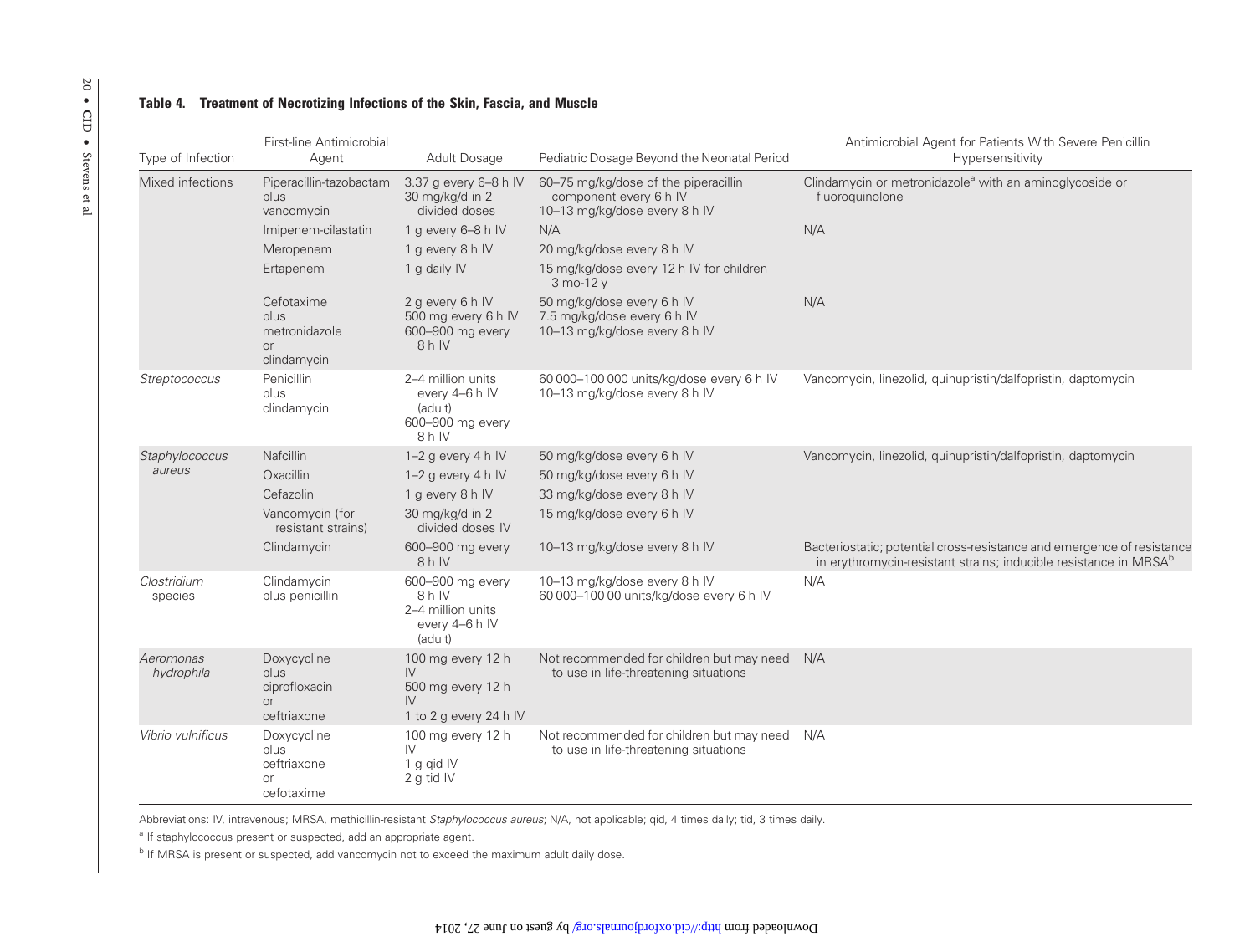numerous different anaerobic and aerobic organisms can be cultured from the involved fascial plane, with an average of 5 pathogens in each wound. Most of the organisms originate from the bowel or genitourinary flora (eg, coliforms and anaerobic bacteria).

#### Diagnosis

The diagnosis of fasciitis may not be apparent upon first seeing the patient. Overlying cutaneous inflammation may resemble cellulitis. However, features that suggest involvement of deeper tissues include (1) severe pain that seems disproportional to the clinical findings; (2) failure to respond to initial antibiotic therapy; (3) the hard, wooden feel of the subcutaneous tissue, extending beyond the area of apparent skin involvement; (4) systemic toxicity, often with altered mental status; (5) edema or tenderness extending beyond the cutaneous erythema; (6) crepitus, indicating gas in the tissues; (7) bullous lesions; and (8) skin necrosis or ecchymoses.

Computed tomography (CT) or magnetic resonance imaging (MRI) may show edema extending along the fascial plane, although the sensitivity and specificity of these imaging studies are ill defined. CT or MRI also may delay definitive diagnosis and treatment. In practice, clinical judgment is the most important element in diagnosis. The most important diagnostic feature of necrotizing fasciitis is the appearance of the subcutaneous tissues or fascial planes at operation. The fascia at the time of direct visual examination is swollen and dull gray in appearance with stringy areas of necrosis; a thin, brownish exudate may be present. Even after deep dissection, there is typically no true pus detected. Extensive undermining of surrounding tissues is usually present, and the tissue planes can be readily dissected with a gloved finger or a blunt instrument. Several clinical scoring systems have been proposed, but all of these are more useful for excluding necrotizing soft tissue infections than identifying them. A high index of suspicion remains paramount [[111](#page-39-0)].

A definitive bacteriologic diagnosis is best established by culture and Gram stain of deep tissue obtained at operation or by positive blood cultures. Cultures of the superficial wound may be misleading because results may not reflect organisms in the deep tissue infection. Direct needle aspiration of an area of cutaneous inflammation may yield fluid for Gram stain and culture. In suspected cases a small, exploratory incision made in the area of maximum suspicion can be useful for excluding or confirming the diagnosis. Gram stains of the exudate will demonstrate the pathogens and provide an early guide to antimicrobial therapy. Gram-positive cocci in chains suggest Streptococcus (either group A or anaerobic). Large gram-positive cocci in clusters suggest S. aureus. If a necrotizing infection is present, it will be obvious from the findings described above. If there is no necrosis on exploratory incision, the procedure can be terminated with very little risk or morbidity to the patient. Biopsy for frozen section analysis may also be used to make the diagnosis, but, if enough suspicion exists to do a biopsy, the diagnosis is usually evident on gross inspection without histologic confirmation. In addition, sampling errors of biopsy alone may produce a false-negative result.

#### **Treatment**

Surgical intervention is the primary therapeutic modality in cases of necrotizing fasciitis and is indicated when this infection is confirmed or suspected. Features suggestive of necrotizing fasciitis include (1) the clinical findings described above; (2) failure of apparently uncomplicated cellulitis to respond to antibiotics after a reasonable trial; (3) profound toxicity; fever, hypotension, or advancement of the SSTI during antibiotic therapy; (4) skin necrosis with easy dissection along the fascia by a blunt instrument; or (5) presence of gas in the soft tissues.

Most patients with necrotizing fasciitis should return to the operating room 24–36 hours after the first debridement and daily thereafter until the surgical team finds no further need for debridement. Although discrete pus is usually absent, these wounds can discharge copious amounts of tissue fluid, and aggressive fluid administration is a necessary adjunct.

In the absence of definitive clinical trials, antimicrobial therapy should be administered until further debridement is no longer necessary, the patient has improved clinically, and fever has been absent for 48–72 hours. Empiric treatment of polymicrobial necrotizing fasciitis should include agents effective against both aerobes, including MRSA, and anaerobes (Table [4](#page-19-0)). Among the many choices is vancomycin, linezolid, or daptomycin combined with one of the following options: (1) piperacillintazobactam, (2) a carbapenem (imipenem-cilastatin, meropenem, and ertapenem), (3) ceftriaxone plus metronidazole, or (4) a fluoroquinolone plus metronidazole (Table [4](#page-19-0)). Once the microbial etiology has been determined, the antibiotic coverage should be appropriately modified.

Necrotizing fasciitis and/or streptococcal toxic shock syndrome caused by group A streptococci should be treated with both clindamycin and penicillin. Clindamycin suppresses streptococcal toxin and cytokine production. Clindamycin was found to be superior to penicillin in animal models, and 2 observational studies show greater efficacy for clindamycin than βlactam antibiotics [[112](#page-39-0), [113](#page-39-0)]. Penicillin should be added because of potential resistance of group A streptococci to clindamycin. Macrolide resistance in the United States is <5.0% among group A streptococci [[114\]](#page-39-0), but in Germany macrolide resistance is 8.2%, and in Spain 18.3% [\[115,](#page-39-0) [116\]](#page-39-0). Some of these strains are also clindamycin resistant. Interestingly, in the United States, no resistance to clindamycin was found from invasive strains of group A streptococci in Chicago [\[117\]](#page-39-0).

The efficacy of intravenous immunoglobulin (IVIG) in treating streptococcal toxic shock syndrome has not been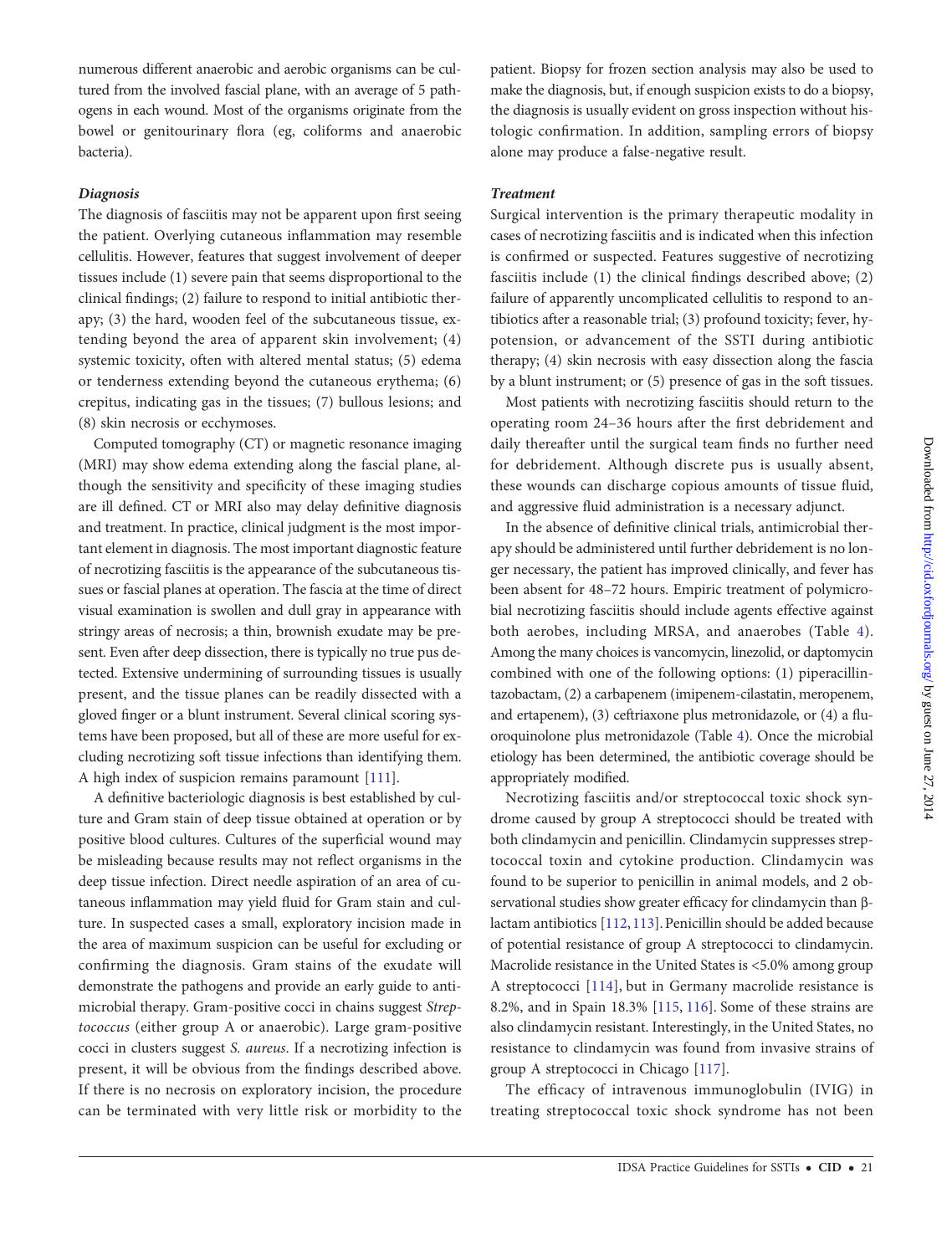definitively established. As extracellular streptococcal toxins have a role in organ failure, shock, and tissue destruction, neutralization of these toxins theoretically could be beneficial. Because a standardized antitoxin is unavailable, IVIG has been studied. However, there is considerable batch-to-batch variation of IVIG in terms of the quantity of neutralizing antibodies, and clinical data of efficacy are lacking [\[118](#page-39-0)]. One observational study demonstrated better outcomes in patients receiving IVIG, but this report was confounded because IVIG recipients were more likely to have had surgery and to have received clindamycin than the historical controls [[119](#page-39-0)]. A double-blind, placebo-controlled trial from Northern Europe in which both groups were similar in terms of surgery and clindamycin treatment showed no statistically significant improvement in survival and a statistically nonsignificant reduction in the median time to no further progression of necrotizing fasciitis or cellulitis (20 hours for the IVIG group vs 24 hours for the placebo group) [[120\]](#page-39-0). Additional studies of the efficacy of IVIG are necessary before a recommendation can be made supporting its use in this setting.

#### Fournier Gangrene

This variant of necrotizing soft tissue infection involves the scrotum and penis or vulva [[121](#page-39-0), [122\]](#page-39-0). The average age at onset is 50–60 years. Eighty percent of patients have significant underlying diseases, particularly diabetes mellitus.

### Clinical Features

Fournier gangrene usually occurs from a perianal or retroperitoneal infection that has spread along fascial planes to the genitalia; a urinary tract infection, most commonly secondary to a urethral stricture, that involves the periurethral glands and extends into the penis and scrotum; or previous trauma to the genital area, providing access of organisms to the subcutaneous tissues.

#### Bacteriology

The pace of infection can begin insidiously or abruptly with fever and pain, erythema, and swelling in the genitalia [\[121,122\]](#page-39-0). As the disease progresses, cutaneous necrosis and crepitus, indicating gas in the soft tissue, may develop. The gangrene is usually limited to skin and subcutaneous tissue. The testes, glans penis, and spermatic cord are typically spared, as they have a separate blood supply. The infection may extend to the perineum and the anterior abdominal wall. Most cases are caused by mixed aerobic and anaerobic flora. Staphylococcus aureus and Pseudomonas species are sometimes present, usually in mixed culture. Staphylococcus aureus is known to cause this infection as the sole pathogen.

#### Treatment

As with other necrotizing infections, prompt, aggressive surgical debridement is necessary to remove all necrotic tissue, sparing the deeper structures when possible.

#### IX. What Is the Appropriate Approach to the Management of Pyomyositis?

#### Recommendations

30. MRI is the recommended imaging modality for establishing the diagnosis of pyomyositis. CT scan and ultrasound studies are also useful (strong, moderate).

31. Cultures of blood and abscess material should be obtained (strong, moderate).

32. Vancomycin is recommended for initial empirical therapy. An agent active against enteric gram-negative bacilli should be added for infection in immunocompromised patients or following open trauma to the muscles (strong, moderate).

33. Cefazolin or antistaphylococcal penicillin (eg, nafcillin or oxacillin) is recommended for treatment of pyomyositis caused by MSSA (strong, moderate).

34. Early drainage of purulent material should be performed (strong, high).

35. Repeat imaging studies should be performed in the patient with persistent bacteremia to identify undrained foci of infection (strong, low).

36. Antibiotics should be administered intravenously initially, but once the patient is clinically improved, oral antibiotics are appropriate for patients whose bacteremia cleared promptly and those with no evidence of endocarditis or metastatic abscess. Two to 3 weeks of therapy is recommended (strong, low).

#### Evidence Summary

Pyomyositis is the presence of pus within individual muscle groups, caused mainly by S. aureus. Due to geographical distribution, this condition is often called tropical pyomyositis, but cases can occur in temperate climates, especially in patients with human immunodeficiency virus (HIV) infection or diabetes mellitus [[123\]](#page-39-0). Presenting findings are localized pain in a single muscle group, muscle tenderness, and fever. The disease typically occurs in an extremity, but any muscle group can be involved, including the psoas or trunk muscles. Initially, it may not be possible to palpate a discrete fluctuance because the infection is deep within the muscle, but the area may have a firm, "woody" feel, along with pain and tenderness. In more advanced cases, a bulging abscess may become clinically apparent. Local trauma or vigorous use of muscles may precede this infection.

Staphylococcus aureus accounts for about 90% of pathogens causing pyomyositis; community-acquired MRSA isolates in this infection have been reported in many nontropical communities [\[124](#page-39-0)–[126\]](#page-39-0). Group A streptococci, Streptococcus pneumoniae, and gram-negative enteric bacteria are other possible etiologic agents [\[127](#page-39-0)]. Blood cultures are positive in 5%–30% of patients. Serum creatine kinase concentrations are typically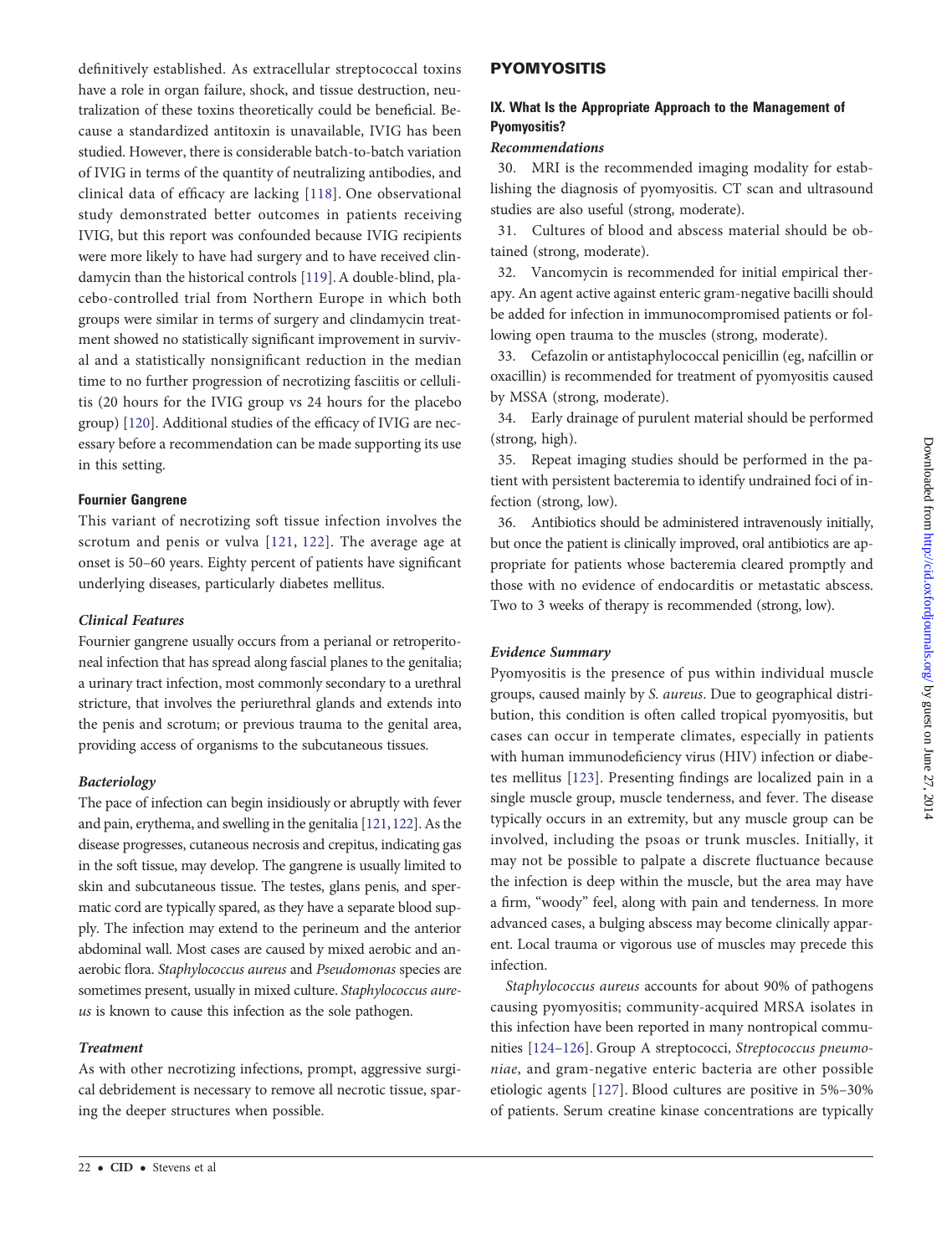normal in patients with a single area of pyomyositis related to hematogenous seeding of muscle [[124\]](#page-39-0).

MRI is the imaging modality that demonstrates pyomyositis most effectively [\[128](#page-39-0), [129](#page-39-0)]. Muscle inflammation and abscess formation are readily noted; other sites of infection such as osteomyelitis or septic arthritis may also be observed or a venous thrombosis detected [[130](#page-39-0), [131](#page-39-0)]. In patients with disseminated S. aureus infection, multiple small areas of pyomyositis may become apparent. If an MRI cannot be performed, a CT scan can be useful, but it lacks the detail seen with MRI. Ultrasound is helpful if the infected muscle groups are superficial. Plain radiographs are sometimes used, but may demonstrate only soft tissue swelling.

In most cases of abscess, drainage is critical for optimal therapy [\[132\]](#page-39-0). Given the prevalence of community-acquired MRSA in the United States [[124](#page-39-0), [132\]](#page-39-0), vancomycin is recommended for initial empirical therapy. Other agents active against MRSA (eg, linezolid, daptomycin, telavancin, or ceftaroline; clindamycin for susceptible isolates) may also be effective; however, clinical data are lacking because pyomyositis was an exclusion in randomized trials comparing these agents to vancomycin in treating complicated SSTIs [[133](#page-39-0)–[135](#page-39-0)]. Cefazolin or antistaphylococcal penicillin is recommended for definitive therapy of pyomyositis caused by MSSA. A broader spectrum of organisms causes pyomyositis in patients with underlying conditions [[126](#page-39-0)], and empirical coverage with vancomycin plus 1 of the following is recommended: (a) piperacillin-tazobactam, (b) ampicillinsulbactam, or (c) a carbapenem antimicrobial.

### RECOMMENDATIONS FOR EVALUATION AND TREATMENT OF CLOSTRIDIAL GAS GANGRENE AND MYONECROSIS

## X. What Is the Appropriate Approach to the Evaluation and Treatment of Clostridial Gas Gangrene or Myonecrosis?

#### Recommendations

37. Urgent surgical exploration of the suspected gas gangrene site and surgical debridement of involved tissue should be performed (severe nonpurulent; Figure [1\)](#page-1-0) (strong, moderate).

38. In the absence of a definitive etiologic diagnosis, broadspectrum treatment with vancomycin plus either piperacillintazobactam, ampicillin-sulbactam, or a carbapenem antimicrobial is recommended (strong, low). Definitive antimicrobial therapy along with penicillin and clindamycin is recommended for treatment of clostridial myonecrosis (strong, low).

39. Hyperbaric oxygen (HBO) therapy is not recommended because it has not been proven as a benefit to the patient and may delay resuscitation and surgical debridement (strong, low).

#### Evidence Summary

Clostridial gas gangrene or myonecrosis is most commonly caused by Clostridium perfringens, Clostridium novyi, Clostridium histolyticum, or Clostridium septicum. Clostridium perfringens is the most frequent cause of trauma-associated gas gangrene [\[136](#page-39-0)]. Increasingly severe pain beginning within 24 hours at the injury site is the first reliable clinical symptom. The skin may initially appear pale, but quickly changes to bronze, then purplish-red. The infected region becomes tense and tender, and bullae filled with reddish-blue fluid appear. Gas in the tissue, detected as crepitus or by imaging, is usually present by this late stage. Signs of systemic toxicity, including tachycardia, fever, and diaphoresis, develop rapidly, followed by shock and multiple organ failure.

Spontaneous gangrene, in contrast to trauma-associated gangrene, is principally associated with the more aerotolerant C. septicum and occurs predominantly in patients with neutropenia or gastrointestinal malignancy. It develops in normal soft tissue in the absence of trauma as a result of hematogenous spread from a colonic lesion, usually cancer. A rather innocuous early lesion evolves over the course of 24 hours into an infection with all of the cardinal manifestations of gas gangrene. The diagnosis is frequently not considered until gas is detected in tissue or systemic signs of toxicity appear. Early surgical inspection and debridement are necessary, and tissue Gram stain shows large, gram-positive or gram-variable rods at the site of infection [[136](#page-39-0)].

Clostridial gas gangrene is a fulminant infection that requires meticulous intensive care, supportive measures, emergent surgical debridement, and appropriate antibiotics. Because bacteria other than clostridia produce tissue gas, initial coverage should be broad as for necrotizing fasciitis until the diagnosis is established by culture or Gram stain. Treatment of experimental gas gangrene has demonstrated that tetracycline, clindamycin, and chloramphenicol are more effective than penicillin [[137](#page-39-0), [138\]](#page-39-0). Because 5% of strains of C. perfringens are clindamycin resistant, the combination of penicillin plus clindamycin is the recommended antibiotic treatment [\[137,](#page-39-0) [138\]](#page-39-0).

The value of adjunctive HBO treatment for gas gangrene is controversial [[139\]](#page-39-0). HBO is advocated on the basis of laboratory studies showing that it suppressed log-phase growth of C. per-fringens, but not the more aerotolerant C. septicum [[140,](#page-39-0) [141\]](#page-39-0). Studies in animal models demonstrate little efficacy of HBO when used alone, whereas antibiotics alone, especially those that inhibit bacterial protein synthesis, have marked benefit [\[139\]](#page-39-0).

Clinical data for a role of HBO are very poor quality and are entirely based on uncontrolled, observational case series [[142\]](#page-39-0). The absence of criteria to identify patients who may benefit from HBO therapy, the appropriate time to initiate therapy, and its association with serious adverse events are additional concerns [[142,](#page-39-0) [143](#page-39-0)].

Emergent and aggressive surgical debridement and administration of systemic antimicrobials are the cornerstones of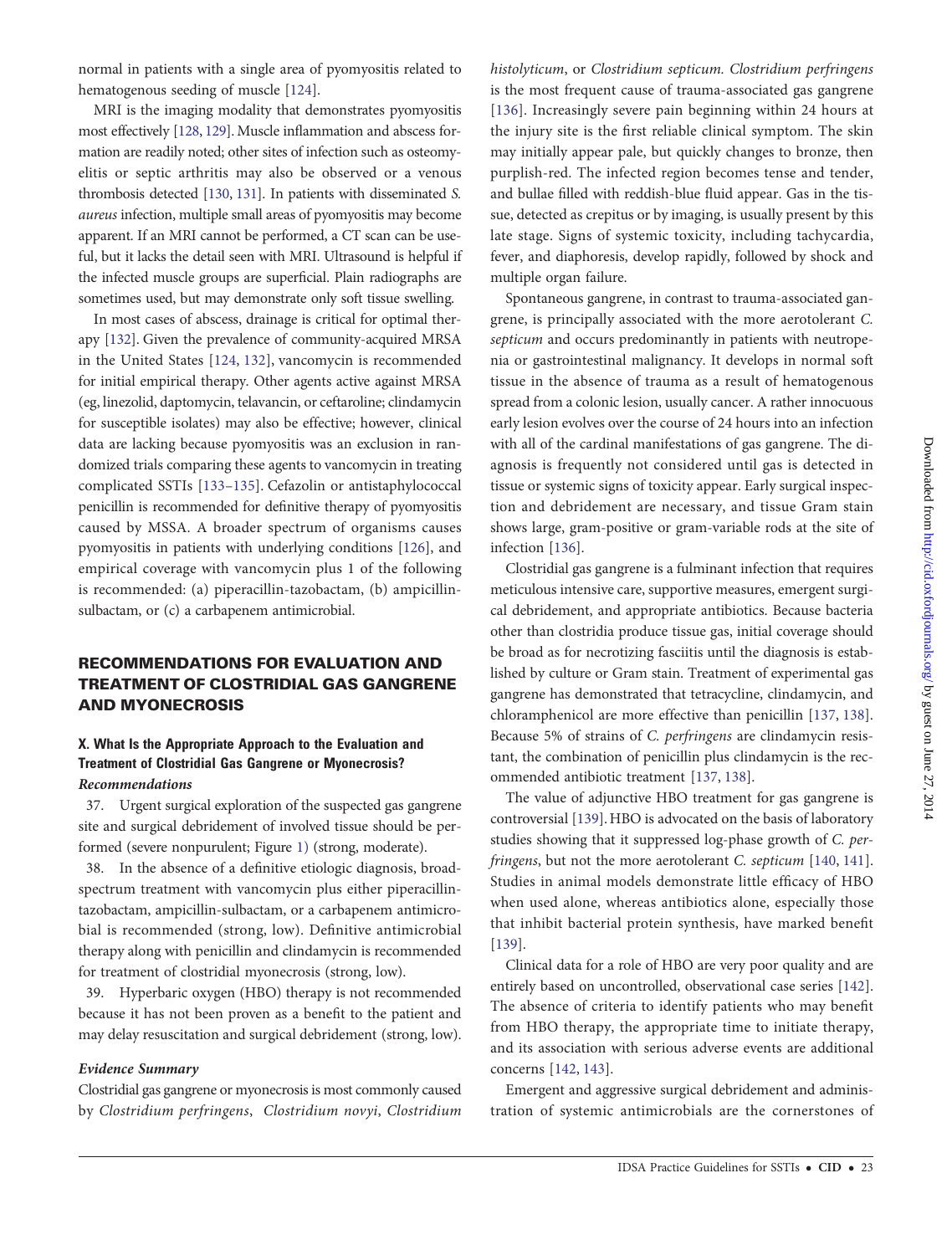effective therapy and crucial to ensure survival [[144](#page-39-0)–[146](#page-40-0)]. Unnecessary delay because of ancillary procedures such as CT scans or MRI should be avoided. Some trauma centers associated with HBO units may have greater expertise in managing these aggressive infections, but proximity and speed of transfer should be carefully considered before transporting the patient to HBO units, which may delay potentially life-saving surgical intervention.

### RECOMMENDATIONS FOR ANIMAL AND HUMAN BITE WOUNDS PREVENTION AND TREATMENT

### XI. What Is the Role of Preemptive Antimicrobial Therapy to Prevent Infection for Dog or Cat Bites?

#### Recommendations

40. Preemptive early antimicrobial therapy for 3–5 days is recommended for patients who (a) are immunocompromised, (b) are asplenic, (c) have advanced liver disease, (d) have preexisting or resultant edema of the affected area, (e) have moderate to severe injuries, especially to the hand or face, or (f) have injuries that may have penetrated the periosteum or joint capsule (strong, low).

41. Postexposure prophylaxis for rabies may be indicated; consultation with local health officials is recommended to determine if vaccination should be initiated (strong, low).

#### Evidence Summary

Numerous studies highly variable in quality and employing diverse and nonstandardized approaches to basic wound care and a variety of antimicrobial agents, have failed to definitively determine who should receive early, preemptive therapy for bite wounds. Consequently, the decision to give "prophylactic" antibiotics should be based on wound severity and host immune competence [\[147](#page-40-0), [148\]](#page-40-0).

Prophylactic or early preemptive therapy seems to provide marginal benefit to wound care for patients with dog bites who present within 12–24 hours after injury, particularly in low-risk wounds—that is, those that are not associated with puncture wounds; those in patients with no history of an immunocompromising disorder or use of immunosuppressive drugs; or wounds not involving the face, hand, or foot [\[149](#page-40-0)–[152\]](#page-40-0). A meta-analysis of 8 randomized trials of dog bite wounds found a cumulative incidence of infection of 16%, with a relative risk of infection in patients treated with antibiotics compared with controls to be 0.56 [[153](#page-40-0)]. The authors concluded that antibiotics reduced the risk of infection in dog bite wounds but suggested limiting this to "high risk" wounds. Amoxicillin-clavulanate administered in one study for a variety of full-skin thickness animal bites in patients presenting >9 hours after the bite resulted in a lower infection rate [[144](#page-39-0)]. A Cochrane review supported a recommendation to limit prophylactic antibiotics in mammalian bites to only those with hand injuries and human bites [[145](#page-40-0), [154,](#page-40-0) [155](#page-40-0)]. However, the 8 studies analyzed in the review had serious limitations including small numbers of patients (range, 12–190), inappropriate choices of empiric antibiotics, failure to perform intention-to-treat analysis (4 of 8 studies), and unspecified method of randomization (4 of 8 studies) [[155\]](#page-40-0). Proper selection of patients benefiting from prophylaxis could reduce the incidence of infection and save drug costs and diminish side effects. Unfortunately, some patients who may benefit from therapy may not receive it in a timely fashion and become infected. Research with controlled aspects of wound care and standard definitions for inclusion would help further define the role of wound care compared with antimicrobial agents for prevention of infection. The need for rabies prophylaxis and/or therapy should be addressed.

#### XII. What Is the Treatment for Infected Animal Bite–Related Wounds?

#### Recommendation

42. An antimicrobial agent or agents active against both aerobic and anaerobic bacteria such as amoxicillin-clavulanate (Table [5\)](#page-24-0) should be used (strong, moderate).

#### Evidence Summary

Purulent bite wounds and abscess are more likely to be polymicrobial (mixed aerobes and anaerobes), whereas nonpurulent wounds commonly yield staphylococci and streptococci [[156,](#page-40-0) [157\]](#page-40-0). Pasteurella species are commonly isolated from both nonpurulent wounds with or without lymphangitis and from abscesses. Additionally, nonpurulent wound infections may also be polymicrobial [\[156\]](#page-40-0).

Based on this bacteriology, amoxicillin-clavulanate is appropriate oral therapy that covers the most likely aerobes and anaerobes found in bite wounds. Alternative therapies could include second-generation cephalosporins (intravenously [IV] or by mouth [ po]) (eg, cefuroxime, other second- or third-generation cephalosporins), plus anaerobic coverage (clindamycin or metronidazole) if required (Table [5\)](#page-24-0). A carbapenem, moxifloxacin, or doxycycline is also appropriate. If SMX-TMP or levofloxacin is used, anaerobic coverage with either clindamycin or metronidazole should be added (Table [5\)](#page-24-0). Unless no alternative agents are available, macrolides should be avoided due to variable activity against Pasteurella multocida and fusobacteria. Pregnancy is a relative contraindication for use of tetracyclines and fluoroquinolones, whereas SMX-TMP may be safely prescribed except in the third trimester of pregnancy [[140](#page-39-0), [141,](#page-39-0) [143,](#page-39-0) [156](#page-40-0)–[160\]](#page-40-0).

Human bites may occur from accidental injuries, purposeful biting, or closed-fist injuries. The bacteriologic characteristics of these wounds are complex, but include aerobic bacteria, such as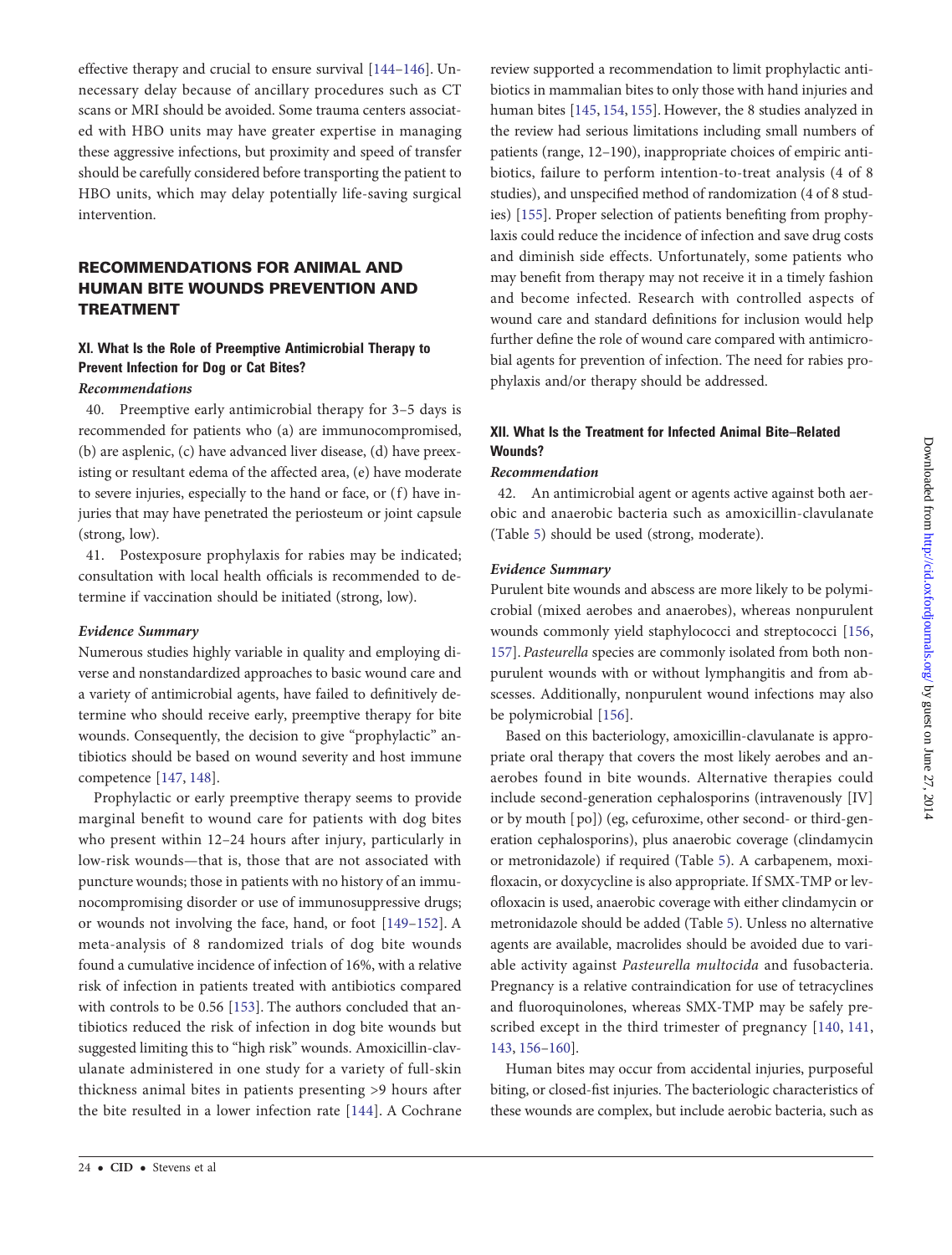|                                        |                       |                                    | Therapy Type                                                                                              |
|----------------------------------------|-----------------------|------------------------------------|-----------------------------------------------------------------------------------------------------------|
| Antimicrobial Agent by<br>Type of Bite | Oral                  | Intravenous                        | Comments                                                                                                  |
| Animal bite                            |                       |                                    |                                                                                                           |
| Amoxicillin-clavulanate                | 875/125 mg bid        |                                    | Some gram-negative rods are resistant; misses MRSA                                                        |
| Ampicillin-sulbactam                   | $\cdots$              | 1.5-3.0 g every 6-8 h              | Some gram-negative rods are resistant; misses MRSA                                                        |
| Piperacillin-tazobactam                | $\sim$ $\sim$ $\sim$  | 3.37 g every 6-8 h                 | Misses MRSA                                                                                               |
| Carbapenems                            |                       | See individual info.               | Misses MRSA                                                                                               |
| Doxycycline                            | 100 mg bid            | 100 mg every 12 h                  | Excellent activity against Pasteurella multocida; some<br>streptococci are resistant                      |
| Penicillin plus<br>dicloxacillin       | 500 mg gid/500 mg gid | $\cdots$                           |                                                                                                           |
| SMX-TMP                                | 160-800 mg bid        | 5-10 mg/kg/day of TMP<br>component | Good activity against aerobes; poor activity against<br>anaerobes                                         |
| Metronidazole                          | 250-500 mg tid        | 500 mg every 8 h                   | Good activity against anaerobes; no activity against aerobes                                              |
| Clindamycin                            | 300 mg tid            | 600 mg every 6-8 h                 | Good activity against staphylococci, streptococci, and<br>anaerobes; misses P. multocida                  |
| Second-generation<br>cephalosporin     |                       |                                    | Good activity against P. multocida; misses anaerobes                                                      |
| Cefuroxime                             | 500 mg bid            | 1 g every 12 h                     |                                                                                                           |
| Cefoxitin                              | $\cdots$              | 1 g every $6 - 8$ h                |                                                                                                           |
| Third-generation cephalosporin         |                       |                                    |                                                                                                           |
| Ceftriaxone                            | $\cdots$              | 1 g every 12 h                     |                                                                                                           |
| Cefotaxime                             | $\sim$ $ \sim$        | 1-2 g every 6-8 h                  |                                                                                                           |
| Fluoroquinolones                       |                       |                                    | Good activity against P. multocida; misses MRSA and some<br>anaerobes                                     |
| Ciprofloxacin                          | 500-750 mg bid        | 400 mg every 12 h                  |                                                                                                           |
| Levofloxacin                           | 750 mg daily          | 750 mg daily                       |                                                                                                           |
| Moxifloxacin                           | 400 mg daily          | 400 mg daily                       | Monotherapy; good for anaerobes also                                                                      |
| Human bite                             |                       |                                    |                                                                                                           |
| Amoxicillin-clavulanate                | 875/125 mg bid        | $\sim$ $\sim$                      | Some gram-negative rods are resistant; misses MRSA                                                        |
| Ampicillin-sulbactam                   |                       | 1.5-3.0 g every 6 h                | Some gram-negative rods are resistant; misses MRSA                                                        |
| Carbapenems                            |                       |                                    | Misses MRSA                                                                                               |
| Doxycycline                            | 100 mg bid            |                                    | Good activity against Eikenella species, staphylococci, and<br>anaerobes; some streptococci are resistant |

#### <span id="page-24-0"></span>Table 5. Recommended Therapy for Infections Following Animal or Human Bites

Abbreviations: bid, twice daily; MRSA, methicillin-resistant Staphylococcus aureus; qid, 4 times daily; SMX-TMP, sulfamethoxazole-trimethoprim; tid, 3 times daily.

streptococci, S. aureus, and Eikenella corrodens, as well as with multiple anaerobic organisms, including Fusobacterium, Peptostreptococcus, Prevotella, and Porphyromonas species. Eikenella corrodens is resistant to first-generation cephalosporins, macrolides, clindamycin, and aminoglycosides (Table 5). Therefore, treatment with amoxicillin-clavulanate, ampicillinsulbactam, or ertapenem is recommended; if there is history of hypersensitivity to β-lactams, a fluoroquinolone, such as ciprofloxacin or levofloxacin plus metronidazole, or moxifloxacin as a single agent is recommended. Broader empirical coverage for abscesses might yield better therapeutic results. Additionally, a more focused therapy for nonpurulent infected wounds could allow narrower therapy. Cultures are often not done on wounds, and empirical therapy might miss pathogens. The bacteriology of these wounds can differentiate the number of isolates per wound and whether additional coverage for anaerobes is required.

#### XIII. Should Tetanus Toxoid Be Administered for Animal Bite Wounds?

#### Recommendation

43. Tetanus toxoid should be administered to patients without toxoid vaccination within 10 years. Tetanus, diptheria, and pertussis (Tdap) is preferred over Tetanus and diptheria (Td) if the former has not been previously given (strong, low).

#### Evidence Summary

Tetanus is a severe and often fatal disease preventable through routine vaccination (ie, primary series and decennial boosters). The incidence of tetanus in the United States has declined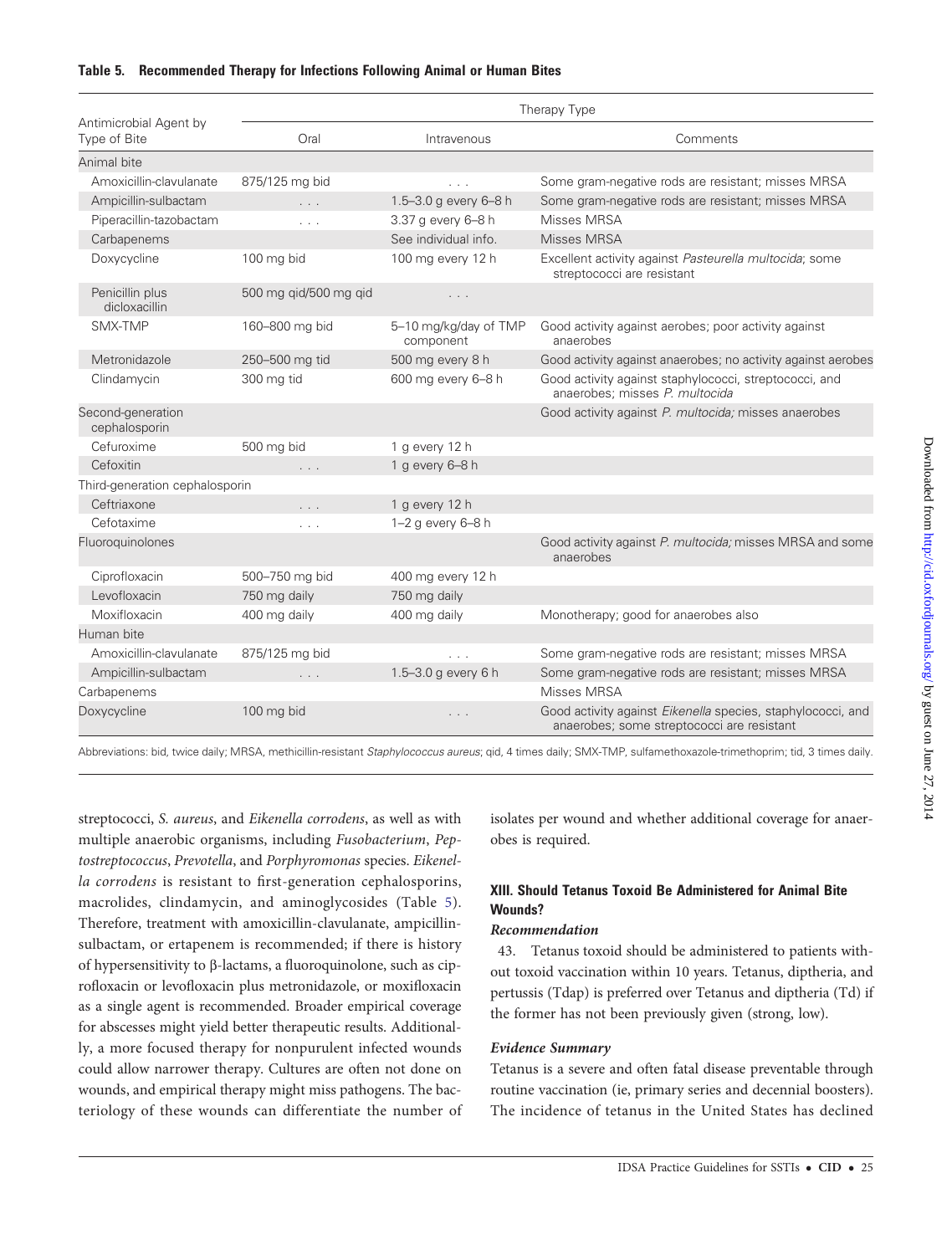steadily since introduction of tetanus toxoid vaccines [\[146\]](#page-40-0), and all 50 states have legal requirements that children receive at least a primary series (ie, 3 doses) of tetanus toxoid before entering school. Although no recent cases of tetanus from a bite have been reported, dogs and cats are coprophagic and could potentially transmit tetanus. Administering tetanus vaccine/toxoid after animal bite wounds is predicated upon the Advisory Committee on Immunization Practices (ACIP) recommendations [\[142\]](#page-39-0). The benefits of regular tetanus toxoid boosters in adults who have had a primary series have been questioned although its use in "dirty wounds" seems sensible [\[161,](#page-40-0) [162](#page-40-0)]. Persons who have not completed the vaccine series should do so. A booster dose of tetanus toxoid vaccine should be administered for dirty wounds if >5 years has elapsed since the last dose and for clean wounds, if >10 years. Tdap is preferred over Td if the former has not been previously given.

### XIV. In Which Patients Is Primary Wound Closure Appropriate for Animal Bite Wounds?

#### Recommendation

44. Primary wound closure is not recommended for wounds with the exception of those to the face, which should be managed with copious irrigation, cautious debridement, and preemptive antibiotics (strong, low). Other wounds may be approximated (weak, low).

#### Evidence Summary

Although initial wound care is deemed to be an important element in bite wound management, limited randomized controlled studies have addressed the issue of wound closure following animal bites. In one study, primary closure of dog bite lacerations and perforations was associated with an infection rate of <1% [\[163](#page-40-0)], but closing wounds of the hand may be associated with a higher infection rate than other locations [\[164\]](#page-40-0). Based on their 10-year experience with 116 patients, Schultz and McMaster recommend that excised wounds, but not puncture wounds, should be closed [\[164\]](#page-40-0).Anecdotal reports of infection following closure suggest against closure, although approximation may be acceptable [[165](#page-40-0)]. These reports and recommendations have major limitations including lack of a control group and their anecdotal nature, and lack of standardization of the type of wound, its location, severity, or circumstances surrounding the injury. Bite wounds to the face that are copiously irrigated and treated with preemptive antimicrobial therapy may be closed [\[166\]](#page-40-0).

#### XV. What Is the Appropriate Treatment of Cutaneous Anthrax? Recommendations

45. Oral penicillin V 500 mg qid for 7–10 days is the recommended treatment for naturally acquired cutaneous anthrax (strong, high).

#### Evidence Summary

One of several clinical manifestations of anthrax is a cutaneous lesion. After an incubation period of 1–12 days, pruritus begins at the entry site, followed by a papule, development of vesicles on top of the papule, and, finally, a painless ulcer with a black scab. This eschar generally separates and sloughs after 12–14 days. Variable amounts of swelling that range from minimal to severe ("malignant edema") surround the lesion. Mild to moderate fever, headaches, and malaise often accompany the illness. Regional lymphadenopathy is common, but pus in the lesion is absent unless a secondary infection occurs. White blood cell counts are generally normal, but mild leukocytosis can occur. Blood cultures are almost always negative. Cultures of untreated lesions, depending upon the stage of evolution, are positive >80% of the time. Methods of specimen collection for culture depend on the type of lesion. Regarding vesicles, the blister should be unroofed and 2 dry swabs soaked in the fluid. At a later stage, 2 moist swabs should be rotated in the ulcer base or beneath the eschar's edge. Patients who have previously received antimicrobials or have negative studies, but still have suspected cutaneous anthrax, should undergo a punch biopsy that can be submitted for special studies (eg, immunohistochemical staining and/or polymerase chain reaction [PCR]). When obtaining specimens, lesions should not be squeezed to produce material for culture. Additional diagnostic methods may include serological and skin tests.

No randomized, controlled trials of therapy of cutaneous anthrax exist. Most published data indicate that penicillin is effective therapy and will "sterilize" most lesions within a few hours to 3 days but does not accelerate healing. Its value seems to be primarily in reducing mortality from as high as 20% to zero. Based on even less evidence, tetracyclines, chloramphenicol, and erythromycin also appear effective.

Suggested antimicrobials and dosages derive from 3 publications [[167](#page-40-0)–[169\]](#page-40-0). The optimal duration of treatment is uncertain, but 7–10 days appears adequate in naturally acquired cases. Sixty days of treatment is recommended when associated with bioterrorism as concomitant inhalation may have occurred. Until susceptibilities are available, ciprofloxacin is rational empiric therapy for bioterrorism-related cases. Other fluoroquinolones such as levofloxacin, gatifloxacin, or moxifloxacin are also likely to be effective. Initiation of intravenous vs oral therapy depends upon the severity of the illness, particularly the degree of edema.

Some have suggested systemic corticosteroids for patients who develop malignant edema, especially of the head and neck, but studies supporting this recommendation are lacking.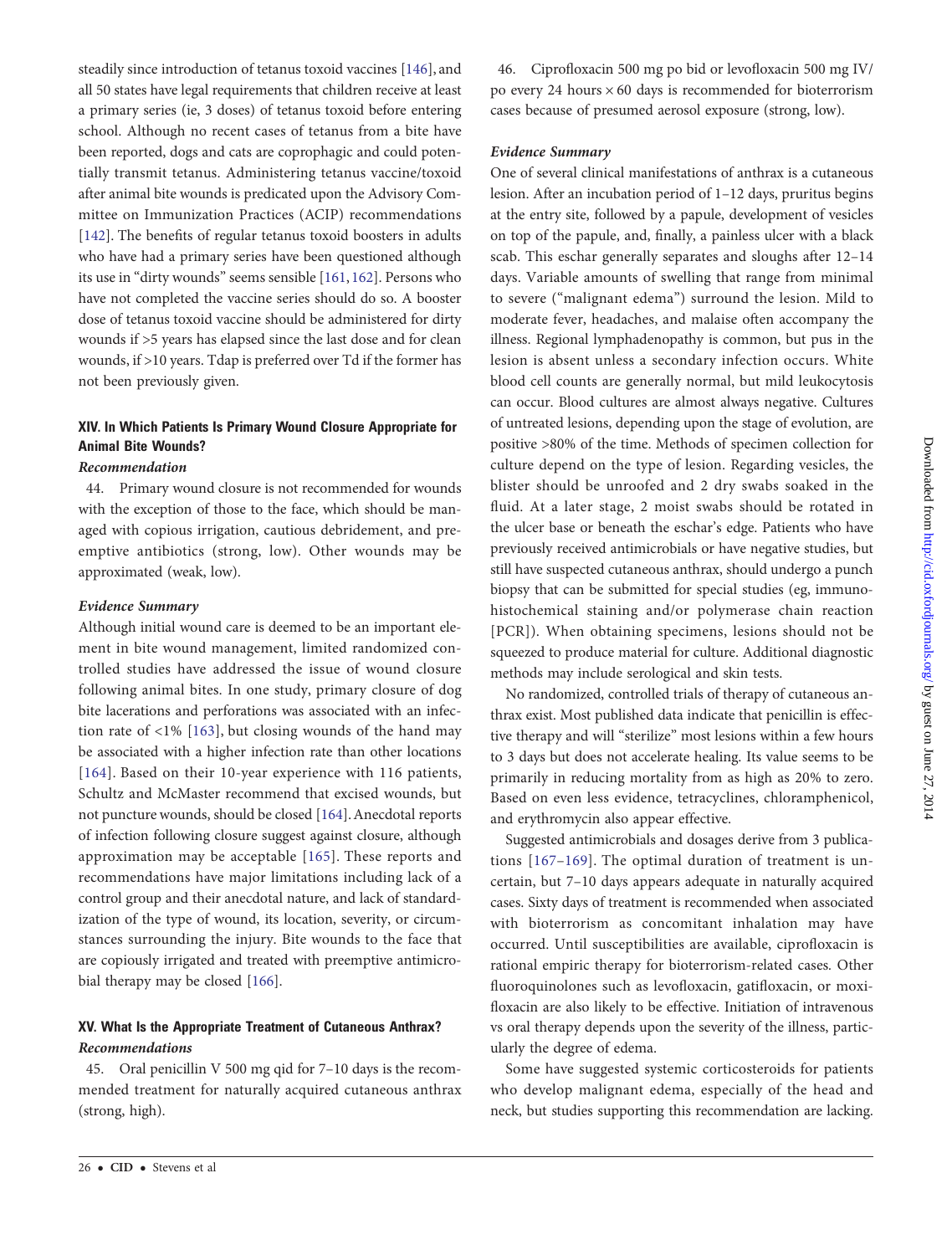Airway compromise requiring intubation or tracheostomy may occur with malignant edema.

### RECOMMENDATIONS FOR EVALUATION AND TREATMENT OF BACILLARY ANGIOMATOSIS AND CAT SCRATCH DISEASE

#### XVI. What Is the Appropriate Approach for the Evaluation and Treatment of Bacillary Angiomatosis and Cat Scratch Disease? Recommendations

47. Azithromycin is recommended for cat scratch disease (strong, moderate) according to the following dosing protocol:

- (a) Patients >45 kg: 500 mg on day 1 followed by 250 mg for 4 additional days (strong, moderate).
- (b) Patients <45 kg: 10 mg/kg on day 1 and 5 mg/kg for 4 more days (strong, moderate).

48. Erythromycin 500 mg qid or doxycycline 100 mg bid for 2 weeks to 2 months is recommended for treatment of bacillary angiomatosis (strong, moderate).

#### Evidence Summary

In classic cat scratch disease, a papule or pustule develops from 3–30 days following a scratch or a bite. Lymph nodes that drain the infected area enlarge about 3 weeks after inoculation. The disease course varies, but lymphadenopathy generally resolves within 1–6 months. In about 10% of cases, the nodes suppurate. Extranodal disease (eg, central nervous system, liver, spleen, bone, and lung) develops in ≤2% of cases. Bartonella henselae causes most cases of cat scratch disease in immunocompetent hosts. Bacillary angiomatosis, seen in immunocompromised patients, especially with AIDS, can occur from either B. henselae or Bartonella quintana.

Bacillary angiomatosis typically occurs in individuals with AIDS and has 2 clinical appearances: (1) red papules that vary in size from a millimeter to several centimeters, numbering from 1 to >1000; (2) subcutaneous, painful nodules with the overlying skin having a normal or dusky hue.

Diagnosis of Bartonella infections may be difficult because the organism is fastidious and difficult to grow in culture. Serological testing supports the diagnosis, although there is crossreactivity between B. henselae and B. quintana as well as with a few other organisms. PCR is a diagnostic option. A positive Warthin-Starry silver stain of infected lymph node tissue is useful to confirm the diagnosis, although it cannot differentiate species of Bartonella.

Treatment of cat scratch disease with antimicrobial agents has had variable, but rarely dramatic, results. A single, double-blind placebo-controlled study involved 29 patients, 14 of whom received azithromycin [[170](#page-40-0)]. The lymph node size regressed by 80% at 30 days more frequently in the azithromycin-treated patients  $(P=.02)$ . The recommended dose of

azithromycin for patients weighing  $\geq$ 45.5 kg (100 lb) is 500 mg on day 1, then 250 mg once daily for 4 additional days; for those weighing <45.5 kg, the dose is 10 mg/kg orally on day 1, then 5 mg/kg on days 2–5 [\[124\]](#page-39-0). Cutaneous bacillary angiomatosis therapy has not been systematically examined. Based on case reports and small series, either erythromycin (500 mg qid) or doxycycline (100 mg bid) appears effective [\[171\]](#page-40-0). The duration of initial therapy, while not standardized, should be for 2 weeks to 2 months. With relapses, retreatment with prolonged therapy (months) should be entertained until immunocompetence returns. HIV-infected patients may require lifelong treatment [\[171\]](#page-40-0).

#### XVII. What Is the Preferred Treatment for Erysipeloid? Recommendation

49. Penicillin (500 mg qid) or amoxicillin (500 mg 3 times daily [tid]) for 7–10 days is recommended for treatment of erysipeloid (strong, high).

#### Evidence Summary

Erysipeloid is a cutaneous infection caused by Erysipelothrix rhusiopathiae a thin, pleomorphic, non-spore-forming grampositive rod. It is a zoonosis acquired by handling fish, marine animals, swine, or poultry. One day to 7 days after exposure, a red maculopapular lesion develops, usually on fingers or hands. Erythema spreads centrifugally, with central clearing. A blue ring with a peripheral red halo may appear, giving the lesion a target appearance. Regional lymphangitis/lymphadenopathy occurs in about one-third of cases. A severe generalized cutaneous variety also occurs. Systemic symptoms and leukocytosis are unusual. Culture of an aspirate and/or biopsy of the lesion establish the diagnosis; blood cultures are rarely positive. Untreated erysipeloid resolves over about 3–4 weeks, but treatment probably hastens healing and may reduce systemic complications. Based on in vitro susceptibilities and anecdotal experiences, penicillin is appropriate. Cephalosporins, clindamycin, or fluoroquinolones should be effective for those intolerant of penicillin. Erysipelothrix rhusiopathiae is resistant to vancomycin, teicoplanin, and daptomycin [[133,](#page-39-0) [134](#page-39-0), [172](#page-40-0), [173](#page-40-0)].

### XVIII. What Is the Appropriate Treatment of Glanders? Recommendation

50. Ceftazidime, gentamicin, imipenem, doxycycline, or ciprofloxacin is recommended based on in vitro susceptibility (strong, low).

#### Evidence Summary

Glanders, characterized by ulcerating nodular lesions of the skin and mucous membrane, is caused by the aerobic gram-negative rod Burkholderia mallei. Glanders is mainly a disease mainly of solipeds (eg, horses and mules). Humans become accidental hosts either by inhalation or skin contact. Although other organs may be involved, pustular skin lesions and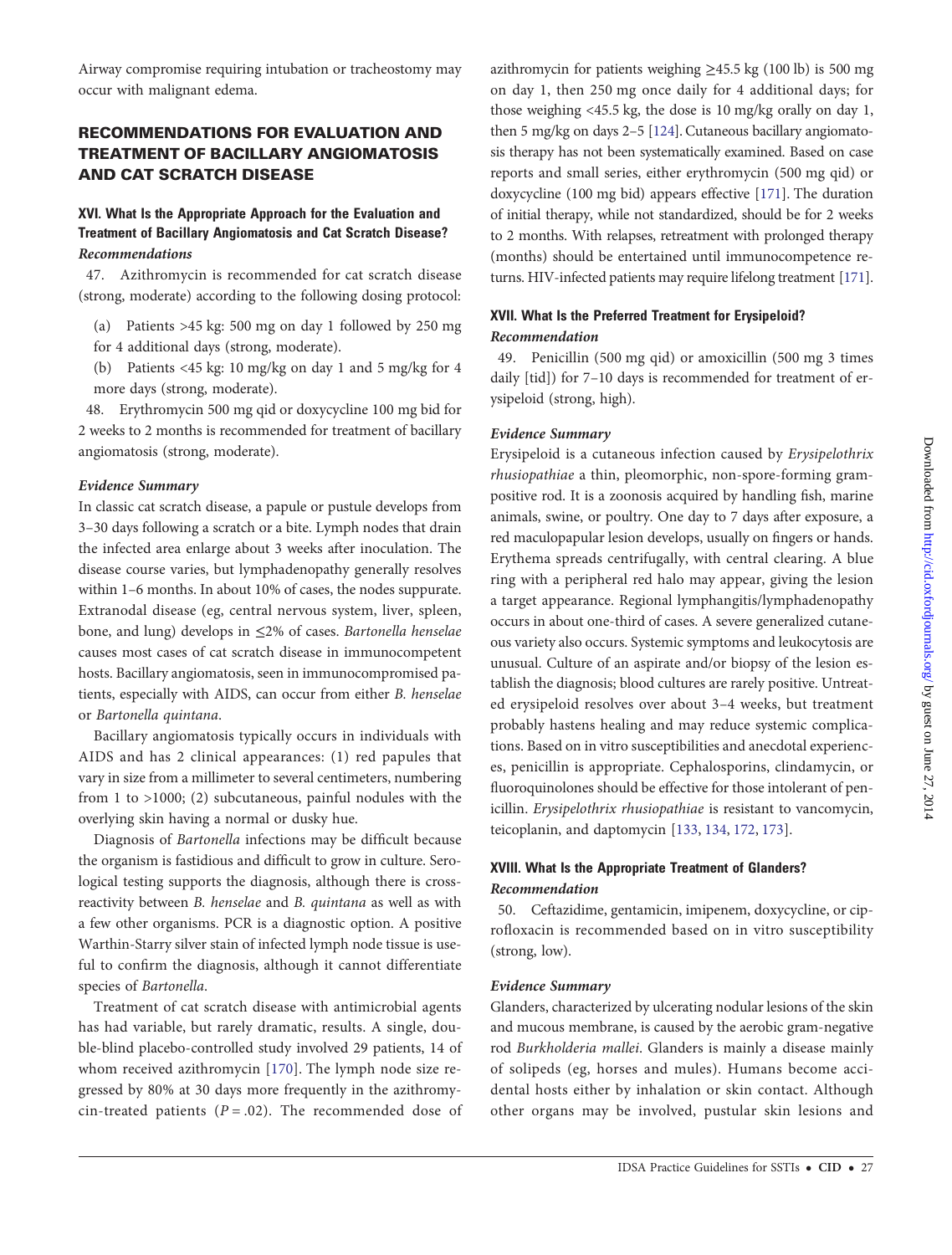lymphadenopathy with suppurative nodes can be a prominent feature. Optimal therapy of glanders is poorly defined. The organism is susceptible to ceftazidime, gentamicin, imipenem, doxycycline, and ciprofloxacin [[174\]](#page-40-0). A recent laboratory-acquired case was successfully treated with imipenem and doxycycline for 2 weeks, followed by azithromycin and doxycycline for an additional 6 months [[175](#page-40-0)].

#### XIX. What Is the Appropriate Diagnosis and Treatment of Bubonic Plague?

#### Recommendation

51. Bubonic plague should be diagnosed by Gram stain and culture of aspirated material from a suppurative lymph node (strong, moderate). Streptomycin (15 mg/kg intramuscularly [IM] every 12 hours) or doxycycline (100 mg bid po) is recommended for treatment of bubonic plague (strong, low). Gentamicin could be substituted for streptomycin (strong, low).

#### Evidence Summary

Plague results from infection with Yersinia pestis, a facultative anaerobic gram-negative coccobacillus. It primarily affects rodents, being maintained in nature by several species of fleas that feed on them. Three plague syndromes occur in humans: septicemic, pneumonic, and bubonic. Bubonic plague, the most common and classic form, develops when humans are bitten by infected fleas or have a breach in the skin when handling infected animals. Domestic cat scratches or bites may also transmit bubonic plague. Patients usually develop fever, headache, chills, and tender regional lymphadenopathy 2–6 days after contact with the organism. A skin lesion at the portal of entry is sometimes present. Patients with bubonic plague may develop septicemia and secondary plague pneumonia, which is transmissible person-to-person. Diagnosis can be made by blood cultures and by aspirating lymph nodes for staining and culture. PCR is available at reference laboratories. Serologic tests may provide retrospective confirmation.

No controlled comparative trials of therapy for plague exist. Streptomycin 15 mg/kg every 12 hours (adjusted for renal function) is the treatment of choice, although tetracycline and chloramphenicol are also considered appropriate therapy [\[175](#page-40-0), [176\]](#page-40-0). Gentamicin is a reasonable substitute for streptomycin if the latter is not available, although there is but limited experience with gentamicin in the treatment of plague. Based on in vitro susceptibilities and murine models, fluoroquinolones are another option. Ciprofloxacin has been suggested as a drug for both treatment and prevention of plague due to biowarfare agents despite a lack of documented efficacy in humans. The optimal duration for treating bubonic plague is unknown, but 10–14 days is probably adequate. Patients with bubonic plague may develop secondary pneumonic plague and should be placed in respiratory isolation until after 48 hours of effective drug therapy.

### XX. What Is Appropriate for Diagnosis and Treatment for Tularemia?

#### Recommendations

52. Serologic tests are the preferred method of diagnosing tularemia (weak, low).

53. Streptomycin (15 mg/kg every 12 hours IM) or gentamicin (1.5 mg/kg every 8 hours IV) is recommended for treatment of severe cases of tularemia (strong, low).

54. Tetracycline (500 mg qid) or doxycycline (100 mg bid given by mouth) is recommended for treatment of mild cases of tularemia (strong, low).

55. Notify the microbiology laboratory if tularemia is suspected (strong, high).

#### Evidence Summary

Francisella tularensis, while hardy and persistent in nature, is a fastidious, aerobic, gram-negative coccobacillus. Illness can often be categorized into several fairly distinct syndromes: ulceroglandular, glandular, typhoidal, pneumonic, and oculoglandular or oropharyngeal. The glandular varieties are generally acquired by handling infected animals, by tick bites, and sometimes by animal bites, especially cats. Biting flies occasionally transmit the illness in the United States, while mosquitoes are common vectors in Europe. After an incubation period of 3–10 days, the patient typically develops a skin lesion (ulcer eschar) at the entry site of the organism along with tender adenopathy in regional lymph nodes, hence the name ulceroglandular. In some patients, the skin lesion is inconspicuous or healed by the time they seek medical care, resulting in "glandular" tularemia. The illness is often associated with substantial fever, chills, headache, and malaise.

Confirmation of the diagnosis is usually serological. Routine cultures are often negative unless cysteine-supplemented media are utilized. The laboratory should be notified when tularemia is suspected because of the health risks posed to laboratory personnel. Unsuspected growth of F. tularemia can cause laboratoryacquired disease. PCR may also be useful for diagnosis.

No prospective controlled or randomized trials of therapy for tularemia have been performed, nor has the optimal duration of treatment been established. Streptomycin has been considered the drug of choice for tularemia for several decades [\[130](#page-39-0)]. Since then, a few patients have been received fluoroquinolones. Francisella is resistant to most β-lactam antibiotics, which should be avoided. When static drugs such as tetracyclines or chloramphenicol are used, relapses may be more common, but often the patients have received brief therapy (ie, <7–10 days).

Acutely ill adults or children should receive an aminoglycoside, preferably streptomycin or possibly gentamicin. For adults, the regimen for streptomycin is 30 mg/kg/day in 2 divided doses (no more than 2 g daily) or gentamicin 1.5 mg/kg every 8 hours, with appropriate dose adjustment based on renal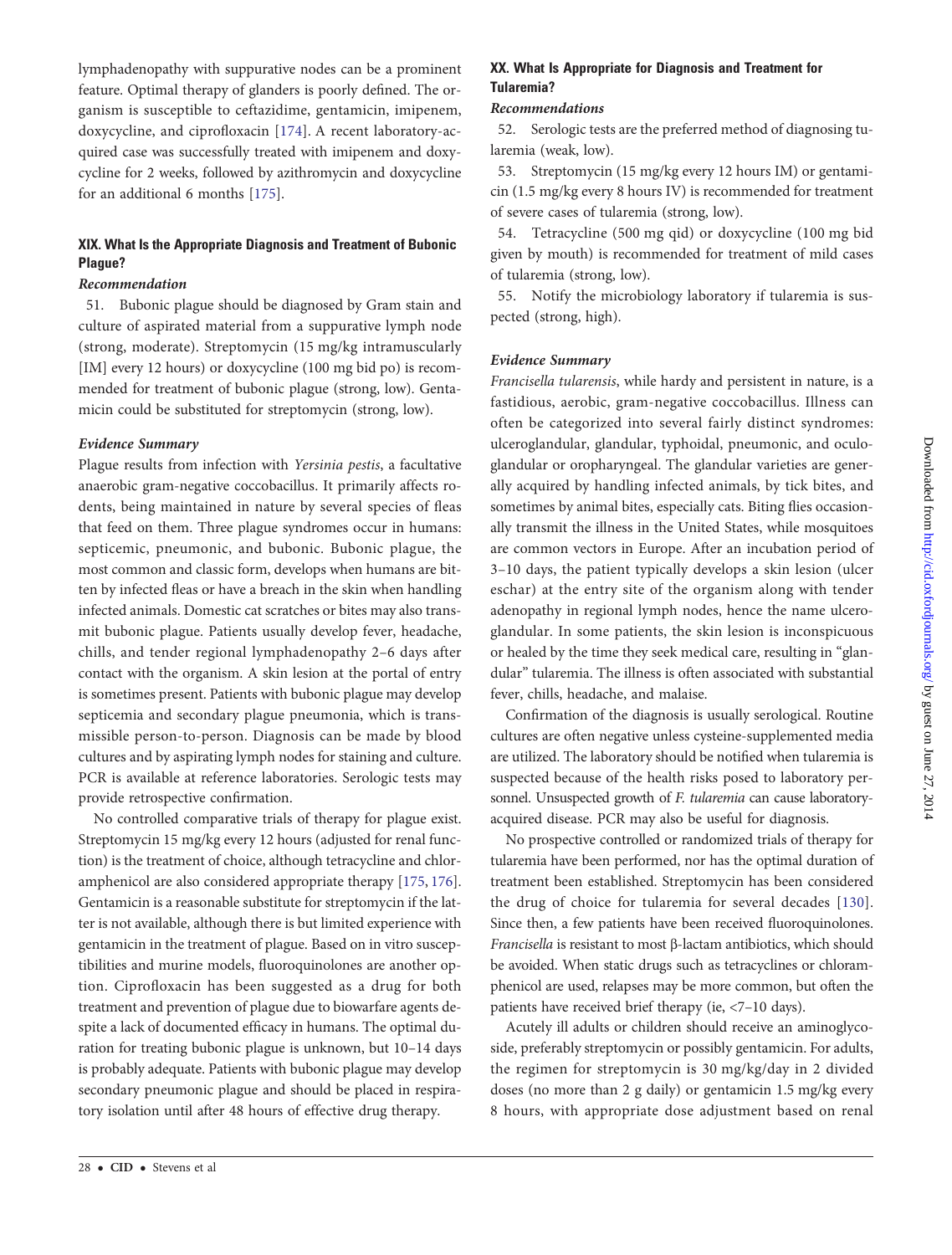function. For children, streptomycin should be administered at 30 mg/kg/day in 2 divided doses or gentamicin at 6 mg/kg/day in 3 divided doses [[130](#page-39-0)]. Although no data exist, treatment with a parenteral agent until the acute illness is controlled, followed by an oral agent, seems rational for the duration of 7–10 days. Treatment of severe cases should be extended to 14 days.

For mild to moderate disease, oral tetracycline (500 mg qid) or doxycycline (100 mg bid) is appropriate. A few cases have been treated with fluoroquinolones with mixed results [[177\]](#page-40-0). Oral levofloxacin (500 mg daily) or ciprofloxacin (750 mg bid) in adults may be reasonable in mild to moderate illness. For oral regimens, patients should receive at least 14 days of therapy. Despite clinical responses and appropriate treatment in one study from France, 38.6% of patients relapsed [\[177\]](#page-40-0).

### XXI. What Is the Appropriate Approach to Assess SSTIs in Immunocompromised Patients?

#### Recommendations

56. In addition to infection, differential diagnosis of skin lesions should include drug eruption, cutaneous infiltration with the underlying malignancy, chemotherapy- or radiation-induced reactions, Sweet syndrome, erythema multiforme, leukocytoclastic vasculitis, and graft-vs-host disease among allogeneic transplant recipients (strong, high).

57. Differential diagnosis for infection of skin lesions should include bacterial, fungal, viral, and parasitic agents (strong, high).

58. Biopsy or aspiration of the lesion to obtain material for histological and microbiological evaluation should always be implemented as an early diagnostic step (strong, high).

#### Executive Summary

Skin and soft tissues are common sites of infection for HIVnegative patients with a compromised immune system, posing a major diagnostic challenge [\[178](#page-40-0), [179\]](#page-40-0), as the differential diagnosis is broad and includes drug eruption, skin or soft tissue infiltration with the underlying malignancy, chemotherapy- or radiation-induced skin reactions, graft-vs-host disease among allogeneic transplant recipients, Sweet syndrome, erythema multiforme, and leukocytoclastic vasculitis [\[180](#page-40-0), [181](#page-40-0)]. Because the intensity and type of immune defect diminishes or alters dermatological findings, cutaneous lesions that appear localized or innocuous may actually be a manifestation of a systemic or potentially life-threatening infection. The differential diagnosis for SSTIs in immunocompromised patients is usually wider than that for immunocompetent patients and often includes bacterial, viral, fungal, and parasitic agents. Organisms that cause these infections will vary based on the underlying immune defects (eg neutropenia, cellular immune defects, iatrogenic related to the use of intravascular catheters), and many of the infecting organisms are not typically considered

pathogenic in normal hosts (opportunistic organisms such as Aspergillus fumigatus). However, infectious agents commonly found in immunocompetent patients (eg, S. pyogenes, S. aureus) still need to be entertained in the differential diagnosis of skin and soft tissue lesions in immunocompromised patients even if the dermatological findings are atypical for these common organisms. A careful epidemiologic history (eg, exposure to raw seafood, pets, and travel) should also be obtained in these patients to consider organisms potentially associated with these exposures when appropriate (eg, V. vulnificus, B. henselae, cutaneous leishmaniasis). Use of antimicrobial prophylaxis in these patients has shown to ultimately impact the pathogens that will be isolated when infection develops, and this information should be available to the clinician when assessing immunocompromised patients with skin and soft tissue lesions [\[182,](#page-40-0) [183\]](#page-40-0).

After considering the important specific factors concerning the patient's immunocompromised status (eg, neutropenia or neutrophil defects, cellular immune defect, presence of intravascular catheters) [[180](#page-40-0), [181](#page-40-0)], the gross morphologic characteristics of the skin lesion(s) should be characterized, the extent of the infection determined (eg, localized vs disseminated), and appropriate diagnostic tests undertaken to identify the infecting pathogen. Although blood cultures, tests for detection of antigens in blood or vesicular fluid, or nucleic acid amplification techniques in body fluids or tissues may be helpful, the most specific method for an expedited diagnosis is biopsy or aspiration of the lesion to obtain material for histological and microbiological evaluation. The use of newer molecular methods (eg, gene amplification and sequencing) will likely impact the management algorithms of immunocompromised patients with skin and soft tissue lesions and result in the earlier use of pathogen-directed antimicrobial therapy [[184,](#page-40-0) [185\]](#page-40-0). Peripheral blood biomarkers such as galactomannan and 1,3-β-D-glucan has been well studied over the past 20 years and has been reported to be useful in the diagnosis of disseminated fungal infections by several European investigators. However, sensitivity of these tests can be significantly affected by the use of antifungal drugs, and in the United States their sensitivity has been reported to be lower than in Europe in various populations of immunocompromised patients [\[186](#page-40-0)].

Empiric antimicrobial therapy should be initiated immediately in these patients on the basis of their underlying disease, primary immune defect, morphology of skin lesions, use of prior antimicrobial prophylaxis, allergy history, and inherent and local profiles of antimicrobial resistance. Despite aggressive empiric therapy, treatment failure may occur, and the reasons for this lack of response include the following: (1) the initial diagnosis and/or treatment chosen is incorrect; (2) the etiologic pathogen is already resistant to the antimicrobial agent; (3) resistance develops during treatment; (4) if indicated, surgical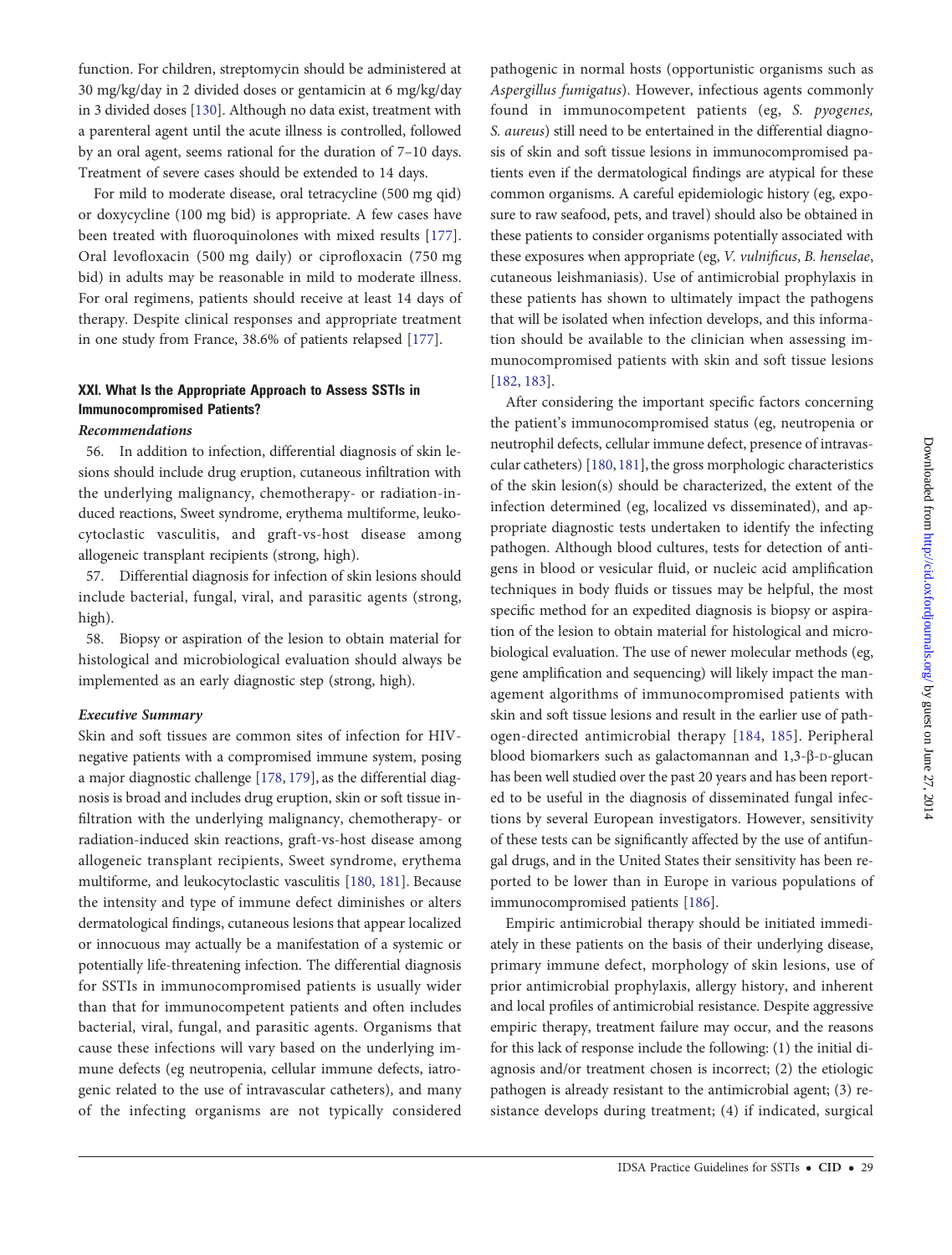debridement has not taken place; and/or (5) the patient's immune deficiency is profound and cannot be reversed. The early identification of an etiologic agent in immunocompromised hosts with SSTIs is essential when deciding whether surgical debridement is warranted because microbial resistance makes dogmatic empiric treatment regimens difficult, if not dangerous. For this reason, skin biopsy material should be obtained by an experienced dermatologist and evaluated in conjunction with a pathologist who is familiar with this patient population.

### RECOMMENDATIONS FOR SKIN AND SOFT TISSUE INFECTIONS IN CANCER PATIENTS WITH NEUTROPENIA

### XXII. What Is the Appropriate Approach to Assess SSTIs in Patients With Fever and Neutropenia?

#### Recommendations

59. Determine whether the current presentation of fever and neutropenia is the patient's initial episode of fever and neutropenia, or persistent unexplained fever of their initial episode (after 4–7 days) or a subsequent episode of fever and neutropenia (recurrent) (strong, low).

60. Aggressively determine the etiology of the SSTI by aspiration and/or biopsy of skin and soft tissue lesions and submit these for thorough cytological/histological assessments, microbial staining, and cultures (strong, low).

61. Risk-stratify patients with fever and neutropenia according to susceptibility to infection: high-risk patients are those with anticipated prolonged (>7 days) and profound neutropenia (absolute neutrophil count  $[ANC] < 100$  cells/ $\mu$ L) or with a Multinational Association for Supportive Care (MASCC) score of <21; low-risk patients are those with anticipated brief (<7 days) periods of neutropenia and few comorbidities (strong, low) or with a MASCC score of ≥21 (strong, moderate).

62. Determine the extent of infection through a thorough physical examination, blood cultures, chest radiograph, and additional imaging (including chest CT) as indicated by clinical signs and symptoms (strong, low).

#### Evidence Summary

SSTIs in patients with fever and neutropenia have rarely been carefully studied as a "separate entity." Rather, recommendations for these infections are extrapolated from broad group guidelines that include references to SSTIs and have been developed by professional organizations including IDSA, the National Comprehensive Cancer Network (NCCN), American Society of Blood and Marrow Transplantation, the American Society of Clinical Oncology, and the Centers for Disease Control and Prevention [\[187](#page-40-0)–[193\]](#page-40-0). These guidelines are focused on the diagnosis and management of specific patient groups (eg, fever and

neutropenia, infection in recipients of hematopoietic stem cell transplant), specific infections (eg, candidiasis, aspergillosis), and iatrogenic infections (eg, intravascular catheter–related infection). They are based on published clinical trials, descriptive studies, or reports of expert committees, and the clinical experience and opinions of respected authorities. Therefore, this section of the SSTI guideline will focus on existing recommendations that demand reinforcement, or that are truly specific to SSTIs.

Neutropenia is defined as an ANC <500 cells/µL, or a neutrophil count that is expected to decrease to <500 cells/µL within 48 hours [[187](#page-40-0)–[189\]](#page-40-0). The development of fever during treatment-associated neutropenia is common, but many patients do not have an infectious etiology determined [[184](#page-40-0), [194](#page-41-0)]. More than 20% of patients with chemotherapy-induced neutropenia develop a clinically documented infection involving the skin and soft tissues, but many are due to hematogenous dis-semination [\[179\]](#page-40-0).

Cancer patients with fever and neutropenia can be divided into low- and high-risk groups [\[187](#page-40-0)]. The determination of differences in patient risk of infection and infectious complications levels (high risk and low risk) during the period of neutropenia has been recognized and further validated since this clinical guideline was last updated [[195,](#page-41-0) [196\]](#page-41-0). The MASCC developed and validated a scoring method that formally differentiates between high-risk and low-risk patients [[195,](#page-41-0) [196](#page-41-0)]. High-risk patients have a MASCC score <21. Low-risk patients have a MASCC score  $\geq$ 21. Disseminated or complex SSTIs are more likely to occur among high-risk patients.

### Clinical, Laboratory, and Radiological Evaluation of Patients With Febrile Neutropenia Who Present With Skin and Soft Tissue Lesions

Signs and symptoms of inflammation and infection are often diminished or absent in patients with neutropenia. Skin lesions, no matter how small or innocuous in appearance, should be carefully evaluated. Early involvement of an infectious diseases specialist, a surgeon, and a dermatologist familiar with these patients may result in improved outcome. Initial clinical impressions should be supplemented with a systemic approach to enhance the diagnosis and management of infection. Blood cultures are critical, and at least 2 sets should be obtained. Radiographic imaging should be performed as clinically indicated, but can be helpful to define the extent of SSTIs when patients are neutropenic. Chest/sinus radiologic imaging may identify the silent or subtle pulmonary site of infection that has resulted in dissemination to skin or soft tissues.

The most specific method for evaluating SSTIs is biopsy or aspiration of the lesion(s) to obtain material for histological, cytological, and microbiological evaluation. Prospective studies evaluating the yield of skin biopsy or aspiration have not been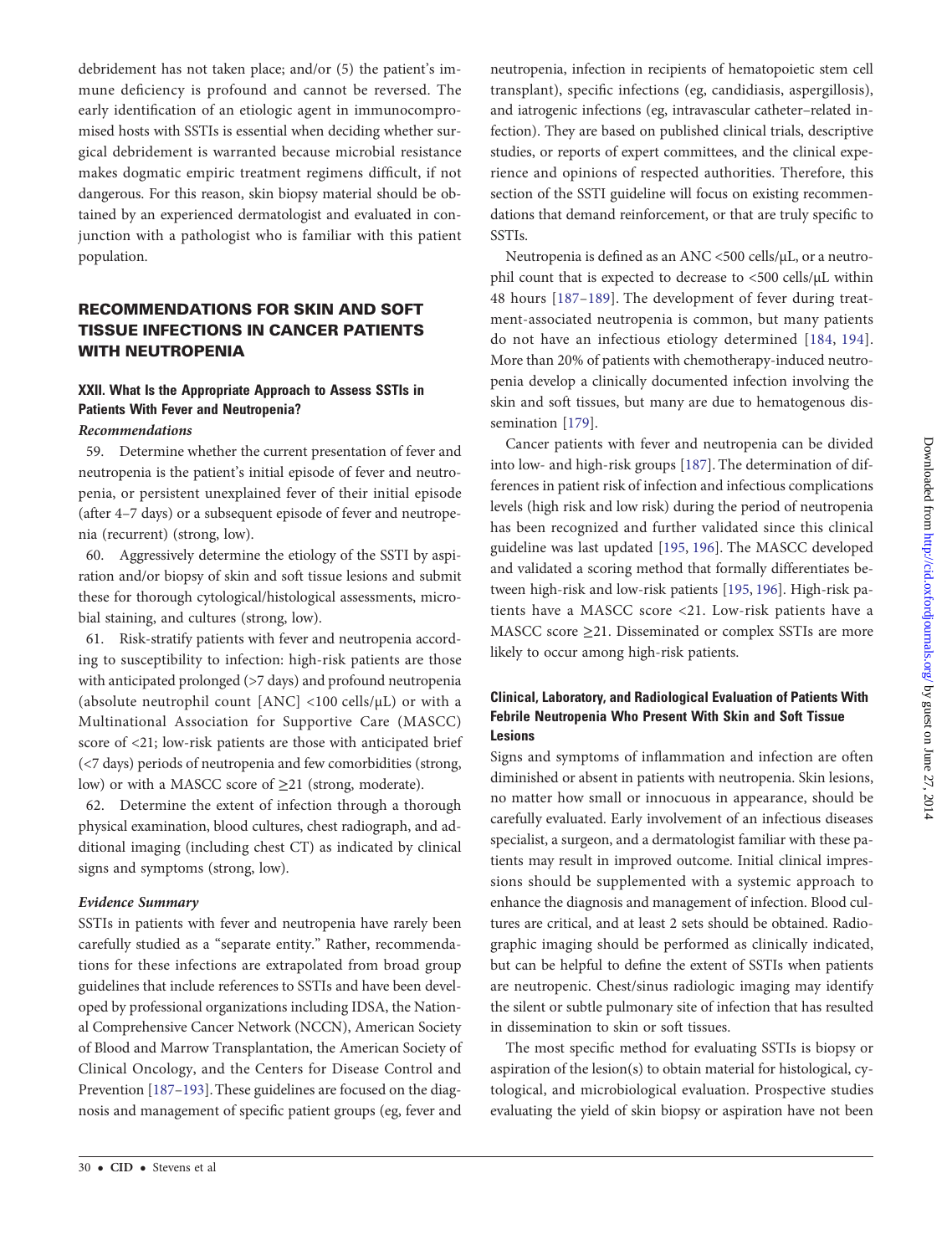performed in adult immunocompromised patients, but most clinicians who manage these patients combine blood cultures, serial antigen detection, nucleic acid amplification techniques, radiographic imaging, and a biopsy or aspiration of the abnormal skin or soft tissue lesion in the hope of increasing the recovery of the offending pathogen and directing pathogen-specific antimicrobial therapy.

This can occur during "initial" episode fever and neutropenia (first episode of neutropenic fever that requires systemic antimicrobial therapy) or during a "persisting episode" ( persistent neutropenic fever unresponsive to broad-spectrum antimicrobial therapy beyond days 4–7) or during recurrent episodes of fever and neutropenia. This determination helps the clinician define the most likely pathogens and to construct the initial empiric treatment.

During the initial episode gram-negative bacteria should be primarily targeted by the initial antibiotic regimen because they are associated with high mortality rates. Although grampositive bacteria are more common, the addition of antibiotics with gram-positive activity including MRSA is not recommended unless physical findings suggestive of inflammation in the skin and soft tissues are present, the patient is hemodynamically unstable, and risk factors for MRSA are present. For patients with a persistent episode of fever and neutropenia or recurrent episodes, antibiotic-resistant bacterial or fungal pathogens including Candida and molds become more common [\[197](#page-41-0)–[199\]](#page-41-0).

Dermatologic manifestations in patients with fever and neutropenia include erythematous maculopapular lesions, focal or progressive cellulitis, cutaneous nodules, "ecthyma gangrenosum," and, occasionally, necrotizing fasciitis or myonecrosis [\[179,](#page-40-0) [200](#page-41-0)]. Ecthyma gangrenosum is a cutaneous vasculitis caused by invasion of the media and adventitia of the vessel wall by bacteria, which may be visible on histologic stains of biopsy specimens. Ecthyma gangrenosum frequently begins as painless erythematous papule(s) that often progress and become painful and necrotic within 24 hours. These skin lesions may be discrete or multiple, are found preferentially between the umbilicus and the knees, and can increase in size from 1 cm to >10 cm in <24 hours. Ecthyma gangrenosum has classically been reported to occur with Pseudomonas aeruginosa infections, but similar lesions may be caused by other Pseudomonas species, Aeromonas species, Serratia species, S. aureus, Stenotrophomonas maltophilia, S. pyogenes, fungi including Candida species, Aspergillus, Mucor, and Fusarium, and even herpes simplex virus (HSV) [\[201](#page-41-0)].

In contrast to immunocompetent patients, necrotizing fasciitis and/or myonecrosis are more frequently associated with gram-negative or polymicrobial pathogens rather than a single gram-positive bacterium. Necrotizing fasciitis can present alone or concurrently with myonecrosis in the patient with fever and neutropenia. Rapidly progressive necrotizing SSTIs may initially be clinically subtle in compromised patients, but MRI scans of the involved area may be helpful in defining the depth of infections. In such infections, immediate surgical exploration by a team experienced in the management of these patients and broad-spectrum antibiotic therapy targeted at gram-negative, gram-positive, and anaerobic bacteria are essential.

Gram-positive pathogens are now the most common bacterial organisms isolated from diagnostic cultures obtained from febrile neutropenic patients [\[197,](#page-41-0) [198](#page-41-0)]. These pathogens in order of decreasing prevalence include coagulase-negative staphylococci, viridans streptococci, enterococci, S. aureus, Corynebacterium, Clostridium species, and Bacillus species. SSTIs associated with these organisms usually begin as a focal area of tender cutaneous erythema, a macular or maculopapular eruption, or a classic cellulitis. Although rare, they can also cause ecthyma gangrenosum–like lesions that are often confused with "spider bites," superficial and deep abscesses that become apparent following marrow recovery, necrotizing fasciitis, myositis, and myonecrosis. Common infection sites are the groin, axilla, areas of cutaneous disruption (eg, vascular catheter or bone marrow aspiration sites), or other skin sites that are moist and frequently abraded. Hematogenous dissemination of gram-positive bacterial organisms to the skin and soft tissue is uncommon except for S. aureus and some Clostridium species. A toxic shock–like syndrome with associated diffuse erythroderma has been described with bacteremic toxin–producing streptococci. Painful myositis may also occur with S. aureus infections as a component of hematogenous dissemination.

HSV, varicella zoster virus (VZV), and enteroviruses are rare causes of cutaneous manifestations in patients with neutropenia [\[202\]](#page-41-0). Their presence usually reflects either a disseminated infection, or, in the case of HSV, the autoinoculation of virus from mucosal sites to adjacent or distant cutaneous sites. HSV and VZV in compromised patients may appear as vesicles similar to those in normal hosts, or as isolated or multiple benign-looking papules with a central eschar (ecthyma gangrenosum–like lesion). VZV in compromised hosts may present with the traditional unilateral dermatome distribution, but may also appear as discrete or multiple skin lesions in random distribution. Skin biopsy is the only reliable method to diagnose cutaneous or disseminated HSV or VZV infection; peripheral blood PCR for HSV or VZV can be helpful in these patients.

### XXIII. What Is the Appropriate Antibiotic Therapy for Patients With SSTIs During the Initial Episode of Fever and Neutropenia? Recommendations

63. Hospitalization and empiric antibacterial therapy with vancomycin plus antipseudomonal antibiotics such as cefepime, a carbapenem (imipenem-cilastatin or meropenem or doripenem), or piperacillin-tazobactam are recommended (strong, high).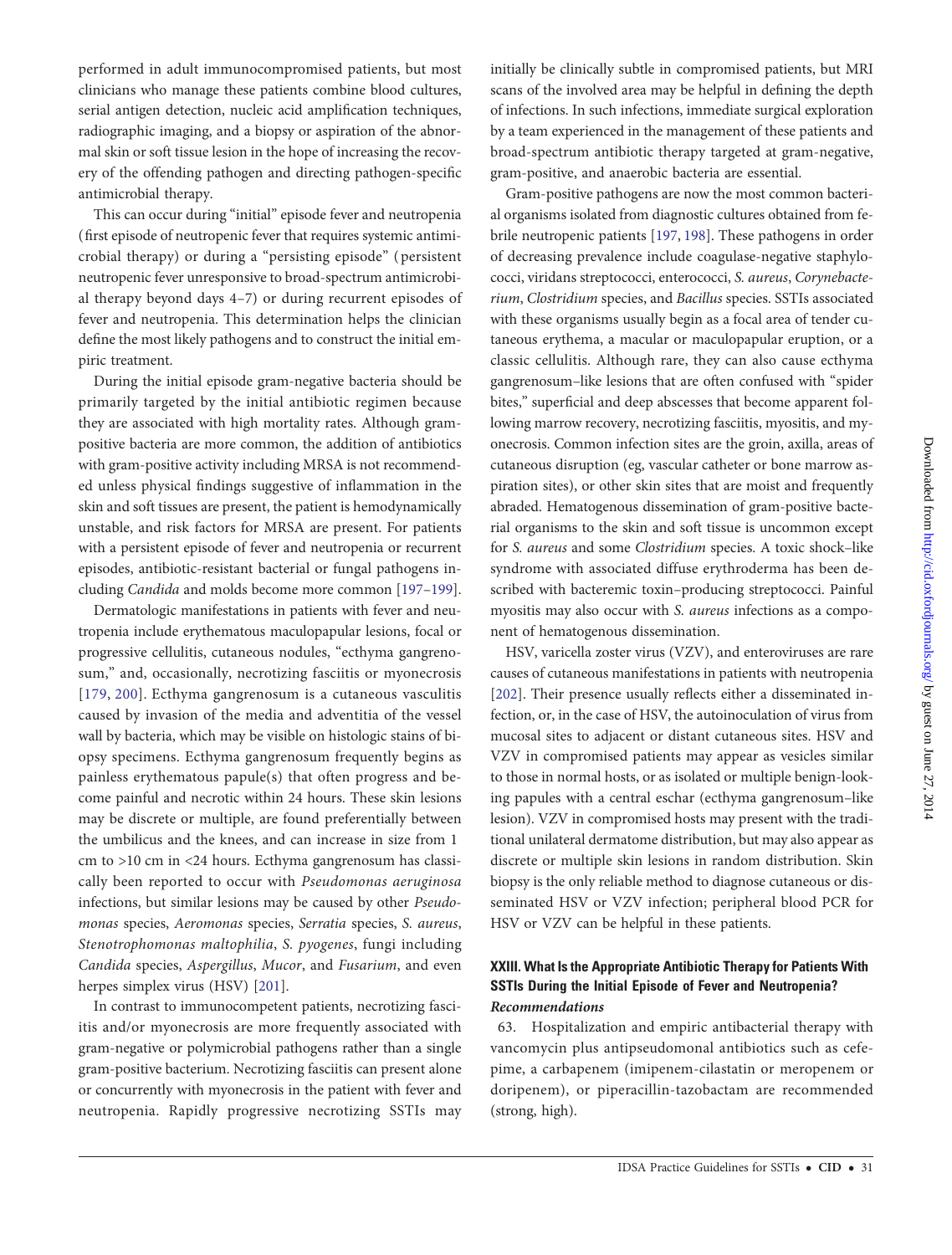<span id="page-31-0"></span>64. Documented clinical and microbiologic SSTIs should be treated based on antimicrobial susceptibilities of isolated organisms (strong, high).

65. It is recommended that the duration of treatment for most bacterial SSTIs should be for 7–14 days (strong, moderate).

66. Surgical intervention is recommended for drainage of soft tissue abscess after marrow recovery or for a progressive polymicrobial necrotizing fasciitis or myonecrosis (strong, low).

67. Adjunct colony-stimulating factor therapy (granulocyte colony-stimulating factor [G-CSF], granulocyte macrophage colony-stimulating factor [GM-CSF]) or granulocyte transfusions are not routinely recommended (weak, moderate).

68. Acyclovir should be administered to patients suspected or confirmed to have cutaneous or disseminated HSV or VZV infection (strong, moderate).

#### Evidence Summary

The appropriate antibiotics for patients with suspected or confirmed SSTI (initial infection) should be broad-spectrum agents administered at the first clinical signs or symptoms of infection [\[203\]](#page-41-0). No single empiric regimen is superior, but all recommended regimens should meet the following criteria: broad-spectrum antimicrobial activity including P. aeruginosa, bactericidal in the absence of circulating neutrophils, and low antibiotic-associated toxicity (Table [7\)](#page-32-0). Infections caused by gram-negative bacilli including P. aeruginosa have been associated with the highest infection-associated mortality [[198](#page-41-0), [203\]](#page-41-0). Despite an increased prevalence of gram-positive bacteria, antibiotics specifically aimed against this group of organisms are not required [[187,](#page-40-0) [189\]](#page-40-0) unless patients exhibit physical findings of SSTI or catheter-associated infection or are hemodynamically unstable [[204\]](#page-41-0).

Antibiotic selection should follow the clinical care guidelines developed by IDSA and the NCCN [\[187,](#page-40-0) [189](#page-40-0)]. Excellent results have been reported for gram-negative infections using broadspectrum monotherapy with carbapenems, cephalosporins that possess antipseudomonal activity, or piperacillin/tazobactam.

For patients in whom vancomycin may not be an option, daptomycin, ceftaroline, or linezolid should be added to the

initial empiric regimen. Linezolid, daptomycin, or ceftaroline have activity against MRSA [[204\]](#page-41-0) and have received FDA approval for the treatment of SSTIs, but have not been comprehensively studied in patients with neutropenia. The use of linezolid in this patient population has been associated with delayed ANC recovery [[205](#page-41-0), [206](#page-41-0)].

The combination of ciprofloxacin and amoxicillin-clavulanate is the preferred oral antibiotic regimen for low-risk patients [\[207,](#page-41-0) [208](#page-41-0)]. Levofloxacin has better gram-positive activity than ciprofloxacin, but is less potent than ciprofloxacin against P. aeruginosa, causing some to suggest that a higher dose of levofloxacin therapy (750 mg daily) may be required.

Fluoroquinolone prophylaxis should preclude the use of fluoroquinolones for empiric therapy, and instead broad-spectrum β-lactam antibiotics should be considered. Intravenous acyclovir should be added to the empiric antimicrobial regimen of the rare patient who has not been receiving antiviral prophylaxis effective against HSV or VZV, but has developed skin lesions suspected or confirmed to be caused by these viruses.

### XXIV. What Is the Appropriate Antimicrobial Therapy for Patients With SSTIs During Persistent or Recurrent Episodes of Fever a Neutropenia?

#### Recommendations

69. Yeasts and molds remain the primary cause of infectionassociated with persistent or recurrent fever and neutrope therefore, empiric antifungal therapy (Table 6) should be ad to the antibacterial regimen (strong, high).

(a) Empiric administration of vancomycin or other age with gram-positive activity (linezolid, daptomycin, or taroline) should be added if not already being administed (Table [7](#page-32-0)) (strong, high).

(b) Candida species SSTIs should be treated with an echinocandin or, if Candida parapsilosis has been isolated, lipid formulation amphotericin B (strong, high) with fluconazole as an acceptable alternative (strong, moderate). Treatment should be for 2 weeks after clearance of bloodstream infection or resolution of skin lesions (strong, moderate).

| nts  |
|------|
| and  |
|      |
|      |
| ion- |
| nia; |
| lded |
|      |
| ents |
| cef- |
| ered |
|      |

Downloaded from http://cid.oxfordjournals.org/ by guest on June 27, 2014  $Downloaded from <http://cid.oxfordjournals.ordg> by guest on June 27, 2014$ 

#### Table 6. Standard Doses of Antifungal Agents

| Antifungal Agent                | Oral Dose                                              | <b>IV</b> Dose                                                          | Comments                                                                             |
|---------------------------------|--------------------------------------------------------|-------------------------------------------------------------------------|--------------------------------------------------------------------------------------|
| Fluconazole                     | 100-400 mg every 24 h                                  | 800 mg loading dose, then 400 mg<br>daily                               | Candida krusei and Candida glabrata are<br>resistant                                 |
| Voriconazole <sup>a</sup>       | 400 mg bid $\times$ 2 doses,<br>then 200 mg every 12 h | 6 mg/kg IV every 12 h for 2 doses,<br>followed by 4 mg/kg IV every 12 h | Accumulation of cyclodextrin vehicle with<br>IV formulation with renal insufficiency |
| Posaconazole                    | 400 mg bid with meals                                  | N/A                                                                     | Covers Mucorales                                                                     |
| Lipid complex<br>amphotericin B | N/A                                                    | 5 mg/kg/d                                                               | Not active against fusaria                                                           |
| Liposomal<br>amphotericin B     | N/A                                                    | $3-5$ mg/kg/d                                                           | Not active against fusaria                                                           |

Abbreviations: bid, twice daily; IV, intravenous; N/A, not applicable.

<sup>a</sup> The use of patient-specific pharmacokinetics is recommended to improve clinical outcome [\[247\]](#page-42-0).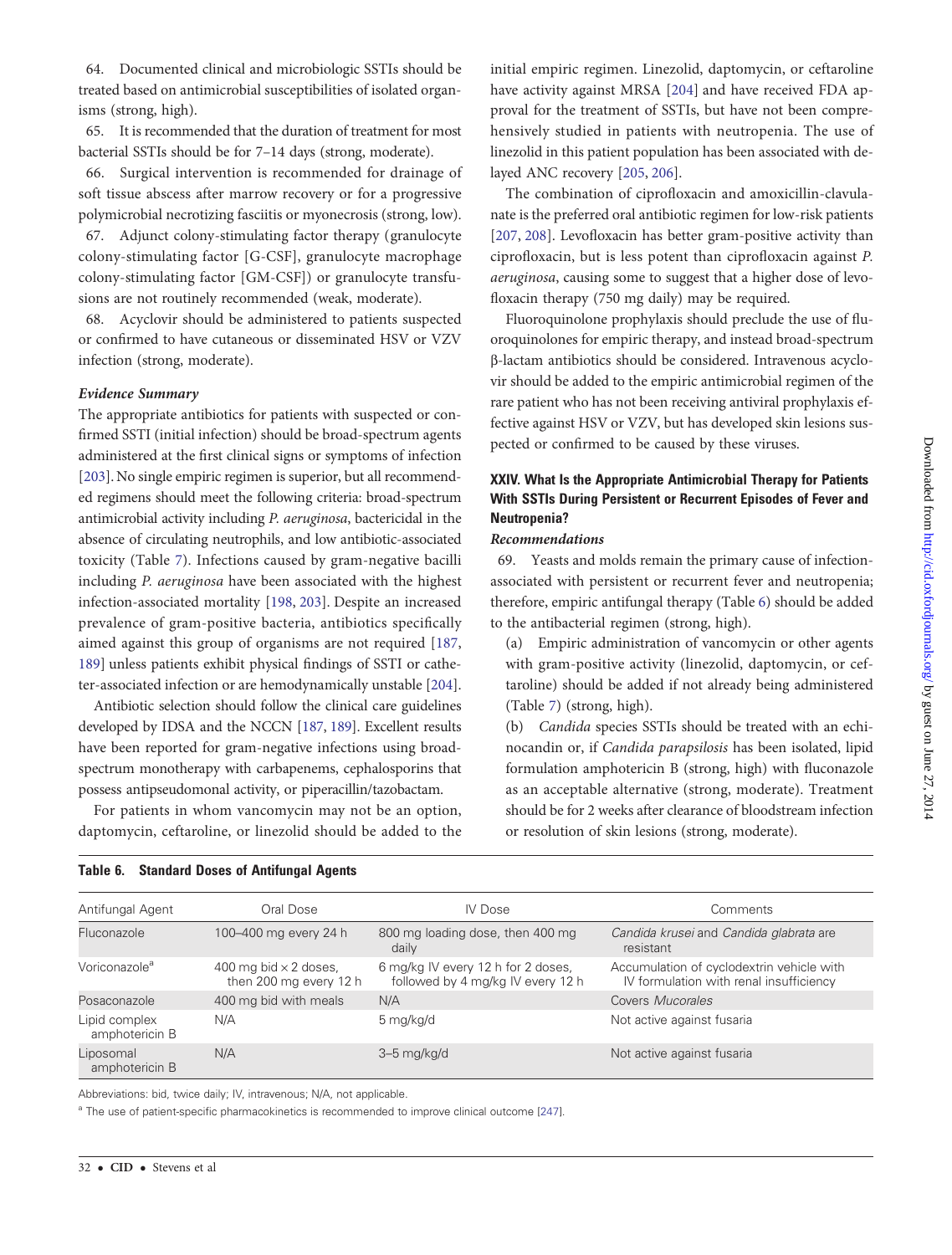<span id="page-32-0"></span>Table 7. Standard Doses of Antimicrobial Agents Active Against Multidrug-Resistant Organisms

| Antimicrobial | IV Dose                                    | Comments                                                                                 |
|---------------|--------------------------------------------|------------------------------------------------------------------------------------------|
| Vancomycin    | 30–60 mg/kg/d in 2–4 divided doses         | Target serum trough concentrations of 15–20 µg/mL in severe infections                   |
| Daptomycin    | $4-6$ mg/kg/d                              | Covers VRE, strains nonsusceptible to vancomycin may be cross-resistant to daptomycin    |
| Linezolid     | 600 mg every 12 h                          | 100% oral bioavailability; so oral dose same as IV dose. Covers VRE and MRSA             |
| Colistin      | 5 mg/kg load, then 2.5 mg/kg<br>every 12 h | Nephrotoxic; does not cover gram-positives or anaerobes, Proteus, Serratia, Burkholderia |

Abbreviations: IV, intravenous; MRSA, methicillin-resistant Staphylococcus aureus; VRE, vancomycin-resistant enterococci.

(c) Aspergillus SSTIs should be treated with voriconazole (strong, high), or, alternatively, lipid formulations of amphotericin B, posaconazole, or echinocandin for 6–12 weeks (strong, low). Mucor/Rhizopus infections should be treated with lipid formulation amphotericin B (strong, moderate) or posaconazole (strong, low) (Table [6\)](#page-31-0). The addition of an echinocandin could be considered based on synergy in murine models of mucormycosis and observational clinical data (weak, low).

(d) Fusarium species infections should be treated with high-dose IV voriconazole or posaconazole (strong, low).

- (e) Begin treatment for antibiotic-resistant bacterial organisms, in patients currently on antibiotics (strong, moderate).
- (f) Intravenous acyclovir should be added to the patient's antimicrobial regimen for suspected or confirmed cutaneous or disseminated HSV or VZV infections (strong, moderate).

70. Blood cultures should be obtained, and skin lesions in this population of patients should be aggressively evaluated by culture aspiration, biopsy, or surgical excision as they may be caused by resistant microbes, yeast, or molds (strong, moderate).

71. The sensitivity of a single serum fungal antigen test (1,3 β-D-glucan or galactomannan tests) is low particularly in patients receiving antifungal agents, and benefits from laboratory tests for fungal antigen or DNA detection remain inconsistent (strong, moderate).

72. PCR in peripheral blood for HSV and VZV might be helpful in establishing a diagnosis of disseminated infection in patients with unexplained skin lesions (weak, moderate).

#### Evidence Summary

In patients with persistent unexplained fever of their first episode (after 4–7 days) or recurrent fever, yeast and molds are the major cause of infection-related morbidity and mortality (Table 7) [\[187,](#page-40-0) [189,](#page-40-0) [203\]](#page-41-0). These later infections are most common among high-risk patients with prolonged and profound neutropenia and they should be considered in any patient with neutropenia and skin and soft tissue lesions suggestive of infection. In addition, MRSA should also be considered if patients are not receiving antimicrobial agents with activity against MRSA (eg, vancomycin, linezolid, daptomycin, or ceftaroline) [[209](#page-41-0)]. Multiple antibiotic-resistant gram-negative bacilli are more commonly being recovered from cultures of blood and soft tissues, and antibiotic modification is necessary when their presence is suspected or documented (Table 7) [\[204](#page-41-0)]. Treatment of yeast and mold infections should follow IDSA and NCCN guideline recommendations [\[187,](#page-40-0) [189\]](#page-40-0).

Although skin and soft tissues are less frequent sites of infection in patients with persisting or recurrent fever and neutropenia (<10%), they often represent a site of infection dissemination. Among the responsible pathogens, 10%–15% are caused by antibiotic-resistant gram-negative bacilli; 30%–40% by antibiotic-resistant gram-positive organisms (coagulase-negative staphylococci, MRSA, and vancomycin-resistant enterococci), but most (>50%) are caused by yeast or molds [[198,](#page-41-0) [210,](#page-41-0) [211\]](#page-41-0). In 2012, infections caused by yeast and molds were the major cause of associated morbidity and mortality in patients with prolonged and profound neutropenia [\[198,](#page-41-0) [210](#page-41-0)]. Diagnosis of fungal infections remains difficult, and benefits from fungal antigen or DNA detection remain inconsistent [\[212](#page-41-0), [213](#page-41-0)]. However, recovery of fungi from aspiration or biopsy of skin or deep soft tissues warrants aggressive systemic antifungal therapy. Surgical treatment should be also considered in patients with skin and soft tissue changes caused by angioinvasive molds (eg, Mucor, Rhizopus, and Aspergillus).

The incidence of invasive candidiasis prior to the routine use of azole antifungal prophylaxis was 12% in patients with profound and prolonged neutropenia [\[214](#page-41-0)]. Candida albicans is the most frequently isolated species; however, fluconazoleresistant yeast (ie, Candida krusei and Candida glabrata) are increasingly common due to the widespread use of azole prophylaxis [\[214](#page-41-0)]. Superficial cutaneous candidiasis presents as intertrigo, vaginitis, balanitis, perleche, and paronychia [\[215\]](#page-41-0) and rarely causes dissemination. However, up to 13% of patients with invasive disseminated candidiasis develop single or multiple nodular skin lesions [[216,](#page-41-0) [217](#page-41-0)]. These lesions can appear as discrete pink to red papules (0.5–1.0 cm) and are usually found on the trunk and extremities [\[215,](#page-41-0) [217\]](#page-41-0). Candida skin lesions are usually nontender, but may develop central pallor, or become hemorrhagic if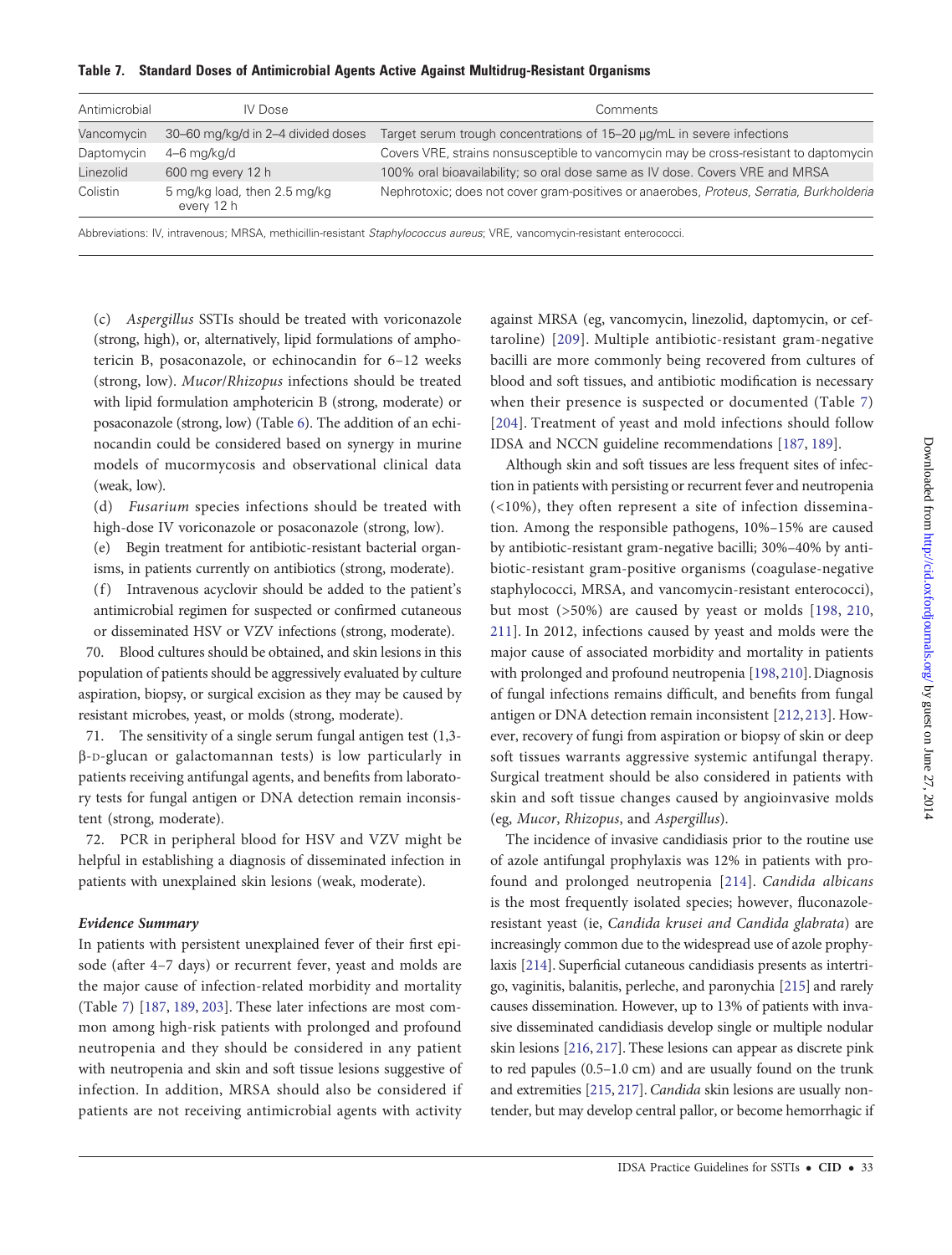the patient is thrombocytopenic. Painful myositis can develop as a consequence of hematogenous infection and is most common with Candida tropicalis [[218](#page-41-0), [219](#page-41-0)]. Muscle and soft tissue abscess formation is uncommon, but when identified it has usually occurred following marrow recovery.

Trichosporon beigelii is an uncommon but frequently fatal disseminated fungal infection that often involves the skin [[220\]](#page-41-0). Dermatologic manifestations vary from multiple erythematous macules to maculopapular lesions. Biopsy often reveals a mixture of true hyphae, pseudohyphae, budding yeast, and arthroconidia that may be easily mistaken for Candida species

Cutaneous mold infections are unusual, but there could be local infections at sites of IV catheter insertion or at nail bed and cuticle junctions on fingers and toes, or secondary to hematogenous dissemination [\[221](#page-41-0)]. Aspergillus, Rhizopus, and Mucor species cause painful erythematous skin nodules that become necrotic and can resemble ecthyma gangrenosum because of their tendency for angioinvasion [\[222\]](#page-41-0). Aspergillus species infections occur in 10%–14% of patients with profound and prolonged neutropenia, and mortality remains high [\[223](#page-41-0)].Aspergillus fumigatus is the most frequently isolated species (50%), followed by Aspergillus flavus, Aspergillus niger, and Aspergillus terreus. Isolation of Aspergillus from blood cultures is rare, but dissemination is commonly detected at autopsy [[224\]](#page-41-0). Local Mucor infections have occurred as a consequence of contaminated bandages or other skin trauma, but patients with pulmonary Mucor infection may also develop secondary cutaneous involvement from presumed hematogenous dissemination [\[225](#page-41-0), [226\]](#page-41-0).

Fusarium species are frequently identified as the infecting pathogen among patients with prolonged and profound neutropenia [\[227\]](#page-41-0). Patients commonly present with myalgias and persistent fever despite antimicrobial therapy. Skin lesions are very common (60%–80% of infections), and often begin as multiple erythematous macules with central pallor that quickly evolve to papules and necrotic nodules. The lesions frequently may have a ring of erythema surrounding an area of central necrosis. Lesions localize preferentially to the extremities, especially the feet, but may also be found on the face and trunk. Blood cultures are frequently positive (40%–50%) when cutaneous lesions appear. Mortality from this infection remains high, although new azole antifungal agents appear promising [[227\]](#page-41-0).

### RECOMMENDATIONS FOR PATIENTS WITH CELLULAR IMMUNODEFICIENCY

### XXV. What Is the Appropriate Approach to Assess SSTIs in Patients With Cellular Immunodeficiency?

#### Recommendations

73. Consider immediate consultation with a dermatologist familiar with cutaneous manifestations of infection in patients with cellular immune defects (eg, those with lymphoma, lymphocytic leukemia, recipients of organ transplants, or receiving immunosuppressive drugs such as anti–tumor necrosis factor (TNF) or certain monoclonal antibodies) (weak, low).

74. Consider biopsy and surgical debridement early in the management of these patients (weak, low).

75. Empiric antibiotics, antifungals, and/or antivirals should be considered in life-threatening situations (weak, moderate). The use of specific agents should be decided with the input of the primary team, dermatology, infectious disease, and other consulting teams (strong, moderate).

#### Evidence Summary

Patients with lymphoma or acute or chronic lymphocytic leukemia, recipients of hematopoietic stem cell transplant (HSCT) or solid organ transplant (SOT), patients receiving corticosteroids and other immunosuppressive drugs (eg, monoclonal antibodies, anti-TNF drugs), and patients with primary cellular immunodeficiencies are predisposed to infection. These patients are at increased risk for infection caused by a select group of bacteria, fungi, viruses, protozoa, and helminths, and some of these pathogens have the capacity to cause SSTIs. Infection should always be high in the differential of a skin lesion or skin lesions in patients with cellular immunodeficiency. These patients may not have systemic manifestations of infection, and the initial dermatological presentation may be atypical or misleading. Thus clinicians should have a very low threshold to obtain a skin biopsy (Table [6\)](#page-31-0).

#### Nontuberculous Mycobacteria

Although most infections occur after primary inoculation at sites of skin disruption or trauma, hematogenous dissemination does occur. The most common manifestations of nontuberculous mycobacteria (NTM) infection in SOT recipients include cutaneous and pleuropulmonary disease, and, in HSCT recipients, catheter-related infection and bacteremia [\[228\]](#page-41-0).Disseminated infection with Mycobacterium avium complex occurs preferentially among patients with HIV disease, whereas bloodstream and cutaneous infections with Mycobacterium fortuitum, Mycobacterium chelonae, Mycobacterium abscessus, Mycobacterium ulcerans, Mycobacterium kansasii, Mycobacterium haemophilum, Mycobacterium marinum, or Mycobacterium mucogenicum are more frequent among non-HIV-immunocompromised hosts [\[228\]](#page-41-0). Dermatologic manifestations include a poorly resolving cellulitis, painless 1- to 2-cm nodules, necrotic ulcers, and subcutaneous abscesses.

Treatment of NTM infections of the skin and soft tissues requires prolonged combination therapy (duration, 6–12 weeks) that should consist of a macrolide antibiotic (eg, clarithromycin) and a second agent to which the isolate is susceptible. Surgical debridement is crucial for cultures and sensitivities and in addition is necessary to remove devitalized tissue and to promote skin and soft tissue healing. Definitive guidelines for treatment of these entities have been published [[229\]](#page-41-0).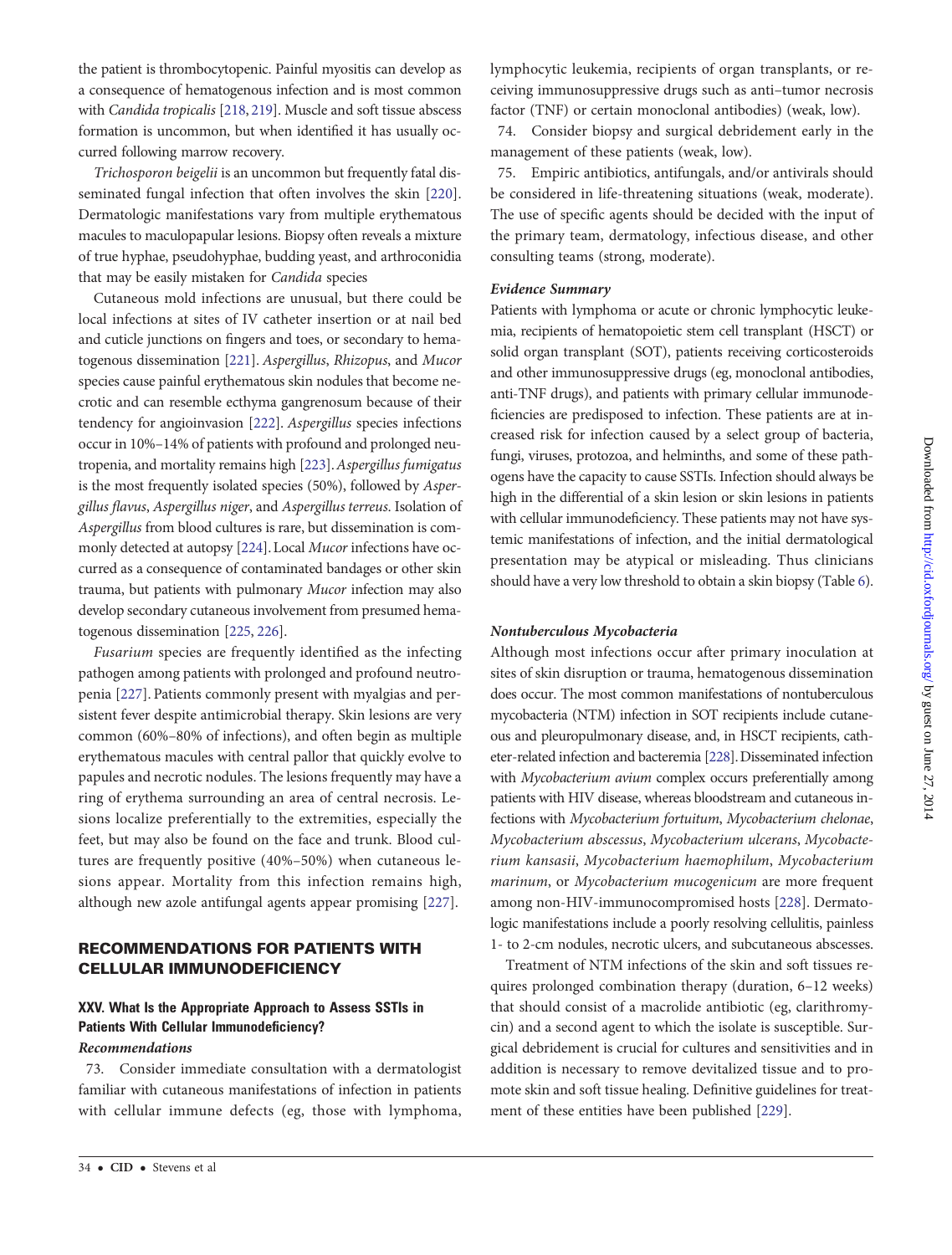#### Nocardia

Cutaneous Nocardia infections usually represent metastatic foci of infection that have originated from a primary pulmonary source [\[230\]](#page-41-0). Nocardia farcinica, Nocardia brasiliensis, and other Nocardia species have been associated with cutaneous disease. The dermatologic manifestations are usually limited to subcutaneous nodules or abscesses and panniculitis. Soft tissue abscesses are frequently painless and are described as being cold to the touch. The incidence of local and disseminated Nocardia infections has decreased with the routine use of SMX-TMP prophylaxis for patients who experience prolonged periods of cellular immune deficiency. SMX-TMP remains the treatment of choice, but other sulfa antibiotics (eg, sulfadiazine and sulfasoxazole), amikacin, imipenem, meropenem, third-generation cephalosporins (ceftriaxone and cefotaxime), minocycline, extended-spectrum fluoroquinolones (eg, moxifloxacin), linezolid, and dapsone are effective in vitro and in animal models (Table [6\)](#page-31-0). Combination therapy with other agents should be considered in patients with severe infections or profound and lasting immunodeficiency. Prolonged therapy is important, and the duration of treatment (6–24 months) should take into account the presence of disseminated disease and the extent of the patient's underlying immunosuppression. Surgical debridement is recommended for necrotic nodules or large subcutaneous abscesses.

#### Fungi

Cutaneous mold infections have been increasingly reported in immunocompromised patients with primarily cellular immunodeficiency. Skin lesions can occur as a manifestation of a disseminated disease, a primary cutaneous inoculation, or in the skin site of a previous IV line [[221,](#page-41-0) [230](#page-41-0)]. The most common molds causing cutaneous manifestations in these patients include Aspergillus, Mucormycosis, Scedosporium, and Fusarium species [[231](#page-41-0)–[234](#page-41-0)]. Skin lesions can present as papules, nodules, or ulcers, or with the dermatological appearance of ecthyma gangrenosum. Skin biopsy should be performed for diagnostic purposes and resection of the entire lesion or "debulking" procedures should be considered in cases where there is either a single lesion or localized disease is present. In instances of Aspergillus species, Scedosporium apiospermum, and Fusarium species infections, voriconazole is the best therapeutic option. Amphotericin B is an excellent alternative. Posaconazole is also a reasonable alternative in combination with amphotericin B or as a transition to oral therapy (Table [7\)](#page-32-0).

Cryptococcal infections originate in the lungs, often with early hematogenous dissemination to the meninges and skin or soft tissues, but primary cutaneous cryptococcosis also occurs [[235\]](#page-41-0). Single or multiple painless skin lesions involving the face and scalp develop in 5%–10% of clinically infected patients, and in some patients, these lesions may precede documented cryptococcal meningitis by several weeks. Cutaneous cryptococcal infections may appear as papules (often similar to molluscum contagiosum lesions), nodules, pustules, chronic draining necrotic ulcers, or, more subtly, as cellulitis [\[235\]](#page-41-0). Cryptococcal cellulitis has occurred in recipients of blood, bone marrow, or SOT, although the incidence has dramatically decreased with the prophylactic use of the newer azole agents, particularly fluconazole. Fluconazole is often used as initial treatment, for patients with mild infections, or to complete treatment after the patient has shown clinical and microbiologic improvement with amphotericin B and 5-flucytosine induction therapy [\[236](#page-41-0)]. Surgical debridement and/or drainage are not helpful in the management of skin or soft tissue cryptococcal infections.

Cutaneous manifestations of acute progressive disseminated histoplasmosis are rare and usually occur in patients with severe cellular immune deficiency [\[237](#page-42-0), [238\]](#page-42-0). Skin lesions appear as nonspecific maculopapular eruptions that become hemorrhagic, but oral or cutaneous ulcers are sometimes present, particularly in the subacute, disseminated form of the disease. Histopathologic analysis of these skin lesions reveals necrosis surrounding the superficial dermal vessels, and with special stains, both intracellular and extracellular yeast may be seen. Prompt administration of amphotericin B therapy is the recommended treatment for patients with cellular immune deficiency and acute, life-threatening, progressive disseminated histoplasmosis. Patients often show a rapid clinical improvement within 1–2 weeks, and itraconazole can then replace amphotericin B to complete at least 6–12 months of treatment [[237](#page-42-0)]. Patients with illnesses that result in profound and prolonged immune suppression should receive long-term suppressive therapy with itraconazole after the initial treatment course is complete.

#### Viruses

VZV is one of the 2 most frequent herpesviruses to cause cutaneous infection in immunosuppressed patients [[239](#page-42-0)]. Patients without a preceding history of VZV exposure are at significant risk of developing severe chickenpox if exposed, but herpes zoster (also known as shingles) with or without dissemination is a more frequent clinical concern. Between 65% and 70% of adult patients are seropositive for VZV, and this identifies those patients at risk for future reactivation infection. Herpes zoster occurs most frequently during the first year following chemotherapy treatment, or following receipt of an HSCT or a SOT. Depending on the intensity of treatment or type of transplant, 25%–45% of such patients develop dermatomal zoster, with a 10%–20% risk of developing dissemination without prompt and effective antiviral therapy. A few patients present initially with disseminated cutaneous infection that may mimic atypical varicella, but some patients may present with nonspecific lesions that do not initially have the vesicular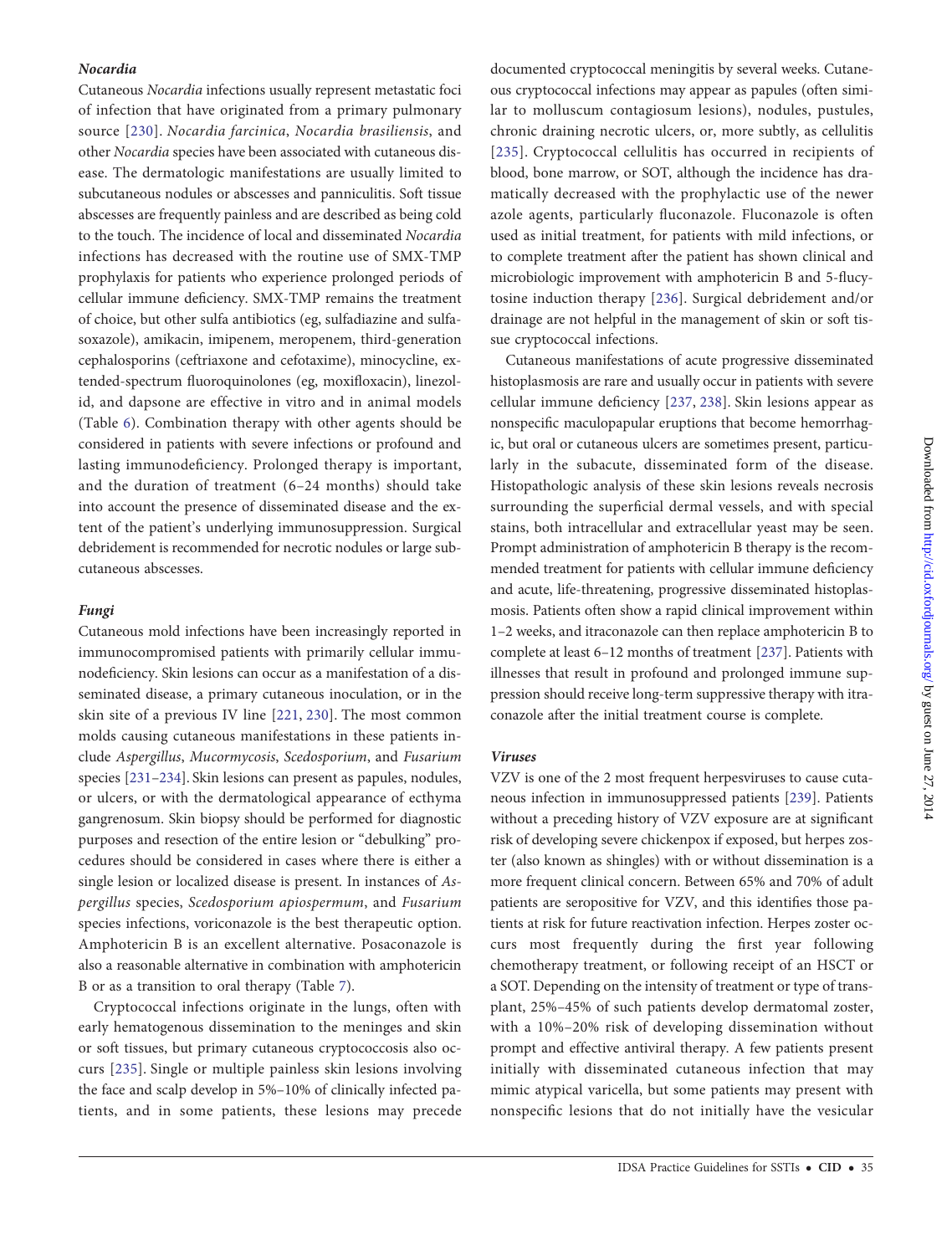appearance of varicella. Herpes zoster typically causes a unilateral, vesicular eruption with dermatomal pain that often precedes the skin findings by 24–72 hours (and sometimes longer). Early lesions are erythematous macules that rapidly evolve to papules and then to vesicles. The vesicles frequently coalesce, form bullae, and scab before healing. Lesions in otherwise healthy hosts continue to erupt for at least 4–6 days, with the entire disease duration being approximately 2 weeks. However, among immunocompromised hosts, skin lesions may continue to develop over a longer period (7–14 days) and generally heal more slowly unless effective antiviral therapy is administered. Without adequate treatment, some immunocompromised patients develop chronic ulcerations with persistent viral replication that is complicated by secondary bacterial and fungal superinfections.

High-dose IV acyclovir remains the treatment of choice for VZV infections in compromised hosts. Oral acyclovir, famciclovir, and valacyclovir are beneficial for VZV infections in otherwise healthy hosts, but oral therapy should be reserved for mild cases of VZV disease in patients with transient immune suppression or as treatment to complete therapy once the patient has shown a clinical response to IV acyclovir. Recipients of allogeneic blood and bone marrow transplants routinely take acyclovir (800 mg bid) or valacyclovir (500 mg bid) during the first year following transplant for the prevention of VZV and HSV reactivation [[240\]](#page-42-0). Should skin lesions suspicious of VZV or HSV develop in patients already taking such antivirals, antiviral resistance should be investigated and taken into account in the selection of the empiric regimen.

HSV infections in compromised hosts are almost exclusively due to viral reactivation. Orofacial and genital sites are the most common cutaneous locations, but autoinoculation can occur in almost any area. Infections of the fingernail bed and cuticle (herpetic whitlow) occur because of inoculation of HSV at epidermal sites.

Skin lesions are often preceded by localized pain or a tingling sensation. Early skin lesions are usually focal, erythematous, and maculopapular lesions that evolve to form thin-walled vesicles and then pustulate before becoming small ulcers. Lesions frequently coalesce, and chronic, poorly healing ulcers are characteristic of HSV infections among immunocompromised hosts. Ulcerative lesions rarely include a vesicular component and thus make the clinical diagnosis of a chronic HSV infection difficult. Blood-borne HSV dissemination, manifested by multiple vesicles over a widespread area of the trunk or extremities, is uncommon, but when seen among compromised hosts, it is usually secondary to an HSV-2 infection. Acyclovir is the treatment of choice for HSV infections, although famciclovir and valacyclovir are also highly effective. The development of acyclovir-resistant HSV isolates is well described and occurs more frequently among immunocompromised patients [[241\]](#page-42-0).

Suppression of HSV reactivation or continued treatment until the ulcerated skin or mucosal lesions have totally healed may decrease the incidence of infections caused by acyclovir-resistant HSV strains.

The treatment of acyclovir-resistant HSV isolates requires a prolonged course of intravenous foscarnet, but continuous infusion of high-doses of acyclovir has been reported to be successful in HSCT patients [[242](#page-42-0)]. Surgery should be avoided in patients with HSV infections, unless a documented bacterial or fungal abscess is identified.

#### Parasites

The skin and soft tissue structures of immunosuppressed patients can also rarely be affected by parasites, including but not limited to Strongyloides stercoralis [\[242](#page-42-0)], free-living ameba (Acanthamoeba species and Balamuthia species) [\[243\]](#page-42-0), Trypanosoma cruzi (Chagas disease) [\[244\]](#page-42-0), and Sarcoptes scabiei (Norwegian scabies) [[245](#page-42-0)]. A high index of suspicion, a careful medical history, and early skin biopsy are important for successful diagnosis and successful treatment.

#### FUTURE DIRECTIONS

Highly specific treatment directed against an identified pathogen is the ultimate goal of clinical practitioners. In terms of diagnosis, we currently face major problems in the rapid identification of the pathogen and thus we must still rely on clinical skills and experience. The first decision pathway involves determining if the SSTI is caused by an endogenous or exogenous pathogen. Endogenous pathogens can be largely restricted to S. aureus or streptococcal species such as groups A, B, C, or G, and together these account for the vast majority of SSTIs. Previously, the empiric treatment of SSTIs of endogenous origin was relatively easy because semisynthetic penicillin, cephalosporins, erythromycin, and clindamycin were effective treatment of both S. aureus and streptococcal species. Recently, resistance of S. aureus to methicillin, erythromycin, clindamycin, tetracycline, and SMX-TMP has dramatically increased and resistance of streptococci to erythromycin and clindamycin has been reported as well. Therefore, in the future it will be more important than ever to base treatment on cultures and sensitivities. In nonpurulent cellulitis, the clinical isolation rate of a pathogen is <20%. This leaves the modern clinician with an unconfirmed diagnosis 80% of the time.

Therefore, this panel supports continued research into the rapid diagnosis of causes of cellulitis specifically, but SSTIs in general. This is of particular importance as the FDA has required inclusion of patients with cellulitis into clinical trials. This poses a dilemma for the pharmaceutical industry and investigators as identification of a specific pathogen, as part of the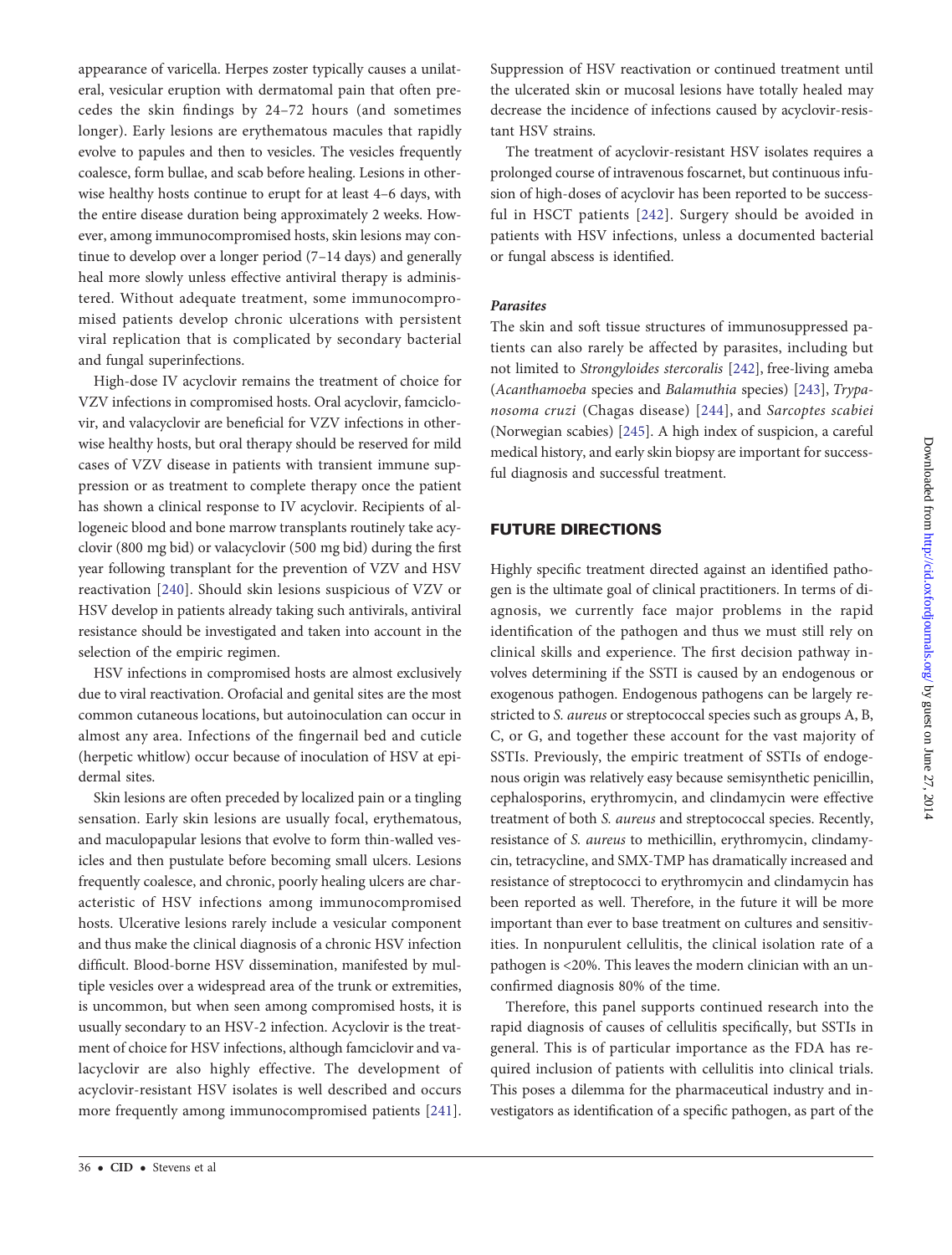<span id="page-36-0"></span>inclusion criteria, is necessary for enrollment in the clinical trial.

The priorities for further research are as follows:

1. Rapid and specific diagnostic assays are needed for identification of microbes that cause cellulitis.

2. Inexpensive agents are needed that are effective against groups A, B, C, and G streptococci as well as staphylococci including MRSA.

3. Investigations are needed to determine the pathogenesis of soft tissue infections caused by streptococci. This should include the respective roles of toxins and host response molecules in the genesis of redness, swelling, pain, and edema.

4. Clinical trials should be performed that include patients with severe soft tissue infections (eg, necrotizing fasciitis and gas gangrene) and immunocompromised patients. The lack of evidence-based approaches results in clinical decisions being made based on physicians' best opinion, or extrapolation from other patient populations.

5. Investigations should determine host and pathogen factors that result in recurrent cellulitis.

6. Larger clinical trials should determine if anti-inflammatory agents are useful or detrimental in the treatment of cellulitis and erysipelas.

7. Definitive treatment of SSTIs caused by staphylococci and streptococci in terms of preferred agents, doses, and duration of therapy is needed to improve outcomes and potentially reduce antibiotic exposure.

#### **Notes**

Acknowledgments. The expert panel expresses its gratitude to the external reviewers, Drs. Thomas File, Thomas M. Hooton, and George A. Pankey. The panel thanks the IDSA for supporting the development of this guideline and specifically, Vita Washington for her continued support throughout the guideline development process. We thank Irene Collie and Dr Amy E. Bryant for technical assistance in developing the algorithm in Figure [1.](#page-1-0)

Financial support. Support for these guidelines was provided by the Infectious Diseases Society of America.

Potential conflicts of interest. The following list is a reflection of what has been reported to IDSA. To provide thorough transparency, IDSA requires full disclosure of all relationships, regardless of relevancy to the guideline topic. Evaluation of such relationships as potential conflicts of interest is determined by a review process that includes assessment by the SPGC chair, the SPGC liaison to the development panel and the board of directors liaison to the SPGC, and, if necessary, the Conflict of Interest (COI) Task Force of the Board. This assessment of disclosed relationships for possible COI will be based on the relative weight of the financial relationship (ie, monetary amount) and the relevance of the relationship (ie, the degree to which an association might reasonably be interpreted by an independent observer as related to the topic or recommendation of consideration). The reader of these guidelines should be mindful of this when the list of disclosures is reviewed. D. L. S. has no current conflicts of interest and currently receives research support from the Department of Veterans Affairs and the National Institutes of Health. A. L. B. has received honoraria from UpToDate. H. F. C. has served as a consultant to Pfizer, AstraZeneca, Theravance, and Trius, and has received stocks/bonds from Merck and Trius. E. P. D. has served as a consultant; has received grants for clinical research and/or lectured for honoraria from Bayer, Merck, Wyeth-Ayerst, AstraZeneca, Pfizer, Ortho-McNeil, Cubist, Vicuron, InterMune, Peninsula, Johnson & Johnson, Cepheid, Replidyne, Kimberley-Clark, Targanta, Schering-Plough, Enturia, Optimer Pharmaceuticals, Cadence, Implicit, Cardinal, Durata, 3M, Applied Medical, and BD-GeneOhm; and has received a clinical trial grant from Tetraphase. E. J. C. G. has served as a consultant to Schering-Plough, ViraPharm, Replidyne, Occulus Innovative Sciences, Theravance, Cerexa, Merck, and Optimer Pharmaceuticals; has received honoraria from Merck, Johnson & Johnson; and has received research grants from Replidyne, Occulus Innovative Sciences, Cubist, Theravance, Pfizer, Cerexa, Johnson & Johnson, Merck, and Optimer Pharmaceuticals. S. L. G. has received stocks/bonds from Optimer Pharmaceuticals, Cubist Pharmaceuticals, and Cempra Pharmaceuticals has received honoraria from IDSA (Editor, Clinical Infectious Diseases); has served as a consultant to Cempra Pharmaceuticals; and has received grants from the National Institutes of Health. S. L. K. has served as a consultant to Novartis, Pfizer, and Wyeth; has been a site PI for Cubist, Cerexa, and Optimer; and has received honoraria from UpToDate and Merck. All other authors report no potential conflicts.

All authors have submitted the ICMJE Form for Disclosure of Potential Conflicts of Interest. Conflicts that the editors consider relevant to the content of the manuscript have been disclosed.

#### **References**

- 1. Guyatt GH, Oxman AD, Kunz R, et al. Going from evidence to recommendations. BMJ 2008; 336:1049–51.
- 2. Guyatt GH, Oxman AD, Vist GE, et al. GRADE: an emerging consensus on rating quality of evidence and strength of recommendations. BMJ 2008; 336:924–6.
- 3. Guyatt GH, Oxman AD, Kunz R, Vist GE, Falck-Ytter Y, Schunemann HJ. What is "quality of evidence" and why is it important to clinicians? BMJ 2008; 336:995–8.
- 4. Jaeschke R, Guyatt GH, Dellinger P, et al. Use of GRADE grid to reach decisions on clinical practice guidelines when consensus is elusive. BMJ 2008; 337:a744.
- 5. Edelsberg J, Taneja C, Zervos M, et al. Trends in US hospital admissions for skin and soft tissue infections. Emerg Infect Dis 2009; 15:1516–8.
- 6. Pallin DJ, Egan DJ, Pelletier AJ, Espinola JA, Hooper DC, Camargo CA Jr. Increased US emergency department visits for skin and soft tissue infections, and changes in antibiotic choices, during the emergence of community-associated methicillin-resistant Staphylococcus aureus. Ann Emerg Med 2008; 51:291–8.
- 7. Pallin DJ, Espinola JA, Leung DY, Hooper DC, Camargo CA Jr. Epidemiology of dermatitis and skin infections in United States physicians' offices, 1993–2005. Clin Infect Dis 2009; 49:901–7.
- 8. Field MJ, Lohr KN; Institute of Medicine. Committee to Advise the Public Health Service on Clinical Practice Guidelines, United States. Department of Health and Human Services. Clinical practice guidelines: directions for a new program. Washington, DC: National Academy Press, 1990.
- 9. Guyatt GH, Oxman AD, Kunz R, et al. Incorporating considerations of resources use into grading recommendations. BMJ 2008; 336:1170–3.
- 10. Schunemann HJ, Oxman AD, Brozek J, et al. Grading quality of evidence and strength of recommendations for diagnostic tests and strategies. BMJ 2008; 336:1106–10.
- 11. Chow AW, Benninger MS, Brook I, et al. IDSA clinical practice guideline for acute bacterial rhinosinusitis in children and adults. Clin Infect Dis 2012; 54:e72–e112.
- 12. Hirschmann JV. Impetigo: etiology and therapy. Curr Clin Top Infect Dis 2002; 22:42–51.
- 13. Durupt F, Mayor L, Bes M, et al. Prevalence of Staphylococcus aureus toxins and nasal carriage in furuncles and impetigo. Br J Dermatol 2007; 157:1161–7.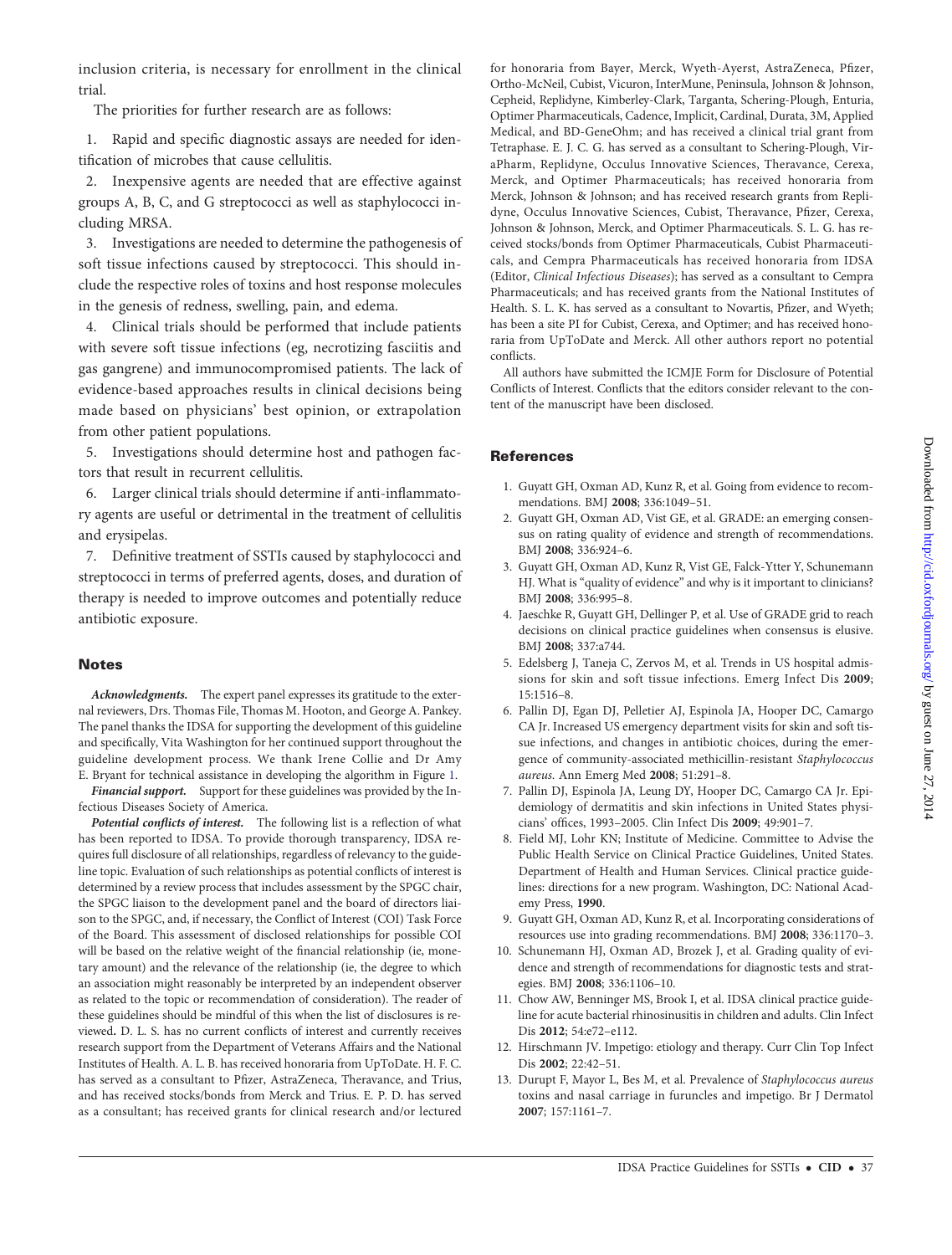- <span id="page-37-0"></span>14. Koning S, van der Wouden JC, Chosidow O, et al. Efficacy and safety of retapamulin ointment as treatment of impetigo: randomized double-blind multicentre placebo-controlled trial. Br J Dermatol 2008; 158:1077–82.
- 15. Wasserzug O, Valinsky L, Klement E, et al. A cluster of ecthyma outbreaks caused by a single clone of invasive and highly infective Streptococcus pyogenes. Clin Infect Dis 2009; 48:1213–9.
- 16. Moran GJ, Krishnadasan A, Gorwitz RJ, et al. Methicillin-resistant S. aureus infections among patients in the emergency department. N Engl J Med 2006; 355:666–74.
- 17. Duong M, Markwell S, Peter J, Barenkamp S. Randomized, controlled trial of antibiotics in the management of community-acquired skin abscesses in the pediatric patient. Ann Emerg Med 2010; 55:401–7.
- 18. Rajendran PM, Young D, Maurer T, et al. Randomized, double-blind, placebo-controlled trial of cephalexin for treatment of uncomplicated skin abscesses in a population at risk for community-acquired methicillin-resistant Staphylococcus aureus infection. Antimicrob Agents Chemother 2007; 51:4044–8.
- 19. Diven DG, Dozier SE, Meyer DJ, Smith EB. Bacteriology of inflamed and uninflamed epidermal inclusion cysts. Arch Dermatol 1998; 134:49–51.
- 20. Gaspari RJ, Resop D, Mendoza M, Kang T, Blehar D. A randomized controlled trial of incision and drainage versus ultrasonographically guided needle aspiration for skin abscesses and the effect of methicillin-resistant Staphylococcus aureus. Ann Emerg Med 2011; 57:483–91. e1.
- 21. Macfie J, Harvey J. The treatment of acute superficial abscesses: a prospective clinical trial. Br J Surg 1977; 64:264-6.
- 22. Llera JL, Levy RC. Treatment of cutaneous abscess: a double-blind clinical study. Ann Emerg Med 1985; 14:15–9.
- 23. O'Malley GF, Dominici P, Giraldo P, et al. Routine packing of simple cutaneous abscesses is painful and probably unnecessary. Acad Emerg Med 2009; 16:470–3.
- 24. Rutherford WH, Hart D, Calderwood JW, Merrett JD. Antibiotics in surgical treatment of septic lesions. Lancet 1970; 1:1077–80.
- 25. Schmitz GR, Bruner D, Pitotti R, et al. Randomized controlled trial of trimethoprim-sulfamethoxazole for uncomplicated skin abscesses in patients at risk for community-associated methicillin-resistant Staphylococcus aureus infection. Ann Emerg Med 2010; 56:283–7.
- 26. Alikhan A, Lynch PJ, Eisen DB. Hidradenitis suppurativa: a comprehensive review. J Am Acad Dermatol 2009; 60:539-61; quiz 62-3.
- 27. Humphries AE, Duncan JE. Evaluation and management of pilonidal disease. Surg Clin North Am 2010; 90:113–24, table of contents.
- 28. Klempner MS, Styrt B. Prevention of recurrent staphylococcal skin infections with low-dose oral clindamycin therapy. JAMA 1988; 260:2682–5.
- 29. Raz R, Miron D, Colodner R, Staler Z, Samara Z, Keness Y. A 1-year trial of nasal mupirocin in the prevention of recurrent staphylococcal nasal colonization and skin infection. Arch Intern Med 1996; 156:1109–12.
- 30. Rahimian J, Khan R, LaScalea KA. Does nasal colonization or mupirocin treatment affect recurrence of methicillin-resistant Staphylococcus aureus skin and skin structure infections? Infect Control Hosp Epidemiol 2007; 28:1415–6.
- 31. Ellis MW, Griffith ME, Dooley DP, et al. Targeted intranasal mupirocin to prevent colonization and infection by community-associated methicillin-resistant Staphylococcus aureus strains in soldiers: a cluster randomized controlled trial. Antimicrob Agents Chemother 2007; 51:3591–8.
- 32. Whitman TJ, Herlihy RK, Schlett CD, et al. Chlorhexidine-impregnated cloths to prevent skin and soft-tissue infection in Marine recruits: a cluster-randomized, double-blind, controlled effectiveness trial. Infect Control Hosp Epidemiol 2010; 31:1207–15.
- 33. Wiese-Posselt M, Heuck D, Draeger A, et al. Successful termination of a furunculosis outbreak due to lukS-lukF-positive, methicillin-

susceptible Staphylococcus aureus in a German village by stringent decolonization, 2002–2005. Clin Infect Dis 2007; 44:e88–95.

- 34. Fritz SA, Hogan PG, Hayek G, et al. Household versus individual approaches to eradication of community-associated Staphylococcus aureus in children: a randomized trial. Clin Infect Dis 2012; 54:743–51.
- 35. Hirschmann JV, Raugi GJ. Lower limb cellulitis and its mimics: part I. Lower limb cellulitis. J Am Acad Dermatol 2012; 67:163 e1–12; quiz 75–6.
- 36. Dupuy A, Benchikhi H, Roujeau JC, et al. Risk factors for erysipelas of the leg (cellulitis): case-control study. BMJ 1999; 318:1591–4.
- 37. Bjornsdottir S, Gottfredsson M, Thorisdottir AS, et al. Risk factors for acute cellulitis of the lower limb: a prospective case-control study. Clin Infect Dis 2005; 41:1416–22.
- 38. Perl B, Gottehrer NP, Raveh D, Schlesinger Y, Rudensky B, Yinnon AM. Cost-effectiveness of blood cultures for adult patients with cellulitis. Clin Infect Dis 1999; 29:1483–8.
- 39. Hook EW 3rd, Hooton TM, Horton CA, Coyle MB, Ramsey PG, Turck M. Microbiologic evaluation of cutaneous cellulitis in adults. Arch Intern Med 1986; 146:295–7.
- 40. Sachs MK. The optimum use of needle aspiration in the bacteriologic diagnosis of cellulitis in adults. Arch Intern Med 1990; 150:1907–12.
- 41. Leppard BJ, Seal DV, Colman G, Hallas G. The value of bacteriology and serology in the diagnosis of cellulitis and erysipelas. Br J Dermatol 1985; 112:559–67.
- 42. Kielhofner MA, Brown B, Dall L. Influence of underlying disease process on the utility of cellulitis needle aspirates. Arch Intern Med 1988; 148:2451–2.
- 43. Sigurdsson AF, Gudmundsson S. The etiology of bacterial cellulitis as determined by fine-needle aspiration. Scand J Infect Dis 1989; 21:537–42.
- 44. Newell PM, Norden CW. Value of needle aspiration in bacteriologic diagnosis of cellulitis in adults. J Clin Microbiol 1988; 26:401–4.
- 45. Lebre C, Girard-Pipau F, Roujeau JC, Revuz J, Saiag P, Chosidow O. Value of fine-needle aspiration in infectious cellulitis. Arch Dermatol 1996; 132:842–3.
- 46. Lutomski DM, Trott AT, Runyon JM, Miyagawa CI, Staneck JL, Rivera JO. Microbiology of adult cellulitis. J Fam Pract 1988; 26:45–8.
- 47. Duvanel T, Auckenthaler R, Rohner P, Harms M, Saurat JH. Quantitative cultures of biopsy specimens from cutaneous cellulitis. Arch Intern Med 1989; 149:293–6.
- 48. Chartier C, Grosshans E. Erysipelas. Int J Dermatol 1990; 29:459–67.
- 49. Eriksson B, Jorup-Ronstrom C, Karkkonen K, Sjoblom AC, Holm SE. Erysipelas: clinical and bacteriologic spectrum and serological aspects. Clin Infect Dis 1996; 23:1091–8.
- 50. Jeng A, Beheshti M, Li J, Nathan R. The role of beta-hemolytic streptococci in causing diffuse, nonculturable cellulitis: a prospective investigation. Medicine (Baltimore) 2010; 89:217–26.
- 51. Bernard P, Toty L, Mounier M, Denis F, Bonnetblanc JM. Early detection of streptococcal group antigens in skin samples by latex particle agglutination. Arch Dermatol 1987; 123:468–70.
- 52. Bernard P, Bedane C, Mounier M, Denis F, Catanzano G, Bonnetblanc JM. Streptococcal cause of erysipelas and cellulitis in adults. A microbiologic study using a direct immunofluorescence technique. Arch Dermatol 1989; 125:779–82.
- 53. Semel JD, Goldin H. Association of athlete's foot with cellulitis of the lower extremities: diagnostic value of bacterial cultures of ipsilateral interdigital space samples. Clin Infect Dis 1996; 23:1162–4.
- 54. Baddour LM, Bisno AL. Recurrent cellulitis after coronary bypass surgery. Association with superficial fungal infection in saphenous venectomy limbs. JAMA 1984; 251:1049–52.
- 55. Eriksson BK. Anal colonization of group G beta-hemolytic streptococci in relapsing erysipelas of the lower extremity. Clin Infect Dis 1999; 29:1319–20.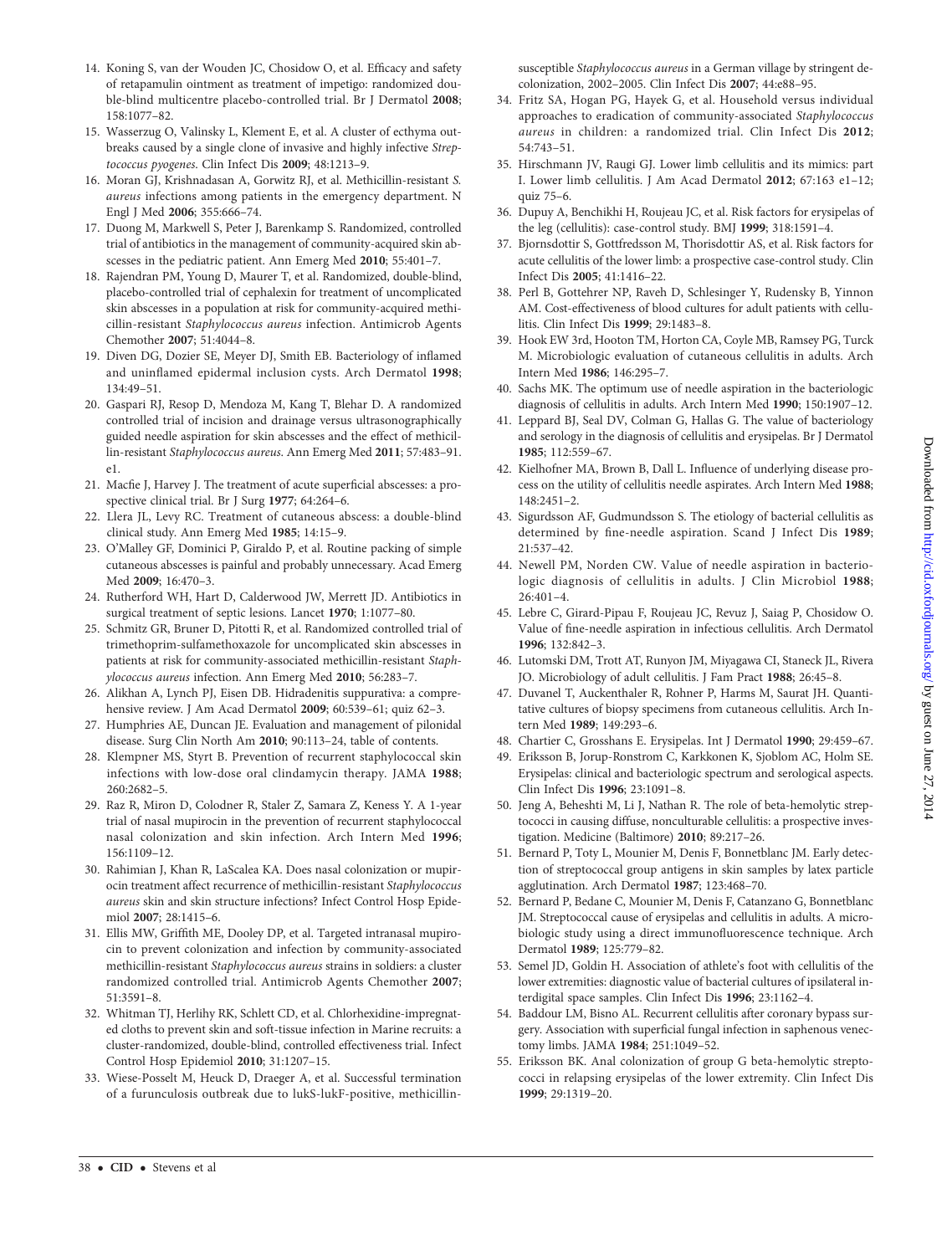- <span id="page-38-0"></span>56. Jorup-Ronstrom C, Britton S, Gavlevik A, Gunnarsson K, Redman AC. The course, costs and complications of oral versus intravenous penicillin therapy of erysipelas. Infection 1984; 12:390–4.
- 57. Hepburn MJ, Dooley DP, Skidmore PJ, Ellis MW, Starnes WF, Hasewinkle WC. Comparison of short-course (5 days) and standard (10 days) treatment for uncomplicated cellulitis. Arch Intern Med 2004; 164:1669–74.
- 58. Jenkins TC, Sabel AL, Sarcone EE, Price CS, Mehler PS, Burman WJ. Skin and soft-tissue infections requiring hospitalization at an academic medical center: opportunities for antimicrobial stewardship. Clin Infect Dis 2010; 51:895–903.
- 59. Pallin DJ, Binder WD, Allen MB, et al. Clinical trial: comparative effectiveness of cephalexin plus trimethoprim-sulfamethoxazole versus cephalexin alone for treatment of uncomplicated cellulitis: a randomized controlled trial. Clin Infect Dis 2013; 56:1754–62.
- 60. Dall L, Peterson S, Simmons T, Dall A. Rapid resolution of cellulitis in patients managed with combination antibiotic and anti-inflammatory therapy. Cutis 2005; 75:177–80.
- 61. Bergkvist PI, Sjobeck K. Antibiotic and prednisolone therapy of erysipelas: a randomized, double blind, placebo-controlled study. Scand J Infect Dis 1997; 29:377–82.
- 62. Bergkvist PI, Sjobeck K. Relapse of erysipelas following treatment with prednisolone or placebo in addition to antibiotics: a 1-year follow-up. Scand J Infect Dis 1998; 30:206–7.
- 63. McGee S, Hirschmann J. Use of corticosteroids in treating infectious diseases. Arch Intern Med 2008; 168:1034–46.
- 64. Goettsch WG, Bouwes Bavinck JN, Herings RM. Burden of illness of bacterial cellulitis and erysipelas of the leg in the Netherlands. J Eur Acad Dermatol Venereol 2006; 20:834–9.
- 65. Jorup-Ronstrom C, Britton S. Recurrent erysipelas: predisposing factors and costs of prophylaxis. Infection 1987; 15:105–6.
- 66. McNamara DR, Tleyjeh IM, Berbari EF, et al. A predictive model of recurrent lower extremity cellulitis in a population-based cohort. Arch Intern Med 2007; 167:709–15.
- 67. Lewis SD, Peter GS, Gomez-Marin O, Bisno AL. Risk factors for recurrent lower extremity cellulitis in a U.S. Veterans Medical Center population. Am J Med Sci 2006; 332:304–7.
- 68. Karppelin M, Siljander T, Vuopio-Varkila J, et al. Factors predisposing to acute and recurrent bacterial non-necrotizing cellulitis in hospitalized patients: a prospective case-control study. Clin Microbiol Infect 2010; 16:729–34.
- 69. Cox NH. Oedema as a risk factor for multiple episodes of cellulitis/ erysipelas of the lower leg: a series with community follow-up. Br J Dermatol 2006; 155:947–50.
- 70. Pavlotsky F, Amrani S, Trau H. Recurrent erysipelas: risk factors. J Dtsch Dermatol Ges 2004; 2:89–95.
- 71. Leclerc S, Teixeira A, Mahe E, Descamps V, Crickx B, Chosidow O. Recurrent erysipelas: 47 cases. Dermatology 2007; 214:52–7.
- 72. Sjoblom AC, Eriksson B, Jorup-Ronstrom C, Karkkonen K, Lindqvist M. Antibiotic prophylaxis in recurrent erysipelas. Infection 1993; 21:390–3.
- 73. Kremer M, Zuckerman R, Avraham Z, Raz R. Long-term antimicrobial therapy in the prevention of recurrent soft-tissue infections. J Infect 1991; 22:37–40.
- 74. Wang JH, Liu YC, Cheng DL, et al. Role of benzathine penicillin G in prophylaxis for recurrent streptococcal cellulitis of the lower legs. Clin Infect Dis 1997; 25:685–9.
- 75. Vignes S, Dupuy A. Recurrence of lymphoedema-associated cellulitis (erysipelas) under prophylactic antibiotherapy: a retrospective cohort study. J Eur Acad Dermatol Venereol 2006; 20:818–22.
- 76. Thomas KS, Crook AM, Nunn AJ, et al. Penicillin to prevent recurrent leg cellulitis. N Engl J Med 2013; 368:1695–703.
- 77. Brennan TA, Leape LL, Laird NM, et al. Incidence of adverse events and negligence in hospitalized patients. Results of the Harvard Medical Practice Study I. N Engl J Med 1991; 324:370–6.
- 78. Mangram AJ, Horan TC, Pearson ML, Silver LC, Jarvis WR. Guideline for prevention of surgical site infection, 1999. Hospital Infection

Control Practices Advisory Committee. Infect Control Hosp Epidemiol 1999; 20:250–78; quiz 79-80.

- 79. Gaynes RP, Culver DH, Horan TC, Edwards JR, Richards C, Tolson JS. Surgical site infection (SSI) rates in the United States, 1992-1998: the National Nosocomial Infections Surveillance System basic SSI risk index. Clin Infect Dis 2001; 33(suppl 2):S69–77.
- 80. Dellinger EP. Approach to the patient with postoperative fever. 3rd ed. Philadelphia: Lippincott Williams & Wilkins, 2004.
- 81. Burke JF. The effective period of preventive antibiotic action in experimental incisions and dermal lesions. Surgery 1961; 50:161–8.
- 82. Classen DC, Evans RS, Pestotnik SL, Horn SD, Menlove RL, Burke JP. The timing of prophylactic administration of antibiotics and the risk of surgical-wound infection. N Engl J Med 1992; 326:281–6.
- 83. Stone HH, Haney BB, Kolb LD, Geheber CE, Hooper CA. Prophylactic and preventive antibiotic therapy: timing, duration and economics. Ann Surg 1979; 189:691–9.
- 84. Dellinger EP, Gross PA, Barrett TL, et al. Quality standard for antimicrobial prophylaxis in surgical procedures. Infectious Diseases Society of America. Clin Infect Dis 1994; 18:422–7.
- 85. Bratzler DW, Houck PM. Antimicrobial prophylaxis for surgery: an advisory statement from the National Surgical Infection Prevention Project. Clin Infect Dis 2004; 38:1706–15.
- 86. McDonald M, Grabsch E, Marshall C, Forbes A. Single- versus multiple-dose antimicrobial prophylaxis for major surgery: a systematic review. Aust N Z J Surg 1998; 68:388–96.
- 87. Steinberg JP, Braun BI, Hellinger WC, et al. Timing of antimicrobial prophylaxis and the risk of surgical site infections: results from the Trial to Reduce Antimicrobial Prophylaxis Errors. Ann Surg 2009; 250:10–6.
- 88. van Kasteren ME, Mannien J, Ott A, Kullberg BJ, de Boer AS, Gyssens IC. Antibiotic prophylaxis and the risk of surgical site infections following total hip arthroplasty: timely administration is the most important factor. Clin Infect Dis 2007; 44:921–7.
- 89. Bartlett P, Reingold AL, Graham DR, et al. Toxic shock syndrome associated with surgical wound infections. JAMA 1982; 247: 1448–50.
- 90. Raab MG, O'Brien M, Hayes JM, Graham DR. Postoperative toxic shock syndrome. Am J Orthop (Belle Mead NJ) 1995; 24:130–6.
- 91. Mandell GL, Bennett JE, Dolin R, eds. Principles and practice of infectious diseases. 4th ed. New York: Churchill Livingstone, 1995.
- 92. Cruse PJE. Wound infections: epidemiology and clinical characteristics. CT: Appleton & Lange, 1988.
- 93. Lee J. Surgical wound infections: surveillance for quality improvement. Boston: Little, Brown and Company, 1995.
- 94. DeLucia A, Magee JC, Shanley CJ, Simeone DM, Sussman JJ, Wahl WL. Review for surgery: scientific principles and practice. Philadelphia: J.B. Lippincott Company, 1993.
- 95. Townsend CMJ, Beuchamp RD, Evers BM, Mattox KL, Sabiston S. The biologic basis of modern surgical practice. Philadelphia: W.B. Saunders and Company, 2001.
- 96. Dellinger EP, Evans HL, Van Eaton EG. Hospital Infections Chapter 817. In: Ashley SW, Cance WG, Chen H, Jurkovich GJ, Napolitano LM, Pemberton JH, Riall TS, Swanson JS, Valentine JS, eds. Decker, Ontario, CA: ACS Surgery Online, 2012; 8–26.
- 97. Dellinger EP. Surgical infections and choice of antibiotics. In: Towsend CM, Beauchamp RD, Evers BM, Mattox K, eds. The Biologic basis for modern surgical practice. Sabiston Textbook of surgery, 16th edition, Philadelphia: WB Saunders Co, 2001; 171–88.
- 98. Howard R, Simmons RL. Wound infections: epidemiology and clinical characteristics. Surgical infectious diseases. 2nd ed. CT: Appleton & Lange, 1988.
- 99. Huizinga WK, Kritzinger NA, Bhamjee A. The value of adjuvant systemic antibiotic therapy in localised wound infections among hospital patients: a comparative study. J Infect 1986; 13:11–6.
- 100. Meislin HW, Lerner SA, Graves MH, et al. Cutaneous abscesses. Anaerobic and aerobic bacteriology and outpatient management. Ann Intern Med 1977; 87:145–9.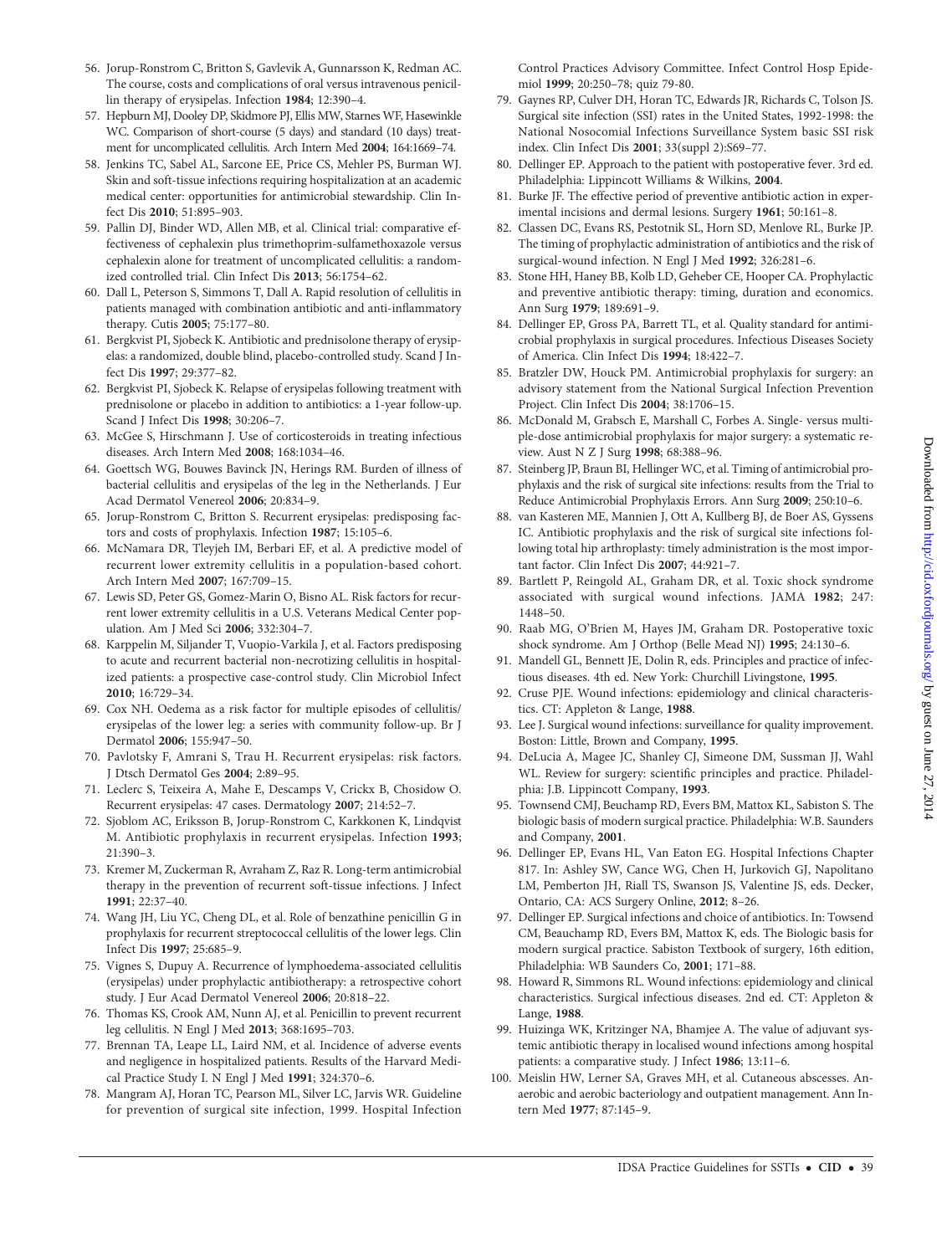- <span id="page-39-0"></span>101. Paydar KZ, Hansen SL, Charlebois ED, Harris HW, Young DM. Inappropriate antibiotic use in soft tissue infections. Arch Surg 2006; 141:850–4; discussion 55–6.
- 102. Bobrow BJ, Pollack CV Jr, Gamble S, Seligson RA. Incision and drainage of cutaneous abscesses is not associated with bacteremia in afebrile adults. Ann Emerg Med 1997; 29:404–8.
- 103. Brook I, Frazier EH. Aerobic and anaerobic bacteriology of wounds and cutaneous abscesses. Arch Surg 1990; 125:1445–51.
- 104. Meislin HW. Pathogen identification of abscesses and cellulitis. Ann Emerg Med 1986; 15:329–32.
- 105. Dellinger EP. Postoperative wound infection. 2nd ed. Philadelphia: Mosby Year Book, 2001.
- 106. Wyrick WJ Jr, Rea WJ, McClelland RN. Rare complications with intravenous hyperosmotic alimentation. JAMA 1970; 211:1697–8.
- 107. Giuliano A, Lewis F Jr, Hadley K, Blaisdell FW. Bacteriology of necrotizing fasciitis. Am J Surg 1977; 134:52–7.
- 108. Miller LG, Perdreau-Remington F, Rieg G, et al. Necrotizing fasciitis caused by community-associated methicillin-resistant Staphylococcus aureus in Los Angeles. N Engl J Med 2005; 352:1445–53.
- 109. Stevens DL, Tanner MH, Winship J, et al. Severe group A streptococcal infections associated with a toxic shock-like syndrome and scarlet fever toxin A. N Engl J Med 1989; 321:1–7.
- 110. Chelsom J, Halstensen A, Haga T, Hoiby EA. Necrotising fasciitis due to group A streptococci in western Norway: incidence and clinical features. Lancet 1994; 344:1111–5.
- 111. Anaya DA, Dellinger EP. Necrotizing soft-tissue infection: diagnosis and management. Clin Infect Dis 2007; 44:705–10.
- 112. Zimbelman J, Palmer A, Todd J. Improved outcome of clindamycin compared with beta-lactam antibiotic treatment for invasive Streptococcus pyogenes infection. Pediatr Infect Dis J 1999; 18:1096–100.
- 113. Mulla ZD, Leaverton PE, Wiersma ST. Invasive group A streptococcal infections in Florida. South Med J 2003; 96:968–73.
- 114. Tanz RR, Shulman ST, Shortridge VD, et al. Community-based surveillance in the united states of macrolide-resistant pediatric pharyngeal group A streptococci during 3 respiratory disease seasons. Clin Infect Dis 2004; 39:1794–801.
- 115. Ardanuy C, Domenech A, Rolo D, et al. Molecular characterization of macrolide- and multidrug-resistant Streptococcus pyogenes isolated from adult patients in Barcelona, Spain (1993-2008). J Antimicrob Chemother 2010; 65:634–43.
- 116. Noels H, Weber C. Catching up with important players in atherosclerosis: type I interferons and neutrophils. Curr Opin Lipidol 2011; 22:144–5.
- 117. Jaggi P, Beall B, Rippe J, Tanz RR, Shulman ST. Macrolide resistance and emm type distribution of invasive pediatric group A streptococcal isolates: three-year prospective surveillance from a children's hospital. Pediatr Infect Dis J 2007; 26:253–5.
- 118. Stevens DL. Dilemmas in the treatment of invasive Streptococcus pyogenes infections. Clin Infect Dis 2003; 37:341–3.
- 119. Kaul R, McGeer A, Norrby-Teglund A, et al. Intravenous immunoglobulin therapy for streptococcal toxic shock syndrome—a comparative observational study. The Canadian Streptococcal Study Group. Clin Infect Dis 1999; 28:800–7.
- 120. Darenberg J, Ihendyane N, Sjolin J, et al. Intravenous immunoglobulin G therapy in streptococcal toxic shock syndrome: a European randomized, double-blind, placebo-controlled trial. Clin Infect Dis 2003; 37:333–40.
- 121. Laucks SS 2nd. Fournier's gangrene. Surg Clin North Am 1994; 74:1339–52.
- 122. Eke N, Echem RC, Elenwo SN. Fournier's gangrene in Nigeria: a review of 21 consecutive patients. Int Surg 2000; 85:77–81.
- 123. Sissolak D, Weir WR. Tropical pyomyositis. J Infect 1994; 29:121–7.
- 124. Pannaraj PS, Hulten KG, Gonzalez BE, Mason EO Jr, Kaplan SL. Infective pyomyositis and myositis in children in the era of communityacquired, methicillin-resistant Staphylococcus aureus infection. Clin Infect Dis 2006; 43:953–60.
- 125. Gafur OA, Copley LA, Hollmig ST, Browne RH, Thornton LA, Crawford SE. The impact of the current epidemiology of pediatric musculoskeletal infection on evaluation and treatment guidelines. J Pediatr Orthop 2008; 28:777–85.
- 126. Crum NF. Bacterial pyomyositis in the United States. Am J Med 2004; 117:420–8.
- 127. Garcia-Lechuz JM, Cuevas O, Castellares C, Perez-Fernandez C, Cercenado E, Bouza E. Streptococcus pneumoniae skin and soft tissue infections: characterization of causative strains and clinical illness. Eur J Clin Microbiol Infect Dis 2007; 26:247–53.
- 128. Theodorou SJ, Theodorou DJ, Resnick D. MR imaging findings of pyogenic bacterial myositis ( pyomyositis) in patients with local muscle trauma: illustrative cases. Emerg Radiol 2007; 14:89–96.
- 129. Turecki MB, Taljanovic MS, Stubbs AY, et al. Imaging of musculoskeletal soft tissue infections. Skeletal Radiol 2010; 39:957–71.
- 130. Browne LP, Mason EO, Kaplan SL, Cassady CI, Krishnamurthy R, Guillerman RP. Optimal imaging strategy for community-acquired Staphylococcus aureus musculoskeletal infections in children. Pediatr Radiol 2008; 38:841–7.
- 131. Lin MY, Rezai K, Schwartz DN. Septic pulmonary emboli and bacteremia associated with deep tissue infections caused by community-acquired methicillin-resistant Staphylococcus aureus. J Clin Microbiol 2008; 46:1553–5.
- 132. Campbell KM, Vaughn AF, Russell KL, et al. Risk factors for community-associated methicillin-resistant Staphylococcus aureus infections in an outbreak of disease among military trainees in San Diego, California, in 2002. J Clin Microbiol 2004; 42:4050–3.
- 133. Weigelt J, Itani K, Stevens D, Lau W, Dryden M, Knirsch C. Linezolid versus vancomycin in treatment of complicated skin and soft tissue infections. Antimicrob Agents Chemother 2005; 49:2260–6.
- 134. Arbeit RD, Maki D, Tally FP, Campanaro E, Eisenstein BI. The safety and efficacy of daptomycin for the treatment of complicated skin and skin-structure infections. Clin Infect Dis 2004; 38: 1673–81.
- 135. File TM, Wilcox MH, Stein GE. Summary of ceftaroline fosamil clinical trials and clinical safety. Clin Infect Dis 2012; (suppl 3):S173–80.
- 136. Stevens DL, Aldape MJ, Bryant AE. Life-threatening clostridial infections. Anaerobe 2012; 18:254–9.
- 137. Stevens DL, Laine BM, Mitten JE. Comparison of single and combination antimicrobial agents for prevention of experimental gas gangrene caused by Clostridium perfringens. Antimicrob Agents Chemother 1987; 31:312–6.
- 138. Stevens DL, Maier KA, Laine BM, Mitten JE. Comparison of clindamycin, rifampin, tetracycline, metronidazole, and penicillin for efficacy in prevention of experimental gas gangrene due to Clostridium perfringens. J Infect Dis 1987; 155:220–8.
- 139. Heimbach D. Use of hyperbaric oxygen. Clin Infect Dis 1993; 17:239–40.
- 140. Goldstein EJ, Citron DM, Finegold SM. Dog bite wounds and infection: a prospective clinical study. Ann Emerg Med 1980; 9:508–12.
- 141. Goldstein EJ, Citron DM. Comparative activities of cefuroxime, amoxicillin-clavulanic acid, ciprofloxacin, enoxacin, and ofloxacin against aerobic and anaerobic bacteria isolated from bite wounds. Antimicrob Agents Chemother 1988; 32:1143–8.
- 142. Kroger AT, Atkinson WL, Marcuse EK, Pickering LK. General recommendations on immunization: recommendations of the Advisory Committee on Immunization Practices (ACIP). MMWR Recomm Rep 2006; 55:1–48.
- 143. Goldstein EJ, Citron DM, Merriam CV, Warren YA, Tyrrell K, Fernandez H. Comparative in vitro activity of ertapenem and 11 other antimicrobial agents against aerobic and anaerobic pathogens isolated from skin and soft tissue animal and human bite wound infections. J Antimicrob Chemother 2001; 48:641–51.
- 144. Brakenbury PH, Muwanga C. A comparative double blind study of amoxycillin/clavulanate vs placebo in the prevention of infection after animal bites. Arch Emerg Med 1989; 6:251–6.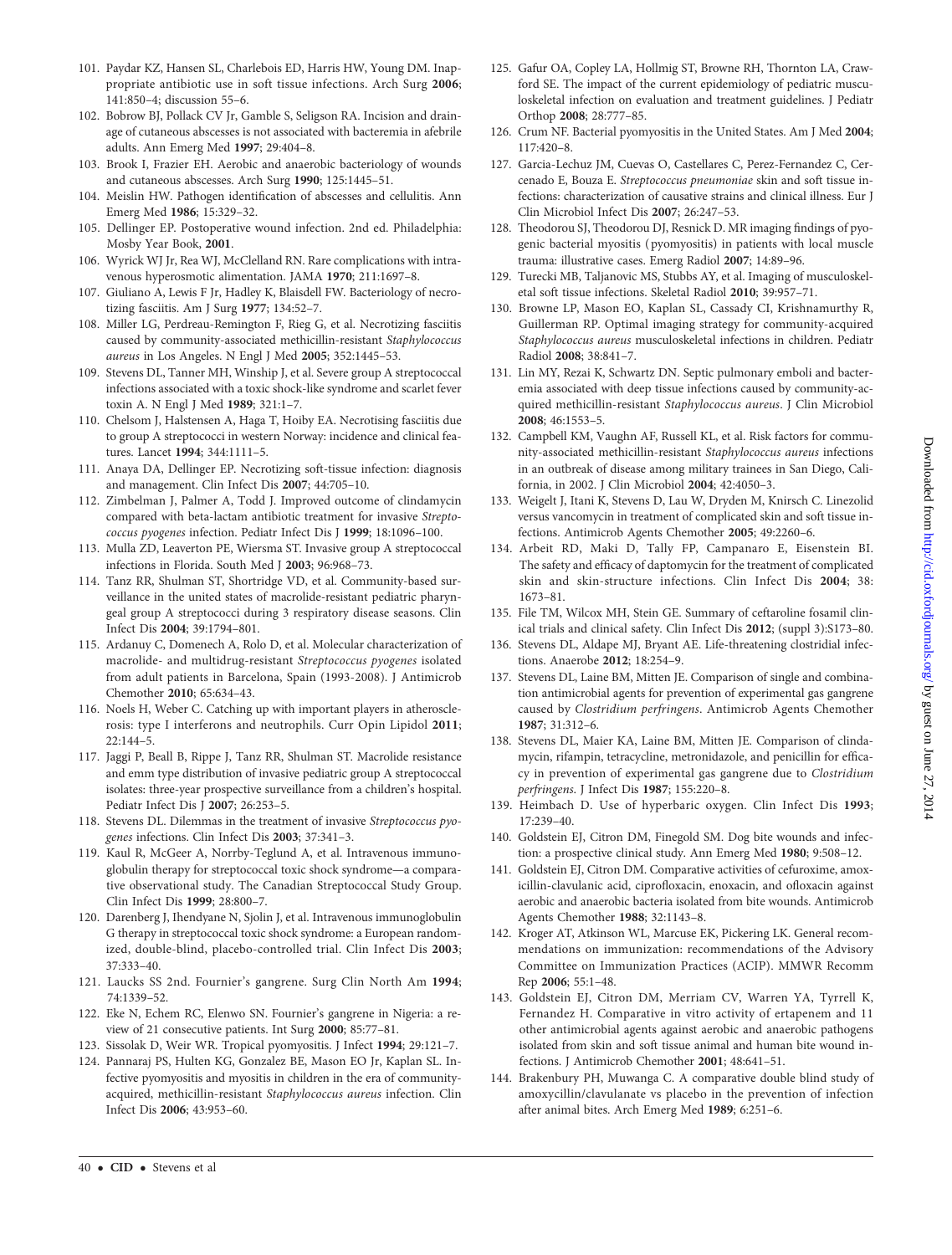- <span id="page-40-0"></span>145. Talan DA, Abrahamian FM, Moran GJ, Citron DM, Tan JO, Goldstein EJ. Clinical presentation and bacteriologic analysis of infected human bites in patients presenting to emergency departments. Clin Infect Dis 146. Pascual FB, McGinley EL, Zanardi LR, Cortese MM, Murphy TV. Tetanus surveillance—United States, 1998–2000. MMWR Surveill
- 147. Goldstein EJ. Bite wounds and infection. Clin Infect Dis 1992; 14:633–8.

2003; 37:1481–9.

Summ 2003; 52:1–8.

- 148. Gouin S, Patel H. Office management of minor wounds. Can Fam Physician 2001; 47:769–74.
- 149. Callaham M. Prophylactic antibiotics in common dog bite wounds: a controlled study. Ann Emerg Med 1980; 9:410–4.
- 150. Elenbaas RM, McNabney WK, Robinson WA. Prophylactic oxacillin in dog bite wounds. Ann Emerg Med 1982; 11:248–51.
- 151. Dire DJ, Hogan DE, Walker JS. Prophylactic oral antibiotics for lowrisk dog bite wounds. Pediatr Emerg Care 1992; 8:194–9.
- 152. Dire DJ. Emergency management of dog and cat bite wounds. Emerg Med Clin North Am 1992; 10:719–36.
- 153. Cummings P. Antibiotics to prevent infection in patients with dog bite wounds: a meta-analysis of randomized trials. Ann Emerg Med 1994; 23:535–40.
- 154. Singer AJ, Dagum AB. Current management of acute cutaneous wounds. N Engl J Med 2008; 359:1037–46.
- 155. Medeiros I, Saconato H. Antibiotic prophylaxis for mammalian bites. Cochrane Database Syst Rev 2001:CD001738.
- 156. Goldstein EJ, Citron DM, Wield B, et al. Bacteriology of human and animal bite wounds. J Clin Microbiol 1978; 8:667–72.
- 157. Abrahamian FM, Goldstein EJ. Microbiology of animal bite wound infections. Clin Microbiol Rev 2011; 24:231–46.
- 158. Goldstein EJ, Citron DM, Richwald GA. Lack of in vitro efficacy of oral forms of certain cephalosporins, erythromycin, and oxacillin against Pasteurella multocida. Antimicrob Agents Chemother 1988; 32:213–5.
- 159. Goldstein EJ, Citron DM, Merriam CV. Linezolid activity compared to those of selected macrolides and other agents against aerobic and anaerobic pathogens isolated from soft tissue bite infections in humans. Antimicrob Agents Chemother 1999; 43:1469–74.
- 160. Stevens DL, Higbee JW, Oberhofer TR, Everett ED. Antibiotic susceptibilities of human isolates of Pasteurella multocida. Antimicrob Agents Chemother 1979; 16:322–4.
- 161. No authors listed.] Diphtheria, tetanus, and pertussis: recommendations for vaccine use and other preventive measures. Recommendations of the Immunization Practices Advisory Committee (ACIP). MMWR Recomm Rep 1991; 40:1–28.
- 162. Bowie C. Tetanus toxoid for adults—too much of a good thing. Lancet 1996; 348:1185–6.
- 163. Zook EG, Miller M, Van Beek AL, Wavak P. Successful treatment protocol for canine fang injuries. J Trauma 1980; 20:243–7.
- 164. Schultz RC, McMaster WC. The treatment of dog bite injuries, especially those of the face. Plast Reconstr Surg 1972; 49:494–500.
- 165. Stucker FJ, Shaw GY, Boyd S, Shockley WW. Management of animal and human bites in the head and neck. Arch Otolaryngol Head Neck Surg 1990; 116:789–93.
- 166. Palmer J, Rees M. Dog bites of the face: a 15 year review. Br J Plast Surg 1983; 36:315–8.
- 167. Inglesby TV, Henderson DA, Bartlett JG, et al. Anthrax as a biological weapon: medical and public health management. Working Group on Civilian Biodefense. JAMA 1999; 281:1735–45.
- 168. Dixon TC, Meselson M, Guillemin J, Hanna PC. Anthrax. N Engl J Med 1999; 341:815–26.
- 169. No authors listed.] Update: Investigation of bioterrorism-related anthrax and interim guidelines for exposure management and antimicrobial therapy, October 2001. MMWR Morb Mortal Wkly Rep 2001; 50:909–19.
- 170. Bass JW, Freitas BC, Freitas AD, et al. Prospective randomized double blind placebo-controlled evaluation of azithromycin for treatment of cat-scratch disease. Pediatr Infect Dis J 1998; 17:447–52.
- 171. Ramirez Ramirez CR, Saavedra S, Ramirez Ronda CH. Bacillary angiomatosis: microbiology, histopathology, clinical presentation, diagnosis and management. Bol Asoc Med P R 1996; 88:46–51.
- 172. Andrychowski J, Jasielski P, Netczuk T, Czernicki Z. Empyema in spinal canal in thoracic region, abscesses in paravertebral space, spondylitis: in clinical course of zoonosis Erysipelothrix rhusiopathiae. Eur Spine J 2012; 21(suppl 4):557–63.
- 173. Brooke CJ, Riley TV. Erysipelothrix rhusiopathiae: bacteriology, epidemiology and clinical manifestations of an occupational pathogen. J Med Microbiol 1999; 48:789–99.
- 174. Estes DM, Dow SW, Schweizer HP, Torres AG. Present and future therapeutic strategies for melioidosis and glanders. Expert Rev Anti Infect Ther 2010; 8:325–38.
- 175. Srinivasan A, Kraus CN, DeShazer D, et al. Glanders in a military research microbiologist. N Engl J Med 2001; 345:256–8.
- 176. Perry RD, Fetherston JD. Yersinia pestis—etiologic agent of plague. Clin Microbiol Rev 1997; 10:35–66.
- 177. Maurin M, Pelloux I, Brion JP, Del Bano JN, Picard A. Human tularemia in France, 2006–2010. Clin Infect Dis 2011; 53:e133–41.
- 178. Kroshinsky D, Grossman ME, Fox LP. Approach to the patient with presumed cellulitis. Semin Cutan Med Surg 2007; 26:168–78.
- 179. Lopez FA, Sanders CV. Dermatologic infections in the immunocompromised (non-HIV) host. Infect Dis Clin North Am 2001; 15:671–702, xi.
- 180. Pizzo PA. Fever in immunocompromised patients. N Engl J Med 1999; 341:893–900.
- 181. Podjasek JO, Wetter DA, Pittelkow MR, Wada DA. Cutaneous smallvessel vasculitis associated with solid organ malignancies: the Mayo Clinic experience, 1996 to 2009. J Am Acad Dermatol 2012; 66: e55–65.
- 182. Gafter-Gvili A, Fraser A, Paul M, et al. Antibiotic prophylaxis for bacterial infections in afebrile neutropenic patients following chemotherapy. Cochrane Database Syst Rev 2012; 1:CD004386.
- 183. Montoya JG, Giraldo LF, Efron B, et al. Infectious complications among 620 consecutive heart transplant patients at Stanford University Medical Center. Clin Infect Dis 2001; 33:629–40.
- 184. Lamoth F, Jaton K, Prod'hom G, et al. Multiplex blood PCR in combination with blood cultures for improvement of microbiological documentation of infection in febrile neutropenia. J Clin Microbiol 2010; 48:3510–6.
- 185. Petti CA. Detection and identification of microorganisms by gene amplification and sequencing. Clin Infect Dis 2007; 44:1108–14.
- 186. Schuetz AN. Invasive fungal infections: biomarkers and molecular approaches to diagnosis. Clin Lab Med 2013; 33:505–25.
- 187. Freifeld AG, Bow EJ, Sepkowitz KA, et al. Clinical practice guideline for the use of antimicrobial agents in neutropenic patients with cancer: 2010 update by the Infectious Diseases Society of America. Clin Infect Dis 2011; 52:e56–93.
- 188. Lingaratnam S, Slavin MA, Koczwara B, et al. Introduction to the Australian consensus guidelines for the management of neutropenic fever in adult cancer patients, 2010/2011. Australian Consensus Guidelines 2011 Steering Committee. Intern Med J 2011; 41:75–81.
- 189. Segal BH, Freifeld AG, Baden LR, et al. Prevention and treatment of cancer-related infections. J Natl Compr Canc Netw 2008; 6:122–74.
- 190. Tomblyn M, Chiller T, Einsele H, et al. Guidelines for preventing infectious complications among hematopoietic cell transplant recipients: a global perspective. Preface. Bone Marrow Transplant 2009; 44:453–5.
- 191. Walsh TJ, Anaissie EJ, Denning DW, et al. Treatment of aspergillosis: clinical practice guidelines of the Infectious Diseases Society of America. Clin Infect Dis 2008; 46:327–60.
- 192. Pappas PG, Kauffman CA, Andes D, et al. Clinical practice guidelines for the management of candidiasis: 2009 update by the Infectious Diseases Society of America. Clin Infect Dis 2009; 48:503–35.
- 193. Mermel LA, Allon M, Bouza E, et al. Clinical practice guidelines for the diagnosis and management of intravascular catheter-related infection: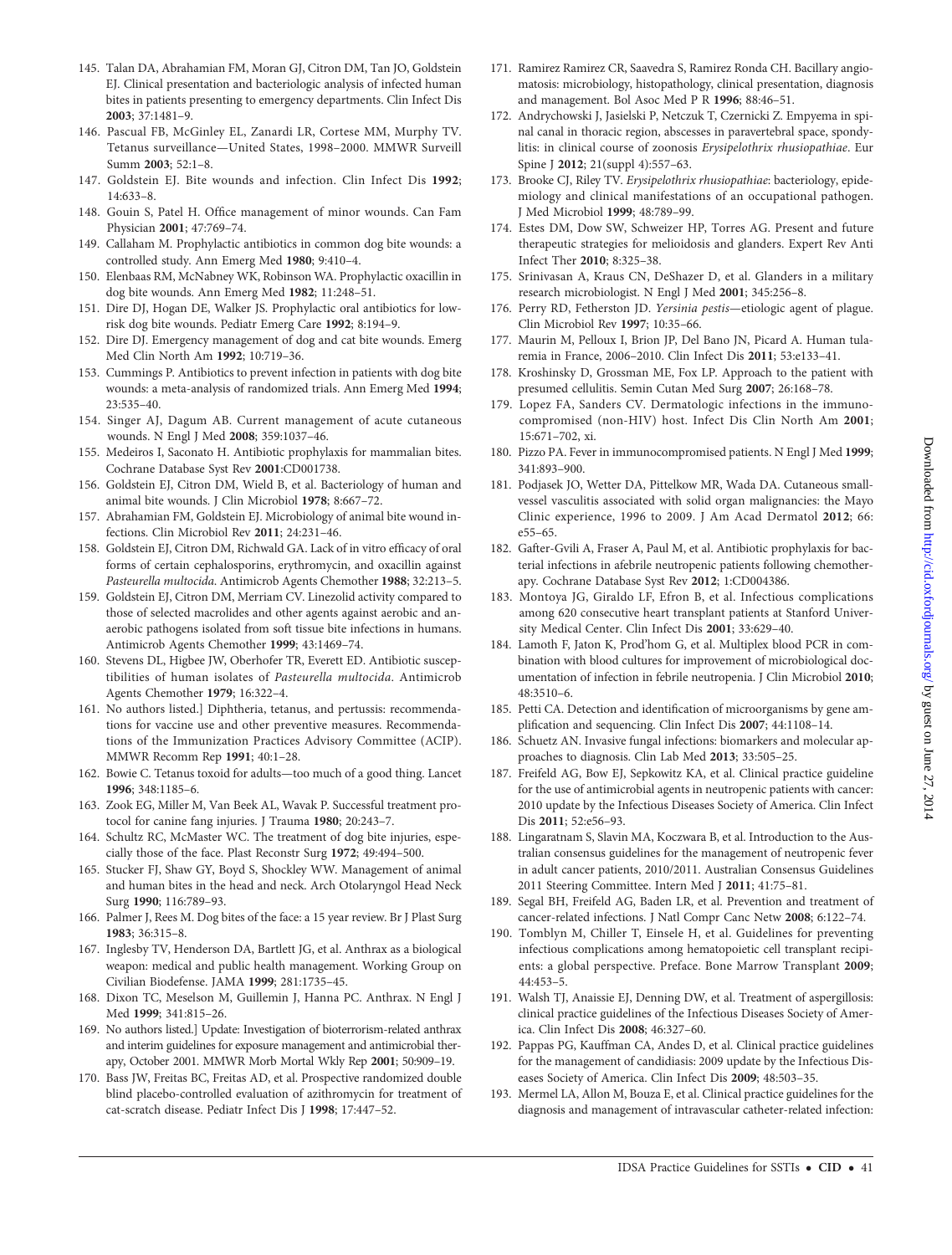- <span id="page-41-0"></span>194. Legrand M, Max A, Peigne V, et al. Survival in neutropenic patients with severe sepsis or septic shock. Crit Care Med 2012; 40:43–9.
- 195. Paesmans M, Klastersky J, Maertens J, et al. Predicting febrile neutropenic patients at low risk using the MASCC score: does bacteremia matter? Support Care Cancer 2011; 19:1001–8.
- 196. Klastersky J, Paesmans M, Georgala A, et al. Outpatient oral antibiotics for febrile neutropenic cancer patients using a score predictive for complications. J Clin Oncol 2006; 24:4129–34.
- 197. Lanoix JP, Schmit JL, Douadi Y. Bacterial lung sepsis in patients with febrile neutropenia. Curr Opin Pulm Med 2012; 18:175–80.
- 198. Mebis J, Jansens H, Minalu G, et al. Long-term epidemiology of bacterial susceptibility profiles in adults suffering from febrile neutropenia with hematologic malignancy after antibiotic change. Infect Drug Resist 2010; 3:53–61.
- 199. Nordmann P, Cuzon G, Naas T. The real threat of Klebsiella pneumoniae carbapenemase-producing bacteria. Lancet Infect Dis 2009; 9:228–36.
- 200. Johnston DL, Waldhausen JH, Park JR. Deep soft tissue infections in the neutropenic pediatric oncology patient. J Pediatr Hematol Oncol 2001; 23:443–7.
- 201. Reich HL, Williams Fadeyi D, Naik NS, Honig PJ, Yan AC. Nonpseudomonal ecthyma gangrenosum. J Am Acad Dermatol 2004; 50: S114–7.
- 202. Wade JC. Viral infections in patients with hematological malignancies. Hematology Am Soc Hematol Educ Program 2006; 2006:368–74.
- 203. Pizzo PA. Management of fever in patients with cancer and treatmentinduced neutropenia. N Engl J Med 1993; 328:1323–32.
- 204. Kosmidis CI, Chandrasekar PH. Management of gram-positive bacterial infections in patients with cancer. Leuk Lymphoma 2012; 53:8–18.
- 205. Tattevin P, Camus C. What can we learn from studies comparing linezolid with vancomycin in neutropenic patients when vancomycin dosages are not optimized? Clin Infect Dis 2006; 42:1813–4; author reply 14–5.
- 206. Jaksic B, Martinelli G, Perez-Oteyza J, Hartman CS, Leonard LB, Tack KJ. Efficacy and safety of linezolid compared with vancomycin in a randomized, double-blind study of febrile neutropenic patients with cancer. Clin Infect Dis 2006; 42:597–607.
- 207. Freifeld A, Marchigiani D, Walsh T, et al. A double-blind comparison of empirical oral and intravenous antibiotic therapy for low-risk febrile patients with neutropenia during cancer chemotherapy. N Engl J Med 1999; 341:305–11.
- 208. Freifeld AG, Sepkowitz KA. No place like home? Outpatient management of patients with febrile neutropenia and low risk. J Clin Oncol 2011; 29:3952–4.
- 209. Spellberg B, Ibrahim A, Roilides E, et al. Combination therapy for mucormycosis: why, what, and how? Clin Infect Dis 2012; 54(suppl 1): S73–8.
- 210. Wingard JR, Santos GW, Saral R. Differences between first and subsequent fevers during prolonged neutropenia. Cancer 1987; 59:844–9.
- 211. Wade JC. Management of infection in patients with acute leukemia. Hematol Oncol Clin North Am 1993; 7:293–315.
- 212. Leeflang MM, Debets-Ossenkopp YJ, Visser CE, et al. Galactomannan detection for invasive aspergillosis in immunocompromized patients. Cochrane Database Syst Rev 2008; 4:CD007394.
- 213. Maertens J, Theunissen K, Lodewyck T, Lagrou K, Van Eldere J. Advances in the serological diagnosis of invasive Aspergillus infections in patients with haematological disorders. Mycoses 2007; 50(suppl 1):2–17.
- 214. Segal BH, Almyroudis NG, Battiwalla M, et al. Prevention and early treatment of invasive fungal infection in patients with cancer and neutropenia and in stem cell transplant recipients in the era of newer broad-spectrum antifungal agents and diagnostic adjuncts. Clin Infect Dis 2007; 44:402–9.
- 215. Mays SR, Bogle MA, Bodey GP. Cutaneous fungal infections in the oncology patient: recognition and management. Am J Clin Dermatol 2006; 7:31–43.
- 216. Goodrich JM, Reed EC, Mori M, et al. Clinical features and analysis of risk factors for invasive candidal infection after marrow transplantation. J Infect Dis 1991; 164:731–40.
- 217. Bodey GP, Luna M. Skin lesions associated with disseminated candidiasis. JAMA 1974; 229:1466–8.
- 218. Wingard JR, Merz WG, Saral R. Candida tropicalis: a major pathogen in immunocompromised patients. Ann Intern Med 1979; 91:539–43.
- 219. Jarowski CI, Fialk MA, Murray HW, et al. Fever, rash, and muscle tenderness. A distinctive clinical presentation of disseminated candidiasis. Arch Intern Med 1978; 138:544–6.
- 220. Walsh TJ, Newman KR, Moody M, Wharton RC, Wade JC. Trichosporonosis in patients with neoplastic disease. Medicine 1986; 65:268–79.
- 221. Allo MD, Miller J, Townsend T, Tan C. Primary cutaneous aspergillosis associated with Hickman intravenous catheters. N Engl J Med 1987; 317:1105–8.
- 222. Petrikkos G, Skiada A, Lortholary O, Roilides E, Walsh TJ, Kontoyiannis DP. Epidemiology and clinical manifestations of mucormycosis. Clin Infect Dis 2012; 54(suppl 1):S23–34.
- 223. Kontoyiannis DP, Marr KA, Park BJ, et al. Prospective surveillance for invasive fungal infections in hematopoietic stem cell transplant recipients, 2001–2006: overview of the Transplant-Associated Infection Surveillance Network (TRANSNET) Database. Clin Infect Dis 2010; 50:1091–100.
- 224. Kontoyiannis DP, Sumoza D, Tarrand J, Bodey GP, Storey R, Raad II. Significance of aspergillemia in patients with cancer: a 10-year study. Clin Infect Dis 2000; 31:188–9.
- 225. Gartenberg G, Bottone EJ, Keusch GT, Weitzman I. Hospital-acquired mucormycosis (Rhizopus rhizopodiformis) of skin and subcutaneous tissue: epidemiology, mycology and treatment. N Engl J Med 1978; 299:1115–8.
- 226. Anaissie E. Opportunistic mycoses in the immunocompromised host: experience at a cancer center and review. Clin Infect Dis 1992; 14 (suppl 1):S43–53.
- 227. Nucci M, Anaissie E. Fusarium infections in immunocompromised patients. Clin Microbiol Rev 2007; 20:695–704.
- 228. Doucette K, Fishman JA. Nontuberculous mycobacterial infection in hematopoietic stem cell and solid organ transplant recipients. Clin Infect Dis 2004; 38:1428–39.
- 229. Griffith DE, Aksamit T, Brown-Elliott BA, et al. An official ATS/IDSA statement: diagnosis, treatment, and prevention of nontuberculous mycobacterial diseases. Am J Respir Crit Care Med 2007; 175: 367–416.
- 230. Ambrosioni J, Lew D, Garbino J. Nocardiosis: updated clinical review and experience at a tertiary center. Infection 2010; 38:89–97.
- 231. Thomas LM, Rand HK, Miller JL, Boyd AS. Primary cutaneous aspergillosis in a patient with a solid organ transplant: case report and review of the literature. Cutis 2008; 81:127–30.
- 232. Shinohara MM, George E. Scedosporium apiospermum: an emerging opportunistic pathogen that must be distinguished from Aspergillus and other hyalohyphomycetes. J Cutan Pathol 2009; 36(suppl 1):39–41.
- 233. Miyamoto H, Hayashi H, Nakajima H. Cutaneous mucormycosis in a patient with acute lymphocytic leukemia. J Dermatol 2005; 32:273–7.
- 234. Halpern M, Balbi E, Carius L, et al. Cellulitis and nodular skin lesions due to Fusarium spp in liver transplant: case report. Transplant Proc 2010; 42:599–600.
- 235. Abuav R, McGirt LY, Kazin RA. Cryptococcal panniculitis in an immunocompromised patient: a case report and review of the literature. Cutis 2010; 85:303–6.
- 236. Perfect JR, Dismukes WE, Dromer F, et al. Clinical practice guidelines for the management of cryptococcal disease: 2010 update by the